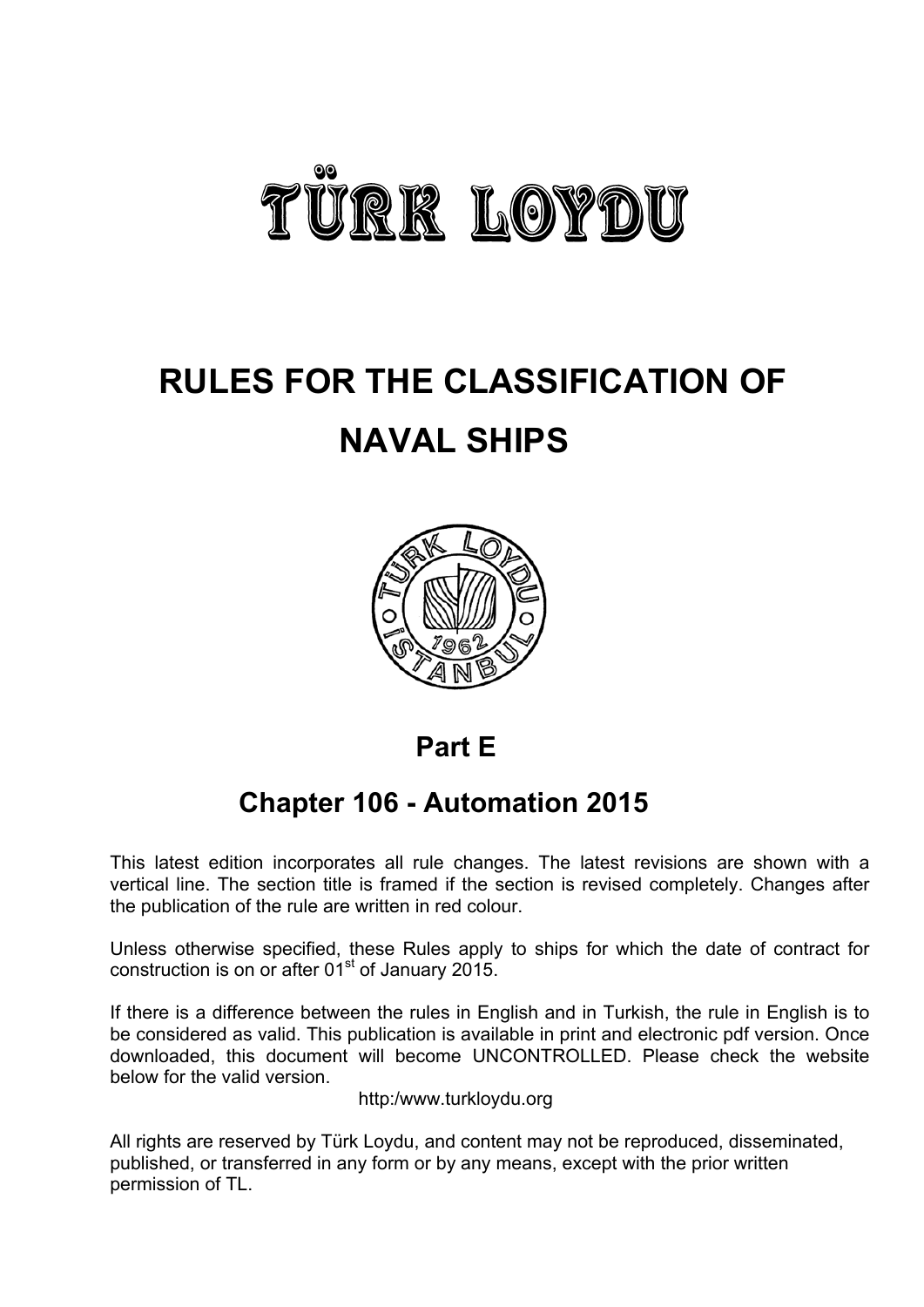| <b>TÜRK LOYDU</b>          |                                                                                      |
|----------------------------|--------------------------------------------------------------------------------------|
| <b>Head Office</b>         | Postane Mah. Tersaneler Cad. No:26 Tuzla 34944 İSTANBUL / TÜRKİYE                    |
|                            | $: (90-216) 581 37 00$<br>Tel                                                        |
|                            | $: (90-216) 581 38 00$<br>Fax                                                        |
|                            | info@turkloydu.org<br>E-mail                                                         |
|                            | http://www.turkloydu.org                                                             |
|                            |                                                                                      |
| <b>Regional Offices</b>    |                                                                                      |
| Ankara                     | Eskişehir Yolu Mustafa Kemal Mah. 2159. Sok. No: 6/4 Çankaya - ANKARA / TÜRKİYE      |
|                            | Tel<br>$: (90-312)$ 219 56 34 - 219 68 25                                            |
|                            | $: (90-312)$ 219 69 72<br>Fax                                                        |
|                            | E-mail : ankara@turkloydu.org                                                        |
| <i><u><b>izmir</b></u></i> | Atatürk Cad. No: 378 K.4 D.402 Kavalalılar Apt. 35220 Alsancak - İZMİR / TÜRKİYE     |
|                            | Tel<br>$(90-232)$ 464 29 88                                                          |
|                            | : (90-232) 464 87 51<br>Fax                                                          |
|                            | E-mail<br>: izmir@turkloydu.org                                                      |
|                            |                                                                                      |
| Adana                      | Çınarlı Mah. Atatürk Cad. Aziz Naci İş Merkezi No:5 K.1 D.2 Seyhan - ADANA / TÜRKİYE |
|                            | Tel<br>$: (90-322) 363 30 12$                                                        |
|                            | $: (90 - 322) 363 30 19$<br>Fax                                                      |
|                            | E-mail: adana@turkloydu.org                                                          |
| <b>Marmaris</b>            | Atatürk Cad. 99 Sok. No:1 Ketenbaş Apt. Kat:4 Daire 6 Marmaris - MUĞLA / TÜRKİYE     |
|                            | Tel<br>$: (90 - 252)$ 412 46 55                                                      |
|                            | $(90 - 252)$ 412 46 54<br>Fax                                                        |
| E-mail                     | marmaris@turkloydu.org                                                               |
|                            |                                                                                      |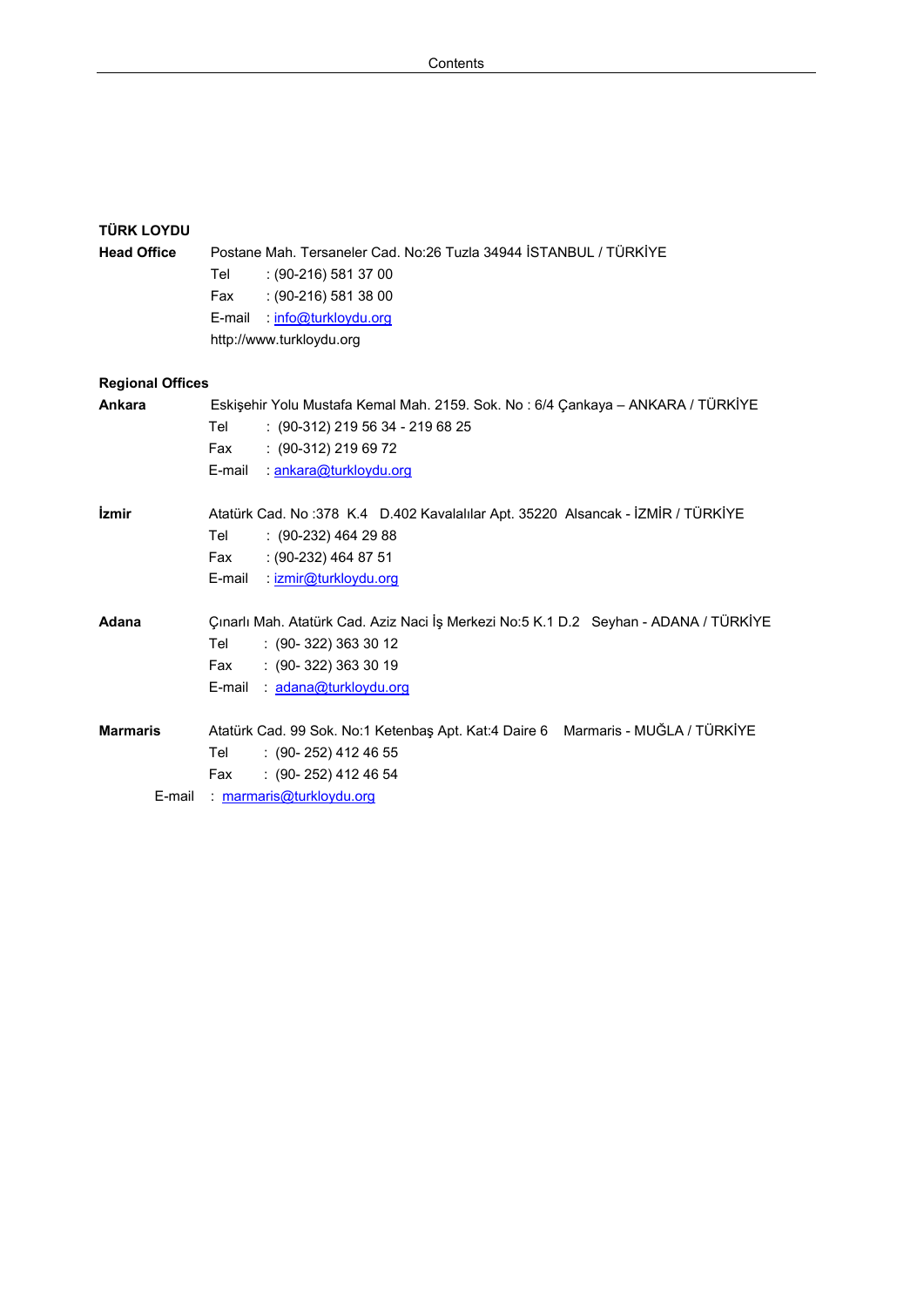## **Chapter 106 - Automation**

| <b>Section 1</b> | <b>General Rules and Instructions</b>                                                                          |         |
|------------------|----------------------------------------------------------------------------------------------------------------|---------|
|                  | General                                                                                                        | $1 - 2$ |
|                  | ∩efinitions                                                                                                    | $1 - 3$ |
| C.               | Documents for Approval measurements and contact the measurement of the measurement of the measurement of the m | $1 - 4$ |
| D.               |                                                                                                                | $1 - 5$ |

#### **Section 2 Range of Control and Monitoring Equipment**  $\Delta$  $2 - 2$ **B.**  $2 - 2$

#### Section 3 **Basic System Requirements**

| $\mathbf{A}$ | Layout and Performance manufactured and all the contract of the contract of the contract of the contract of the | $3 - 2$ |
|--------------|-----------------------------------------------------------------------------------------------------------------|---------|
| <b>B.</b>    | Man-Machine Interfaces                                                                                          | $3 - 2$ |
| C.           |                                                                                                                 | $3 - 4$ |
| D.           |                                                                                                                 | $3 - 5$ |
| Е.           |                                                                                                                 | $3 - 6$ |
| F.           |                                                                                                                 | $3 - 6$ |
| G.           |                                                                                                                 | $3 - 6$ |
| Н.           |                                                                                                                 | $3 - 7$ |
| $\mathbf{L}$ |                                                                                                                 | $3 - 7$ |
|              |                                                                                                                 |         |

#### **Section 4 Equipment on the Bridge**

| A. | General       | 4-2  |
|----|---------------|------|
| В. |               | 4-2  |
| C. |               | 4-2  |
| D. | Navigation    | 4-2  |
| E. | Communication | A. ? |

#### **Section 5 Integrated Systems**  $\Delta$ B. C. D. **Bus Systems** E.

 $5 - 2$ 

 $5 - 2$ 

 $5 - 2$ 

 $5 - 3$ 

 $5 - 4$ 

#### Section 6 **Main Propulsion Plant** A.  $6 - 2$ **B.**  $6 - 4$ C.  $6 - 5$ D.  $6 - 6$ E. Electric Motors (a) (2000) (2000) (2000) (2000) (2000) (2000) (2000) (2000) (2000) (2000) (2000) (2000) (2000) (2000) (2000) (2000) (2000) (2000) (2000) (2000) (2000) (2000) (2000) (2000) (2000) (2000) (2000) (2000) (2000)  $6 - 7$ F.  $6 - 7$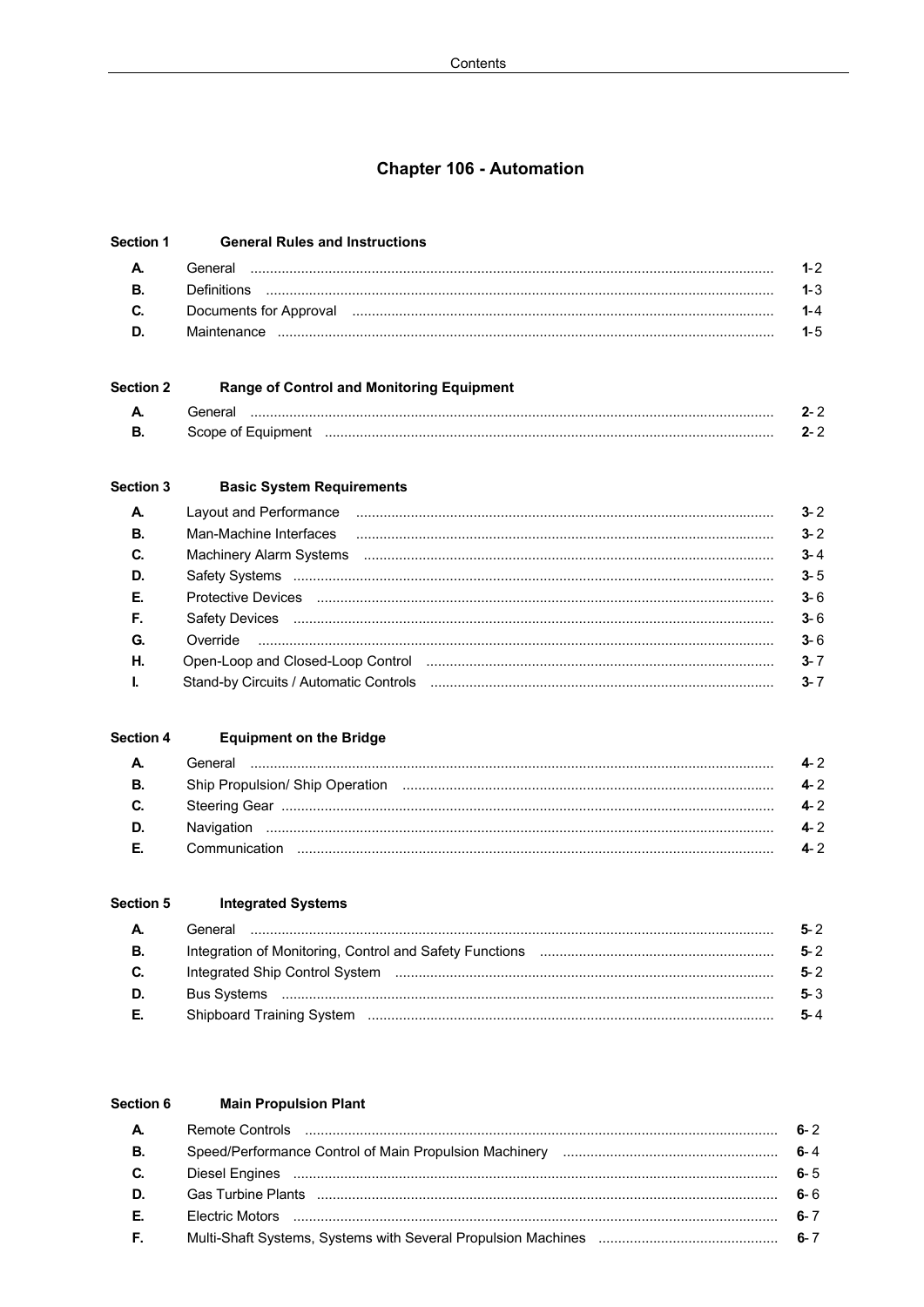| <b>Section 7</b> | <b>Auxiliary Machinery Systems</b> |
|------------------|------------------------------------|
|------------------|------------------------------------|

| А. |                                                                                                                                                                                                                                | $7 - 2$ |
|----|--------------------------------------------------------------------------------------------------------------------------------------------------------------------------------------------------------------------------------|---------|
| В. |                                                                                                                                                                                                                                | $7 - 2$ |
| C. | Source/Target Control members and control members of control members and control members of control members and control members and control members and control members and control members and control members and control me | $7 - 2$ |
| D. |                                                                                                                                                                                                                                | $7 - 2$ |
| Е. | Auxiliary Diesel Engines manufacture and the control of the control of the control of the control of the control of the control of the control of the control of the control of the control of the control of the control of t | $7 - 3$ |
| F. |                                                                                                                                                                                                                                | $7 - 3$ |
| G. |                                                                                                                                                                                                                                | $7 - 3$ |
| Η. |                                                                                                                                                                                                                                | $7 - 4$ |
| Ъ. |                                                                                                                                                                                                                                | $7 - 4$ |
| J. |                                                                                                                                                                                                                                | $7 - 4$ |
| Κ. | Main Fire Extinguishing Pumps (1000) (2000) (2000) (2000) (2000) (2000) (2000) (2000) (2000) (2000) (2000) (20                                                                                                                 | $7 - 4$ |
| L. | Valves At The Shell <b>www.communication.communication.communication</b>                                                                                                                                                       | $7 - 4$ |
| М. |                                                                                                                                                                                                                                | $7 - 4$ |
| N. |                                                                                                                                                                                                                                | $7 - 5$ |
| Ο. | Chilled Water Units minimum and the control of the United Water Units of the control of the control of the Units of the Units of the Units of the Units of the Units of the Units of the Units of the Units of the Units of th | $7 - 5$ |
| Р. |                                                                                                                                                                                                                                | $7 - 6$ |
|    |                                                                                                                                                                                                                                |         |

#### Section 8 **Electrical Systems**

|                                                                                        | $8 - 2$ |
|----------------------------------------------------------------------------------------|---------|
| Automation of the Shipboard Supply System (Electrical Distribution / Main Groups)  8-2 |         |

#### Section 9 **Ship Protection Management**

| A | Damage Control      |     |
|---|---------------------|-----|
| в | Camera Surveillance | . . |

#### Section 10 **Tests**

| <b>D.</b> Tests on Board <b>with the contract of the contract of the contract of the 2</b> |  |
|--------------------------------------------------------------------------------------------|--|
|                                                                                            |  |

#### Section 11 Sensors, Stand-By Circuits and Remote-Control Facilities

| $\mathbf{A}$ | General                                                                                              | $11 - 2$  |
|--------------|------------------------------------------------------------------------------------------------------|-----------|
| <b>B.</b>    | Sensors for Main Propulsion Diesel Engines (Medium and High Speed)                                   | $11 - 3$  |
| C.           |                                                                                                      | $11 - 5$  |
| D.           |                                                                                                      | $11 - 6$  |
| Е.           |                                                                                                      | $11 - 8$  |
| F.           |                                                                                                      | $11 - 9$  |
| G.           | Sensors for Generation and Utilization of Heat music music music music music music music music music | $11 - 10$ |
| Η.           |                                                                                                      | $11 - 11$ |
| $\mathbf{L}$ | Stand-by Circuit and Remote Control of Systems Important for Operation                               | $11 - 13$ |
|              |                                                                                                      |           |

| <b>Section 12</b> | <b>Spare Parts</b>          |     |  |
|-------------------|-----------------------------|-----|--|
|                   | <b>General Requirements</b> | 12- |  |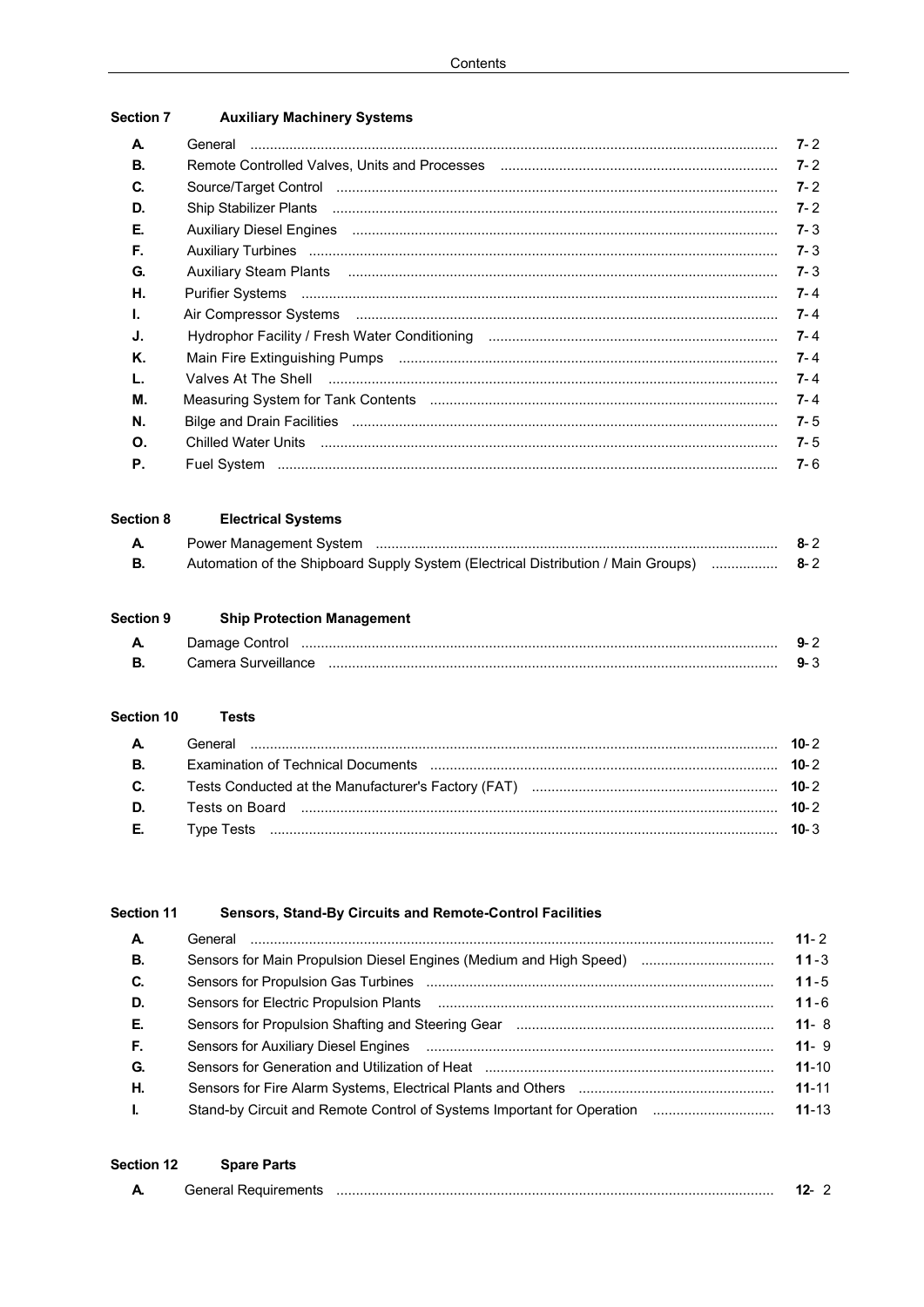| <b>Annex</b> | Integrated Computer Control (ICC)                                                                                                                                                                                                    |                |
|--------------|--------------------------------------------------------------------------------------------------------------------------------------------------------------------------------------------------------------------------------------|----------------|
| А.           | General                                                                                                                                                                                                                              | <b>Annex 2</b> |
| В.           |                                                                                                                                                                                                                                      | <b>Annex 2</b> |
| C.           | Operator Stations <b>www.margareta.com/margareta.com/margareta.com/margareta.com/margareta.com/margareta.com/margareta.com/margareta.com/margareta.com/margareta.com/margareta.com/margareta.com/margareta.com/margareta.com/mar</b> | <b>Annex 2</b> |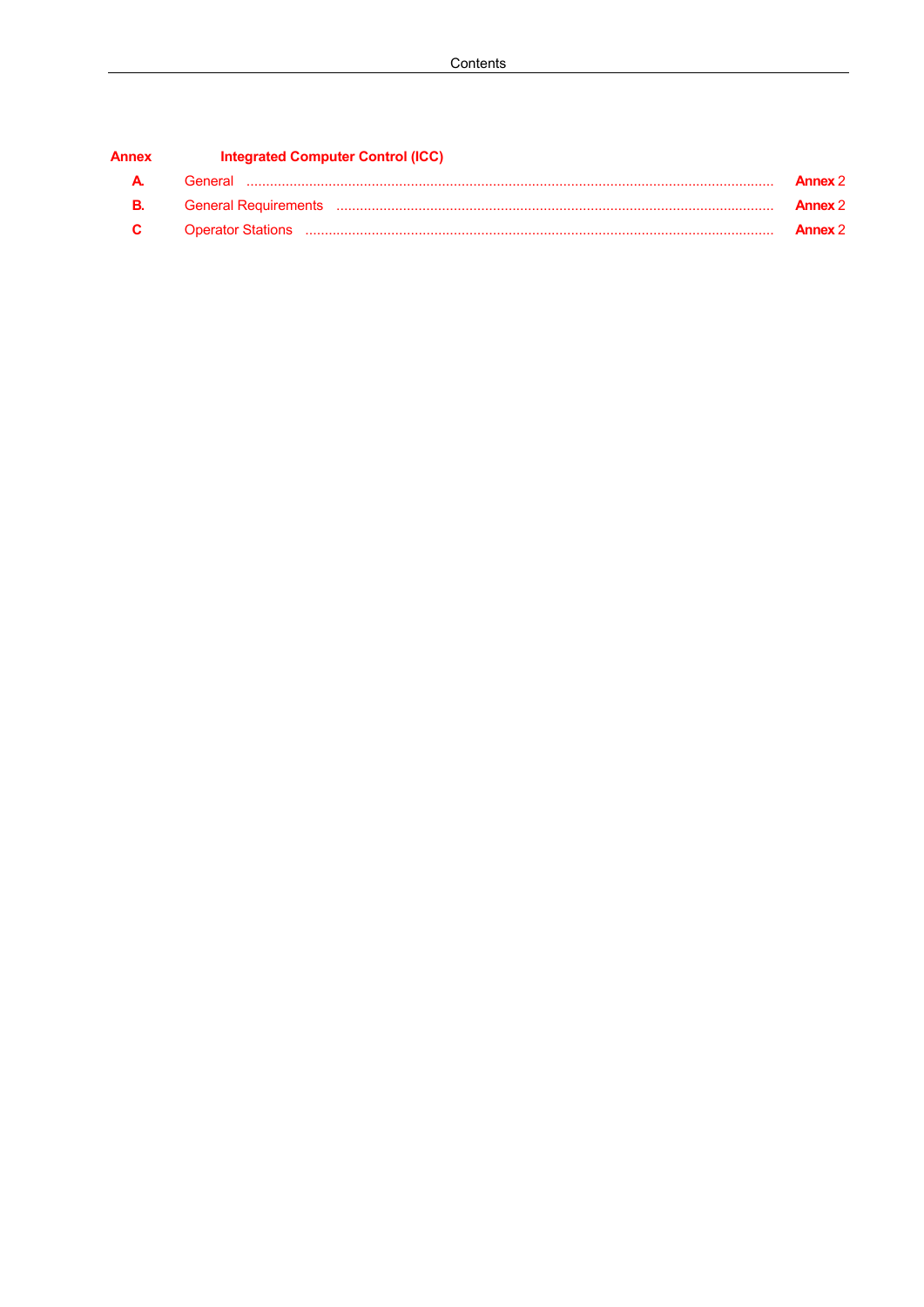# **SECTION 1**

# **GENERAL RULES AND INSTRUCTIONS**

|    |                                       | Page    |
|----|---------------------------------------|---------|
| А. | <b>GENERAL</b>                        | $2 - 2$ |
| В. | <b>DEFINITIONS</b>                    | $2 - 3$ |
|    | 1. Alarms                             |         |
|    | 2. Protective Devices                 |         |
|    | 3. Safety Devices                     |         |
|    | 4. Safety Systems                     |         |
|    | 5. Systems                            |         |
|    | <b>Integrated Systems</b><br>6.       |         |
|    | 7. Operating and Monitoring Equipment |         |
| C. |                                       | $2 - 4$ |
| D. | <b>MAINTENANCE</b>                    | $2 - 5$ |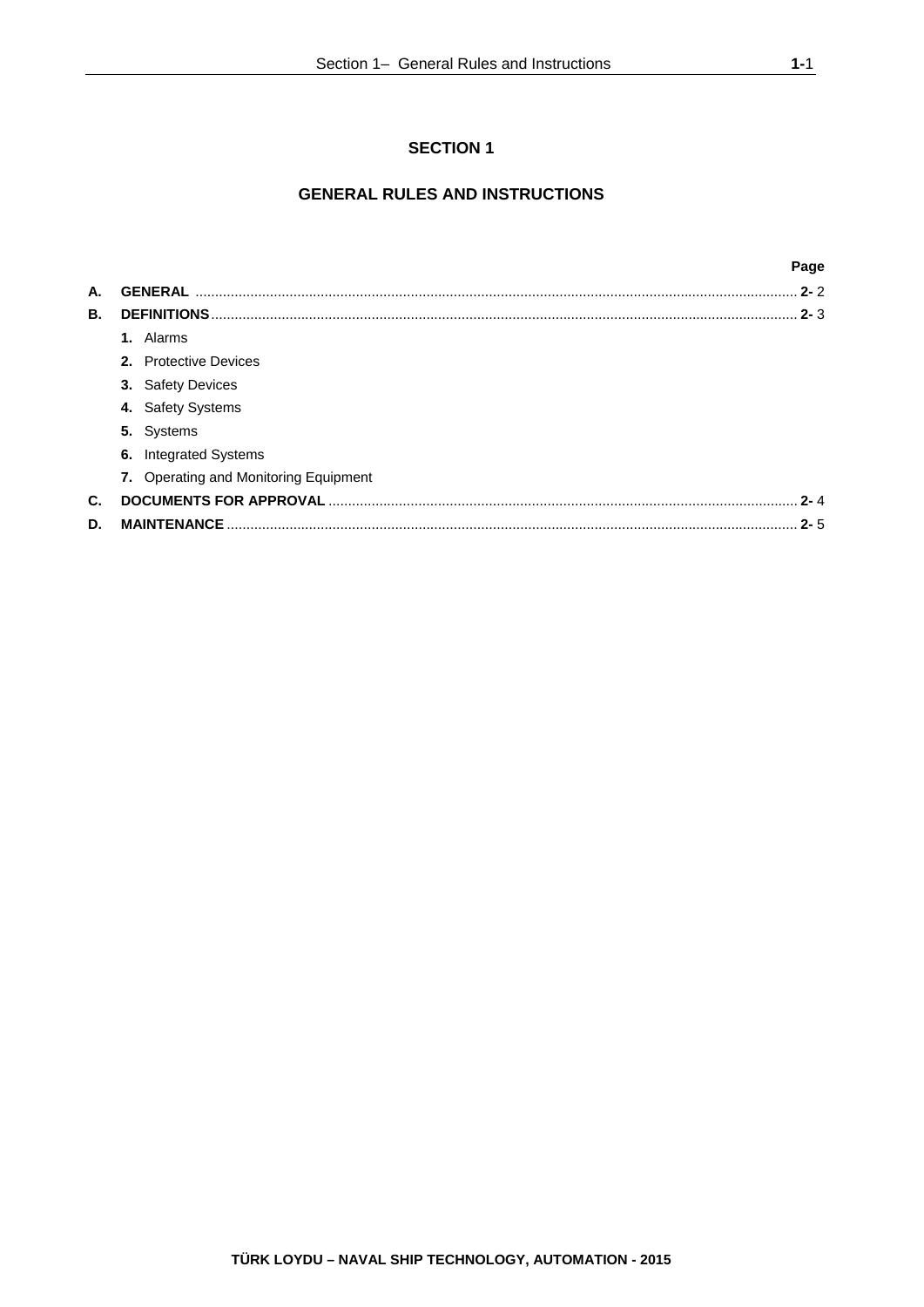### **A. General**

**1.** These Rules apply to automated equipment on naval ships which is relevant for these ships as platform for military tasks and which is defined in these rules. Special requirements for weapon and tactical command systems should be defined in the building specification.

**2.** These Rules apply in addition to those of Chapter 105 - Electrical Installations, with particular reference to Section 10 - Computer Systems.

#### **3. Design**

**3.1** The requirements laid down for each unit and system depend on their intended use and the process related conditions.

**3.2** In all circumstances the operation of the ship using automated machinery installations shall be at least as safe as the operation with a manned machinery installation.

**3.3** If special operating conditions call for a particular system design, TL reserve the right to impose additional requirements depending on the operational and system-specific considerations.

**3.4** Systems shall be intelligible and user-friendly and shall follow ergonomic principles.

**3.5** The design of safety measures, open and closed loop controls and monitoring equipment shall limit any potential risk in the event of breakdown or defect to a justifiable level of residual risk.

As far as applicable in a specific case, the following following basic requirements shall be observed:

- Compatibility with the environmental and operating conditions
- Compliance with accuracy requirements
- Recognizability and constancy of the parameter settings, limiting- and actual values
- Compatibility of the measuring, open and closed loop controls and monitoring systems with the process and its special requirements
- Immunity of system elements to reactive effects in overall system operation
- Non-critical behaviour in the event of power failure, restoration and of faults
- Unambiguous operation
- Maintainability, the ability to recognize faults and test capability
- Reproducibility of values.

**3.7** Systems shall operate with sufficient speed to allow automatic open and closed loop controls to be carried out promptly in all operating conditions, to provide the user with accurate information in time and to allow commands given by the user to be executed at the right time.

**3.8** Automatic interventions shall be provided where damage cannot be avoided by manual intervention.

For machinery and systems which are controlled remotely or automatically, control and monitoring facilities shall be provided to permit independent local operation.

**3.9** If danger to persons or regarding the safety of the ship arising from normal operation or from faults or malfunctions in machinery, plant, control, monitoring and measuring systems cannot be ruled out, safety devices or safety measures are required.

**3.10** If danger to machinery and systems arising from faults or malfunctions in control, monitoring and measuring systems cannot be ruled out, protective devices or protective measures are required.

**3.11** Where mechanical systems or equipment are either completely or partly replaced by electric/ electronic equipment, the requirements relating to mechanical systems and equipment defined in Chapter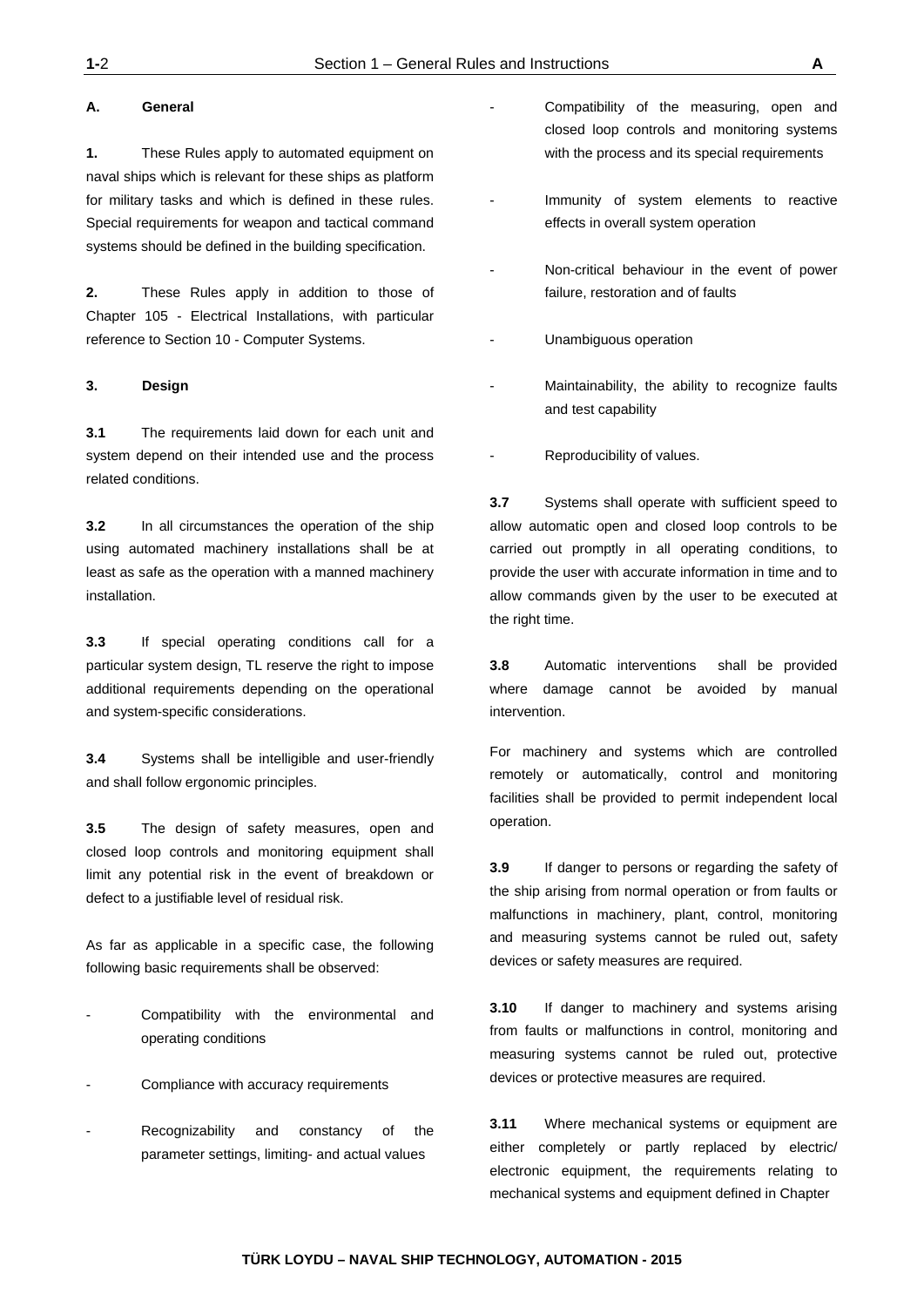**3.12** 104 - Propulsion Plants and Chapter 107 - Ship Operation Installations and Auxiliary Systems shall be met accordingly.

#### **4. Equivalence**

**4.1** Naval ships deviating from the TL Rules in their type, equipment or in some of their parts may be classed, provided that their structures or equipment are found to be equivalent to the TL requirements for the respective Class.

**4.2** In this respect, **TL** can accept alternative design, arrangements and calculation/analyses (FE, FMEA, etc.) which are suitable to satisfy the intent of the respective **TL** requirements and to achieve the equivalent safety level.

#### **B. Definitions**

#### **1. Alarms**

An alarm gives optical and acoustical warning of abnormal operating conditions.

#### **2. Protective devices**

Protective devices detect actual values, activate alarms in the event of limit-value violation and prevent machinery and equipment being endangered. They automatically initiate curative measures or call for appropriate ones.

#### **3. Safety devices**

Safety devices detect critical limit value violations and prevent any immediate danger to persons, ship or machinery.

#### **4. Safety systems**

Combination of several safety devices and/or protective devices in one functional unit.

#### **5. Systems**

Systems contain all equipment necessary for monitoring, control or safety including the in- and output devices. Systems cover a defined function including behaviour under varying operation conditions, cycles and running.

#### **6. Integrated Systems**

Integrated systems contain more than one of the equipment components that are necessary for monitoring, control and safety, including the input and output devices. Integrated systems cover several defined functions, including the behaviour under varying operating conditions.

#### **7. Operating and Monitoring Equipment**

#### **7.1 Machinery Control Centre (MCC)**

**7.1.1** It shall be possible to perform the following tasks from the machinery control centre:

- Control and monitoring of the propulsion plant
- Control and monitoring of the electrical installation
- Control and monitoring of the ship operation equipment for flooding control, fire fighting and NBC defence
- Monitoring of all other ship operation equipment

**7.1.2** To fulfill the tasks mentioned above, the required control and monitoring equipment components shall be arranged in the machinery control centre, grouped in accordance with their functionalities into

- Propulsion plant
- Electrical installation
- Ship operation and damage control equipment

### **7.2 Bridge operating station**

The bridge operating station is used to control the propulsion plant with simultaneous monitoring at the machinery control centre. If tasks of the machinery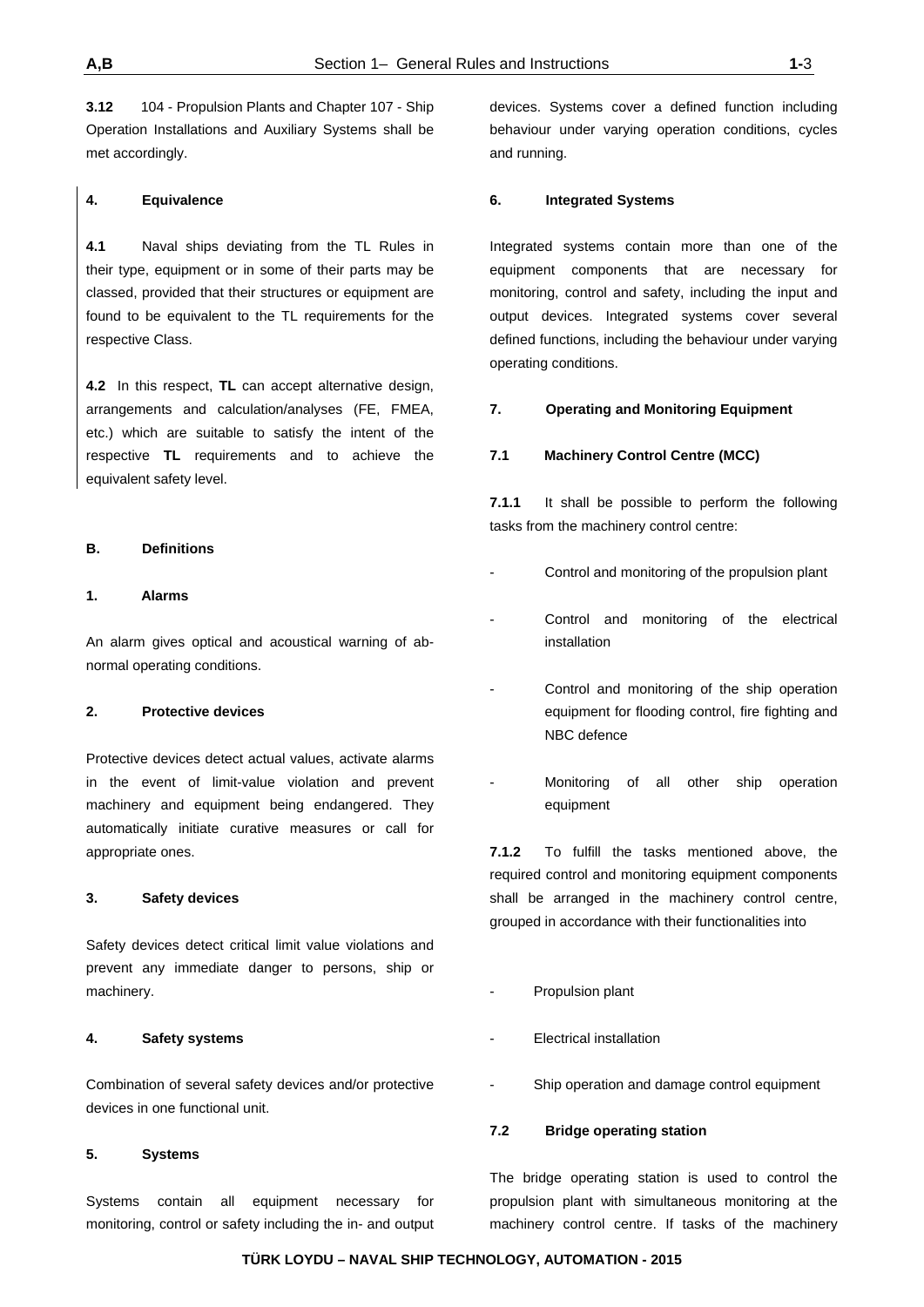control centre can be performed at the bridge operating station, the equipment prescribed under 7.1 shall be provided.

#### **7.3 Auxiliary control positions**

In the service spaces, auxiliary control positions shall be provided for operating the

- Propulsion engine(s) including gear(s) and coupling(s)
- Adjustment device(s) for propellers
- Prime movers for the generators
- **Electrical installations**
- Steering gear unit(s)

The power station switchboards serve as auxiliary control positions for the associated generators (without prime movers), switchgear and distributing arrangements.

#### **7.4 Damage control centre (DCC)**

The damage control group is deployed from the damage control centre. It shall be adequately equipped for the monitoring and control of the ship operation equipment, insofar as this is of importance for damage control.

#### **C. Documents for Approval**

The following documents are to be submitted for examination in triplicate and in good time so that they can be approved and made available to the Surveyor at the start of manufacture or installation of the systems, see also Chapter 105 - Electrical Installations, Section 1, C.

**1.** For each of the systems listed in Section 2 the following documents are to be submitted:

- System overview/layout
- Wiring diagrams

Power supply concept

Description of functional relationships

- General arrangement
- Functional description
- Documentation for computer systems according to Chapter 105 - Electrical Installations, Section 1, C.2.9

**2.** The list of measure points is to be submitted, see also Section 11.

**3.** A safety protection concept giving details of limit values which result in shutdown or reduction is to be submitted for the main propulsion plant and also for other equipment where necessary.

**4.** For the bridge equipment, the following documents of the automation plant shall be submitted for approval:

- Installation drawing of the bridge with the devices, components and systems
- Arrangement drawings with the devices in the bridge consoles
- List of devices with details of the type, manufacturer and approval body
- Block diagrams showing the functional interrelationship of the devices and their power supply

**5.** Test and trial schedules shall be compiled for the alarm-, monitoring-, safety-, protection- and control systems as specified in these Rules to cover the following steps:

- Tests of components and systems in the manufacturer's factory (FAT)
- Installation and integration tests of components, installations and systems on board at harbour (HAT)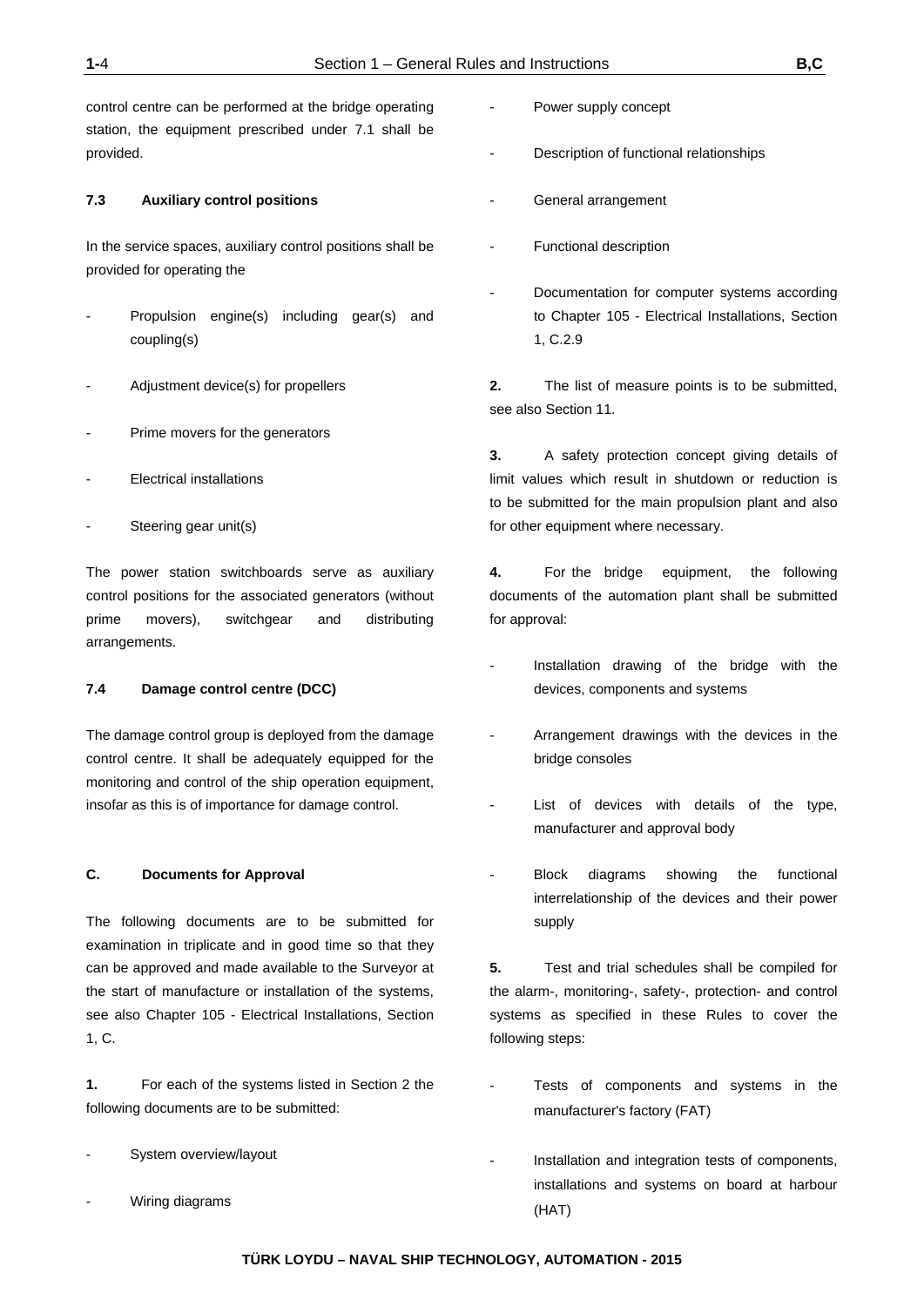Functional tests of systems on board during the sea trials (SAT)

**6.** TL reserve the right to demand other documents where those submitted are not adequate or sufficient to provide an evaluation of the system.

#### **D. Maintenance**

**1.** Access shall be provided to automation systems to allow measurements and repairs to be carried out. Facilities such as simulation circuits, test jacks, pilot lamps etc. are to be provided to allow functional checks to be carried out and faults to be located.

**2.** The operational capability of other system shall not be impaired as a result of maintenance procedures.

**3.** Where the replacement of circuit boards in equipment which is switched on may result in the failure of components or in the critical condition of systems, a warning sign shall be fitted to indicate the risk.

**4.** Circuit boards and plug-in connections shall be protected against unintentional mixing up. Alternatively they shall be clearly marked.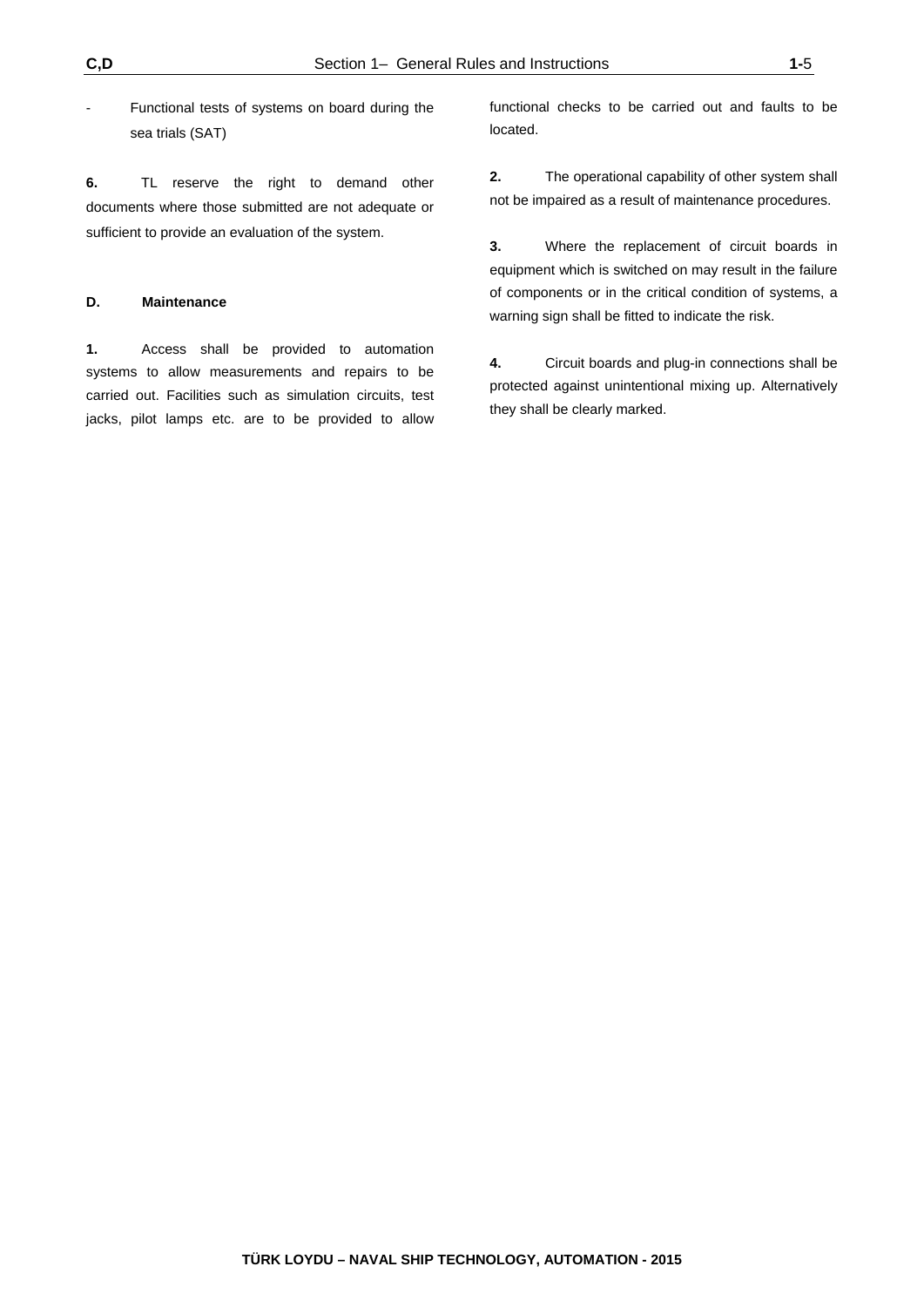# **RANGE OF CONTROL AND MONITORING EQUIPMENT**

|    |         | Page    |  |
|----|---------|---------|--|
| А. | GENERAL | - 2- 2  |  |
|    |         | $2 - 2$ |  |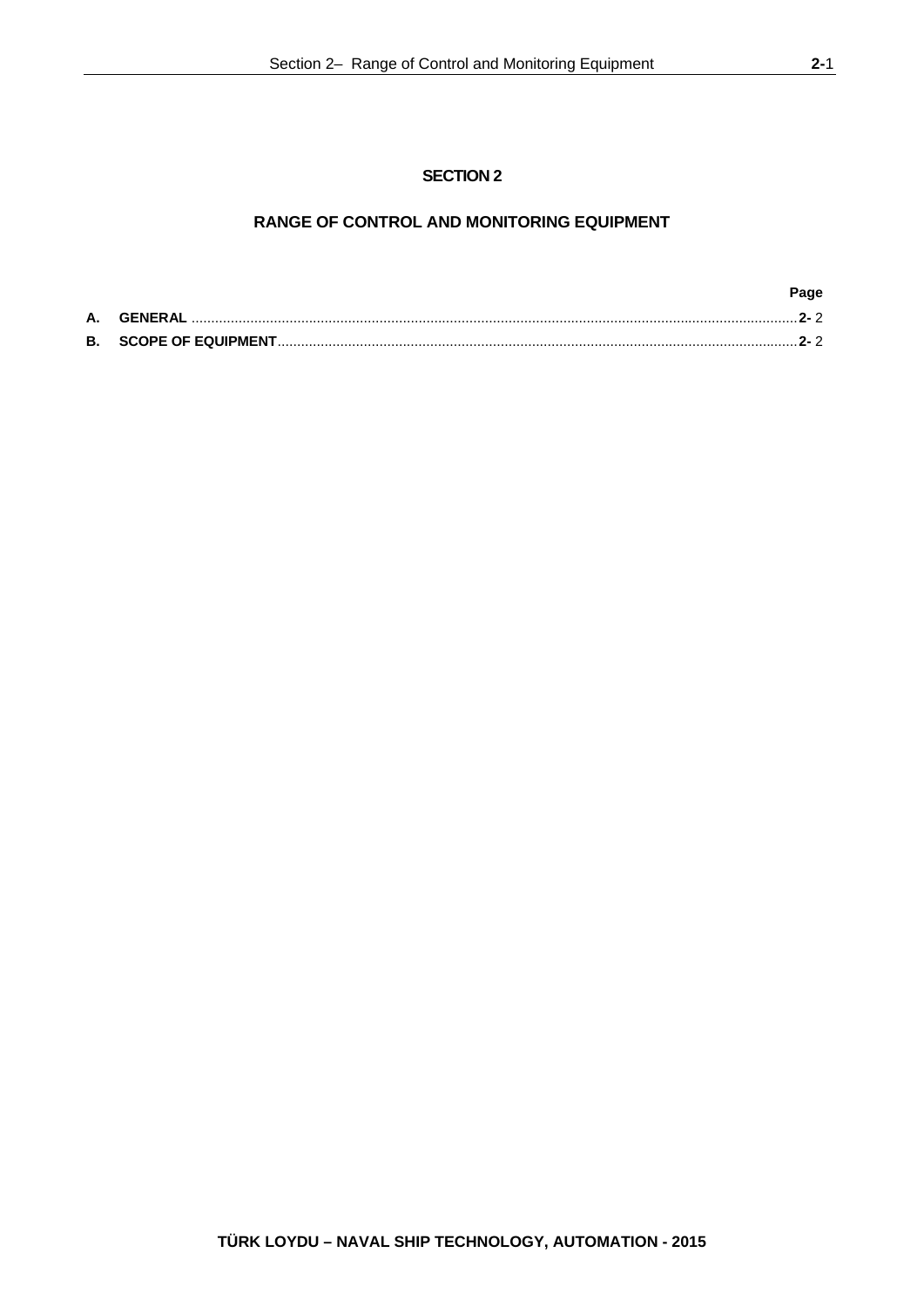#### **A. General**

**1.** The scope of equipment for automation, the required controls, regulating circuits and safety, alarm and monitoring equipment shall be provided to the extent needed to ensure safe operation of the engines and systems without any intervention by the crew over a period of 24 h or for a shorter period nh as defined in the building specification.

**2.** Ships which are designed according to these Rules are assigned the Class Notation **AUT-N** or **AUT-Nnh,** see also Chapter 101 - Classification and Surveys, Section 2, C.

**3.** Within the machinery control centre a central control station shall be provided from which the automated equipment can be controlled and monitored.

#### **B. Scope of Equipment**

**1.** For the ship installations, the following automatic control and monitoring systems shall be provided as a minimum:

**1.1** Fire detection and alarm systems, see Chapter 105 - Electrical Installations, Section 9, C.

**1.2** Monitoring, alarm and logging equipment, see Section 3, C.

**1.3** Control and regulating systems, see Section 3, H.

**1.4** Safety devices, systems and protective equipment, see Section 3, D., E., F. and G.

**1.5** Stand-by units, see Section 3, I.

**1.6** Remote control for the propulsion plant, see Section 6, A.

**1.7** Automation of auxiliary machinery systems, see Section 7.

**1.8** Power management system for the electrical power supply, see Section 8, A.

**2.** Depending on the ship type and deployment profile, any automation and monitoring equipment extending beyond this scope shall be stipulated in the building specification. However, the general principles defined shall also be observed in such cases.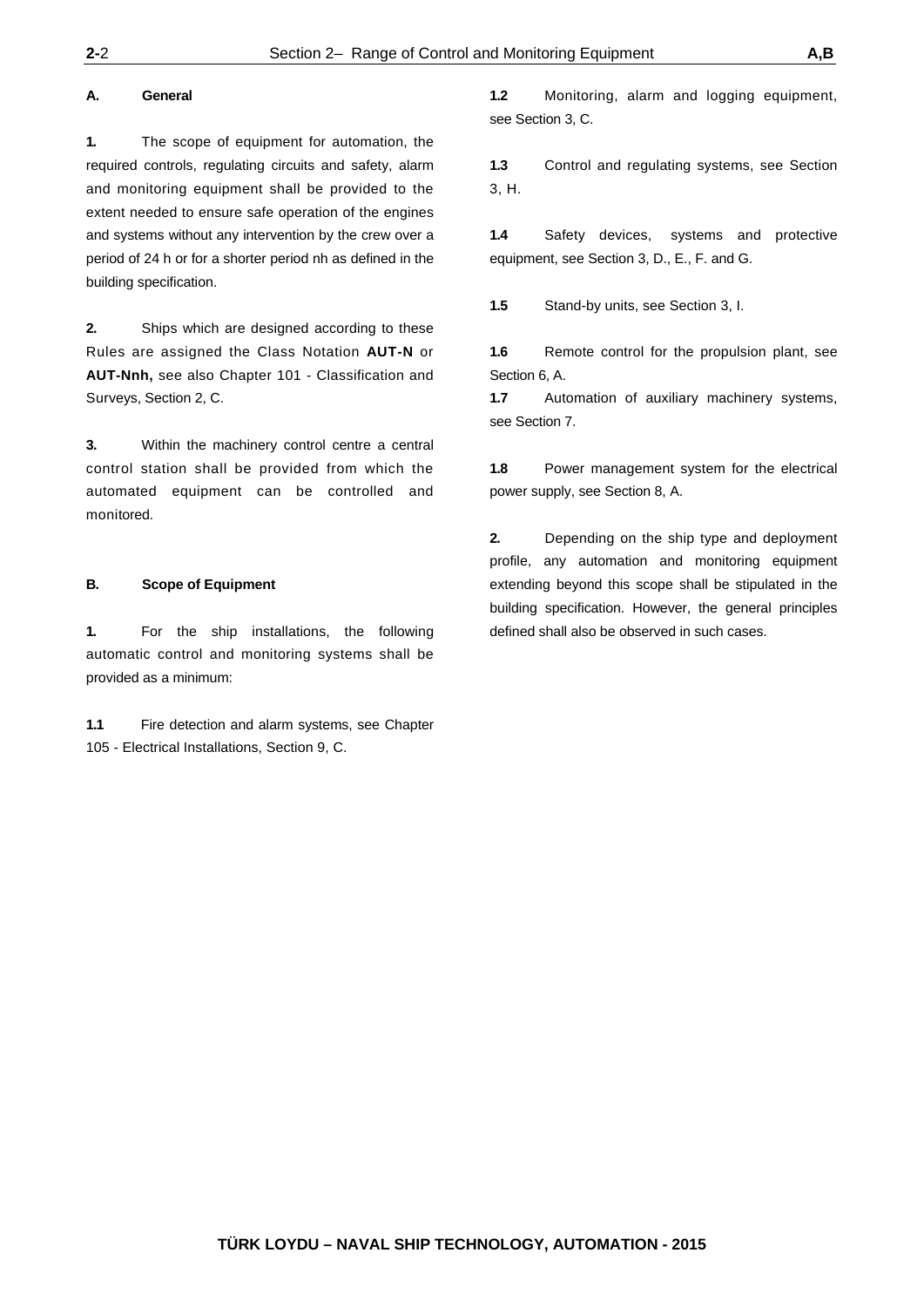# **SECTION 3**

# **BASIC SYSTEM REQUIREMENTS**

|    |                                         | Page    |
|----|-----------------------------------------|---------|
| А. |                                         |         |
| В. |                                         |         |
|    | 1. General Requirements                 |         |
|    | 2. Input Units                          |         |
|    | 3. Output Units                         |         |
| C. |                                         | $3 - 4$ |
|    | 1. General Requirements                 |         |
|    | 2. Alarms On The Bridge                 |         |
|    | 3. Alarms At The Main Operating Centres |         |
|    | 4. Wireless Duty Alarm Systems          |         |
| D. |                                         |         |
| Е. |                                         |         |
| F. |                                         |         |
| G. |                                         |         |
| Н. |                                         |         |
|    | 1. Open-Loop Control                    |         |
|    | 2. Closed-Loop Control                  |         |
| L. |                                         |         |
|    | 1. General                              |         |
|    | 2. Design                               |         |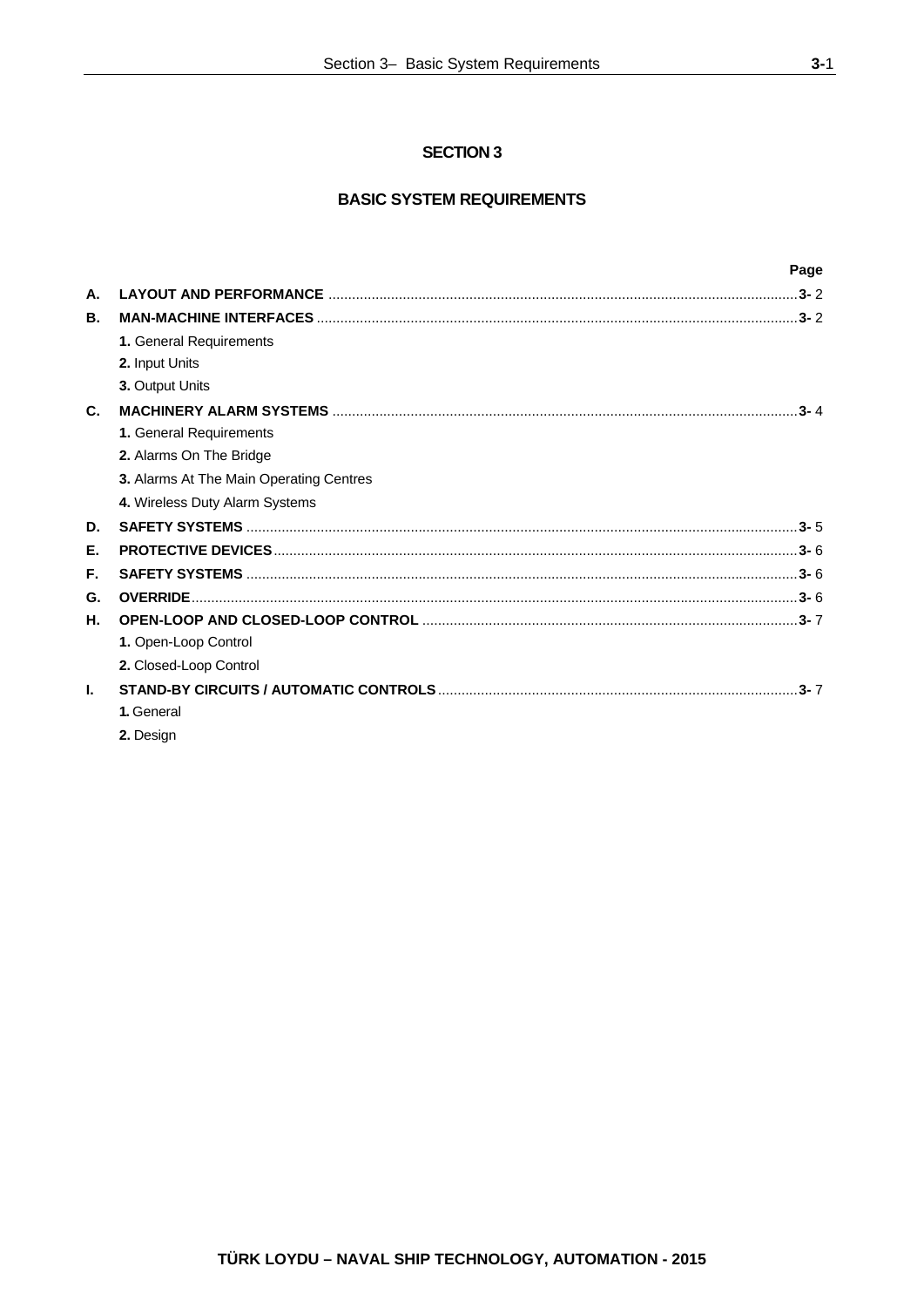#### **A. Layout and Performance**

**1.** The installations shall take due account of the operational conditions "combat", "wartime cruising", "peacetime cruising" and "peacetime in-port readiness".

**2.** The adaptation of the installations should take place automatically after the operational condition has been selected.

**3.** Redundant systems shall be separately protected against short circuits and overloads, and shall be selectively fused.

**4.** To prevent unnecessary interruptions in operation, it shall be ensured that the triggering of standby circuits, alarm system, protective devices, safety system and safety devices shall take place in that order.

**5.** Disturbed units which are automatically shut down shall be restarted only directly at the unit after a manual release.

**6.** If approved systems are extended, renewed proof of trouble-free operation shall be provided for the complete system.

**7.** It shall be ensured that, on failure of the main electrical power supply, the automation systems are supplied by an uninterruptible power supply for at least 1 h. Failure of the supply from the main source of electrical power shall trigger an alarm.

**8.** The uninterruptible power supply shall be monitored so that, towards the end of the stored energy period, an automatically controlled shutdown of the system is ensured.

### **B. Man-Machine Interfaces**

#### **1. General requirements**

**1.1** Together with the display units in the operating stations and control stations (operating station in the auxiliary control position/damage control centre/ machinery control centre), the controls form the interface

between man and machine. Attention shall be paid to ergonomic design and arrangement of the devices.

**1.2** Controls shall correspond to the system being controlled with regard to their position and direction of operation.

**1.3** The controls for essential equipment shall be installed at or near the equipment concerned (manual local operation), and it shall be possible to operate the essential equipment locally by hand in the event of failure of the automation system.

**1.4** The control elements, comprising input and output units, shall be operable in accordance with their prescribed environmental conditions (daylight/artificial light) without any limitations.

**1.5** Colours, symbols and texts for the inputs and outputs of a system shall be so chosen that they are uniform (standardized).

#### **2. Input units**

**2.1** The consequences of control commands shall be indicated at the respective control station.

**2.2** Where controls are possible from several control stations, the following shall be observed:

**2.2.1** Competitive commands shall be prevented by suitable interlocks.

**2.2.2** The control station in operation shall be recognizable as such.

**2.2.3** Taking over of command shall only be possible with the authorization of the user of the control station which is in operation.

**2.2.4** Precautions shall be taken to prevent changes to desired values due to a change-over in command station.

**2.2.5** If the operating authorization is withdrawn from an active operating station, this shall be indicated on location.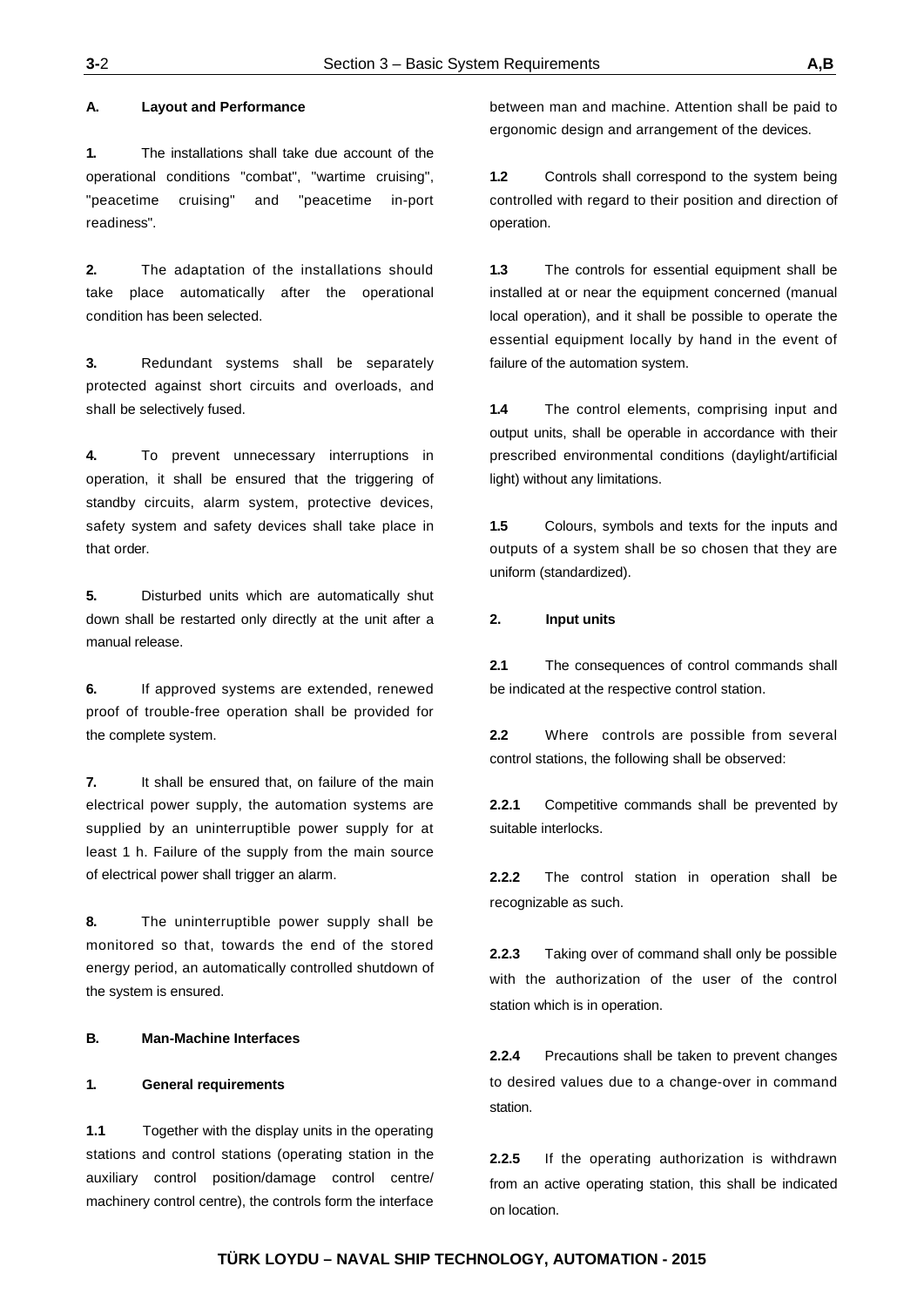**2.2.6** If several controllable facilities are grouped together at one operating station, e.g. through a process display, the operating authorizations shall be assigned with regard to the relevant functional unit.

**2.2.7** The transfer of the active operation station to another location shall be recorded.

**2.3** Operating keyboards shall comply with the following conditions:

**2.3.1** Structure and markings shall conform to a recognized and standardized system.

**2.3.2** It shall be possible to operate the keys reliably, and there shall be confirmation of the entry.

**2.3.3** If multiple functions are assigned to keys, it shall be possible to recognize which of the assigned functions are active.

**2.4** Provided that sufficient operating and functional reliability is verified under all operating conditions, other types of input devices, e.g. lightpen, touchscreen, trackball, joystick, are also permissible.

**2.5** Password protection is deemed equivalent to protection by a lockable switch.

#### **3. Output units**

#### **3.1 Representation of information**

**3.1.1** The operational readiness of a system shall be indicated.

**3.1.2** A generally understandable operatorguidance system shall be provided. Such operator guidance can consist of, for example, function keys, menu screens or computer-supported dialog steps.

**3.1.3** Suitable search strategies shall ensure rapid

access to data.

**3.1.4** Alarms and information shall be presented clearly according to their functional significance and interrelationship. These presentations can be provided in alphanumeric form or as graphic images/diagrams.

**3.1.5** In every operating mode of the system, alarms shall be presented visually and acoustically with higher priority compared to other information, such as the controlling or printing of lists. They shall be clearly distinguishable from other information.

**3.1.6** If other information and displays are also shown in addition to alarms, an alarm list shall be created that can be called up with only one operating step.

**3.1.7** If alarms can be disabled, a list of disabled alarms shall be created that can be called up as and when required.

**3.1.8** A maximum period of 2 seconds should not be exceeded for refreshing the display of time-critical measuring points, and especially of their alarms.

**3.1.9** If symbols are used for the representation of alarms and information, an explanation (key) of these symbols shall be provided. Uniform symbols should be used.

#### **3.2 Technical requirements**

**3.2.1** Measures shall be taken to ensure satisfactory presentation of information, even in daylight, e.g. through antireflection coatings on displays or the use of filters.

**3.2.2** It shall be possible to adapt the brightness of output units in order to suit the ambient conditions in each case. No inadmissible colour distortions shall occur. Proper legibility shall be ensured at all times.

**3.2.3** The size, colour and density of text, graphic information and alarm signals displayed on a screen shall be such that they may be easily read from a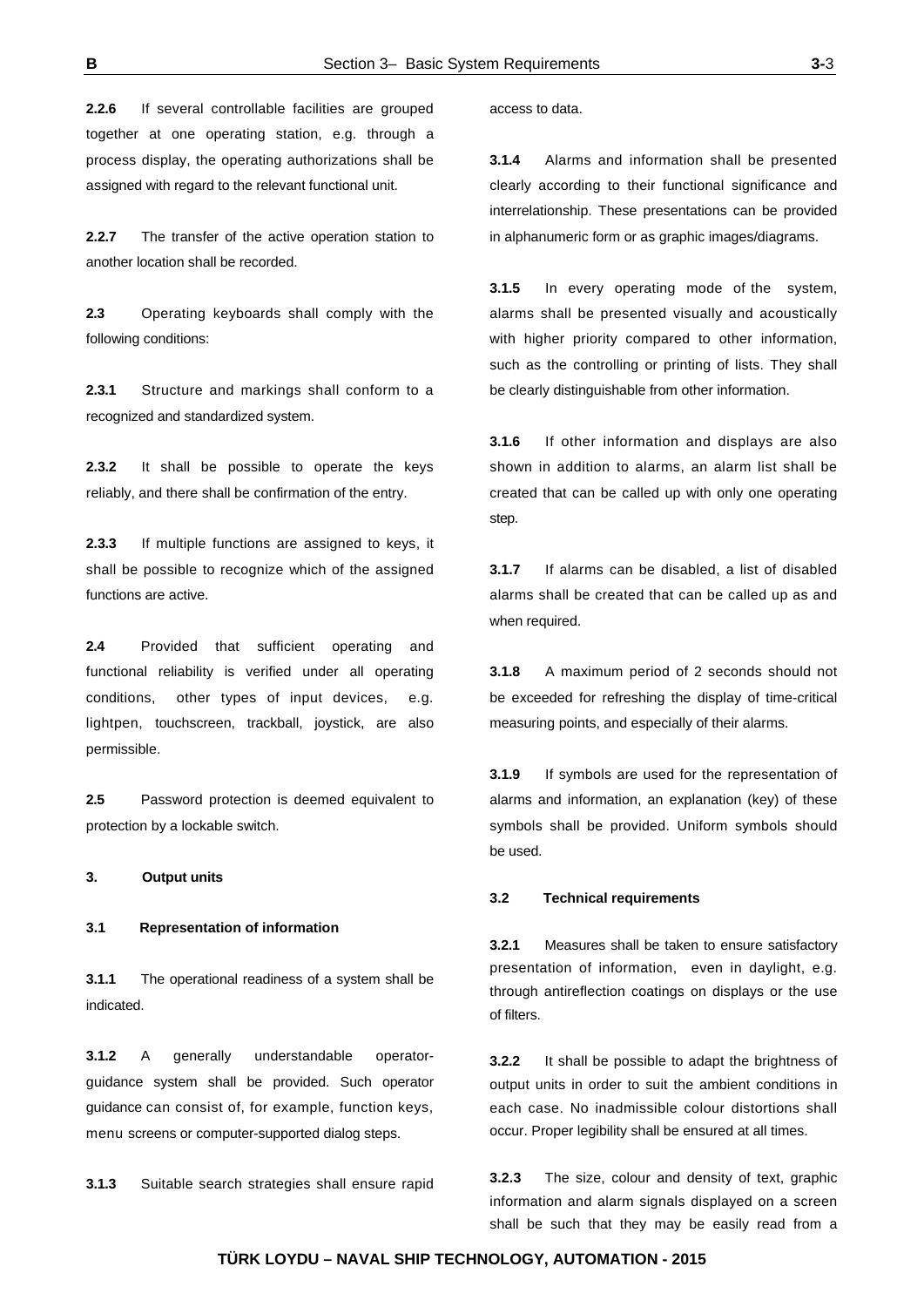distance of 1 m under all lighting conditions.

**3.2.4** The use of monochrome displays is permissible, provided that clear recognition of the signals is guaranteed.

**3.2.5** If alarm messages are displayed on colour monitors, the distinctions in the alarm status shall be ensured even in the event of failure of a primary colour.

**3.2.6** If required alarms or displays are shown on a video display or line display, a second independent output unit shall be available.

#### **C. Machinery Alarm Systems**

#### **1. General requirements**

**1.1** The machinery alarm system shall provide an alarm for unacceptable deviations from operating figures.

**1.2** At least the alarms specified in Section 11 shall be provided.

**1.3** Alarm delays shall be kept within defined time limits to prevent any risk to the monitored system in the event of exceeding the limit value.

**1.4** Optical signals shall be individually indicated at a central position. The meaning of the individual indications shall be clearly identifiable by text or symbols.

If a fault is indicated, the optical signal shall remain visible until the fault has been eliminated. It shall be possible to distinguish between an optical signal which has been acknowledged and one that has not been acknowledged.

**1.5** It shall be possible to acknowledge acoustic signals and optical messages separately. The acknowledgement shall first be performed for the acoustic signals and then for the optical messages.

alarm which has been generated by new causes.

**1.6** An acknowledgement shall only be possible where the fault is indicated as a single indication and sufficient information is available for the assessment of the relevant process.

**1.7** Alarms shall be discernible under all operating conditions. Where this cannot be guaranteed, for example due to the noise level, additional optical signals, e.g. flashing lights shall be installed.

**1.8** Even an alarm which is triggered by a transient fault shall only be reset after the alarm has been acknowledged.

**1.9** The audible signal in the machinery space may be switched off during unmanned operation, if the operational readiness of the audible signaling equipment is ensured by appropriate measures during the remaining time.

**1.10** Alarms shall also be indicated at another manned control centre if the installation to which the alarm refers is not manned.

**1.11** During port operation, the alarms in the machinery space shall be signalled at least in the form of a collective alarm at a permanently-manned station.

**1.12** Alarm systems shall be designed according to the closed-circuit principle or the monitored open circuit principle. Equivalent monitoring principles are permitted.

**1.13** All prescribed alarms shall be logged with simultaneous recording of the date and time. The beginning and end of a fault shall be clearly discernible.

**1.14** The automatic suppression of alarm signals shall be monitored for correct function or designed as a redundant function.

**1.15** Failure of the machinery alarm system shall be signalled at a permanently-manned station.

The acknowledgement of an alarm shall not inhibit an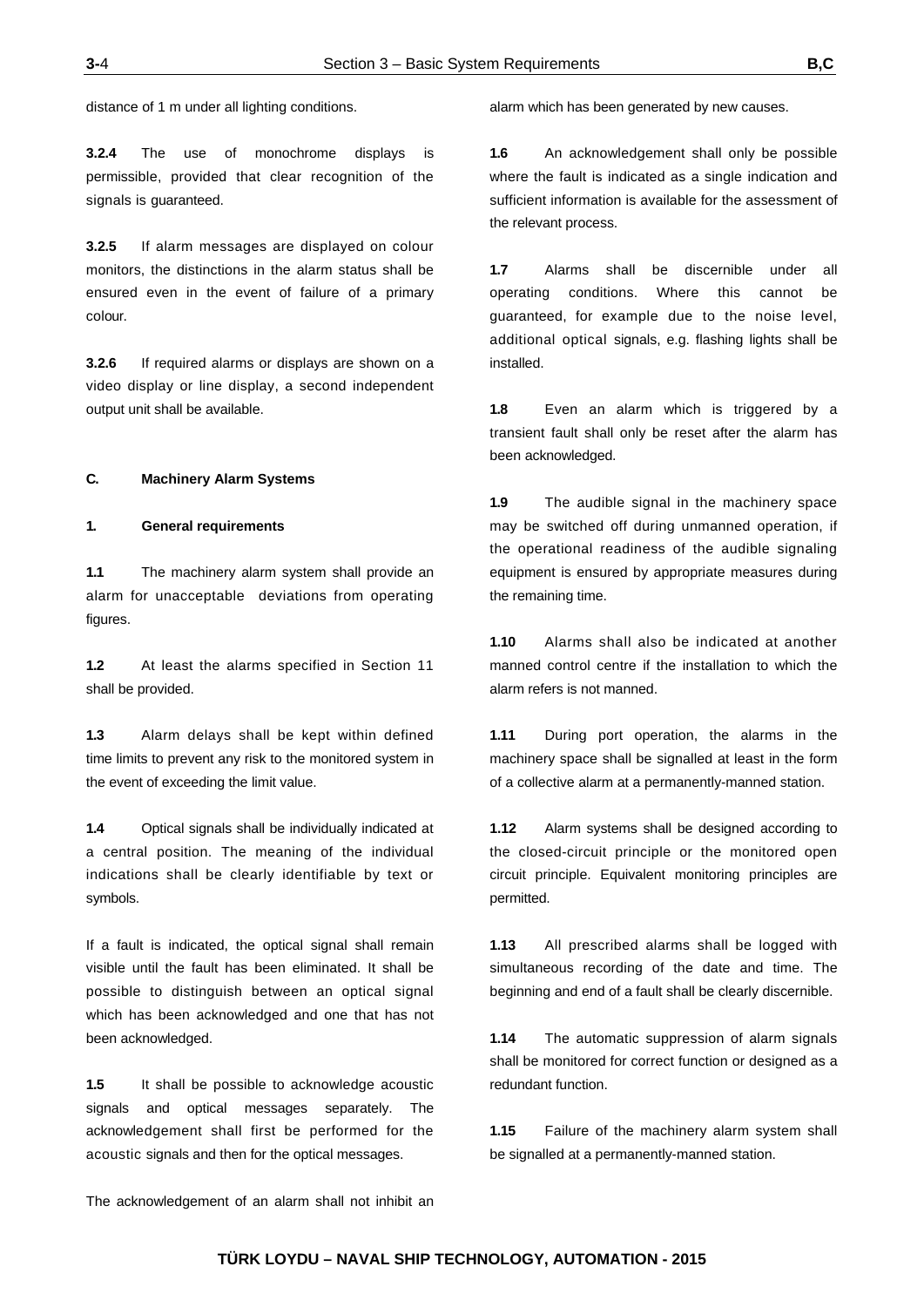#### **1.16 Collective alarms**

**1.16.1** If alarms of autonomous essential equipment are grouped together and signalled to the machinery alarm system as collective alarms, the individual alarms shall be recognizable at the corresponding installation.

**1.16.2** Retriggering of the collective alarm by a new individual alarm shall be possible at all times, irrespective of the alarm state of the collective alarm.

**1.16.3** The transmission of collective alarms shall be monitored for possible failure.

#### **2. Alarms on the bridge**

**2.1** The alarms on the bridge shall be prepared in form of collective alarms divided into three groups according to their urgency. Individual alarms specified in Section 11 shall be provided. The groups are:

**2.1.1** "Stop" group: alarms signalling faults which require the propulsion system to be shut down immediately.

**2.1.2** "Reduce" group: alarms signalling faults which require a reduction in power of the propulsion system.

**2.1.3** "Common" group: alarms signalling faults which do not require actions as described in 2.1.1 or 2.1.2.

**2.1.4** The collective alarms shall be generated independently of the safety system.

**2.1.5** The acknowledgement or non-acknowledgement of the machinery alarms shall be recognizable independently of the acknowledgement of the collective and individual alarms on the bridge.

#### **3. Alarms at the main operating centres**

**3.1** If the alarms of a functional unit are not acknowledged at the associated active operating station after a specified time, this shall be indicated at another active control centre.

**3.2** The filtering and grouping of alarms shall be performed in relation to the selected operational condition and shall be possible in accordance with at least one of the following rules for reducing alarm bursts:

**3.2.1** Hierarchical group formation, e.g. according to compartments, or deck and system components, e.g. electrical installation, propulsion.

**3.2.2** Exceeding of a prescribed threshold by simultaneous fault signals for installations and systems or compartments and decks.

#### **4. Wireless duty alarm systems**

Where the alarms according to C. 1.10 for the engineer officers or for those crew members responsible for the machinery plant are designed as a wireless duty alarm system, the following requirements are to be observed:

**4.1** The function of the system has to be proved in all areas of the ship.

**4.2** The minimum operation time of the mobile units shall be at least 12 hours without intermediate charging. An alarm shall be given in time before the automatic switch off.

**4.3** At least two charged reserve units shall be available.

**4.4** Alarms shall be set above personnel calls. Calls to persons shall not suppress alarms.

**4.5** The fixed stations shall be supplied at least for 15 minutes in case of a failure of the ship's mains.

**4.6** Watch and alarm functions shall be realized as in standard hardwired systems.

**4.7** Radio contact between the fixed and mobile units shall be checked regularly and automatically. The loss of the contact has to be alarmed.

#### **D. Safety Systems**

**1.** Safety systems shall be independent of open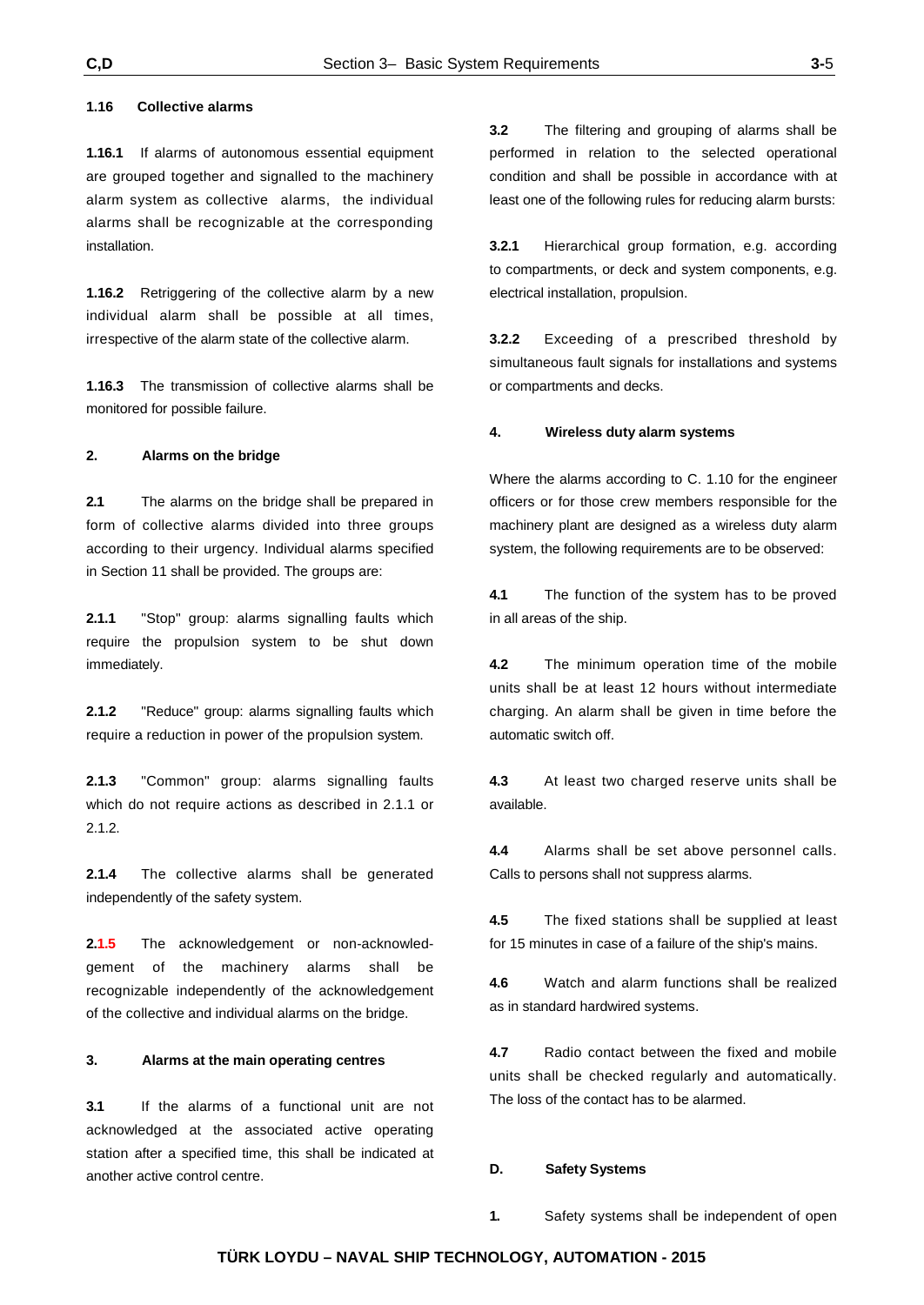and closed loop control and alarm systems. Faults in one system shall not affect other systems.

Deviations from this requirement may be allowed for redundant equipment with the agreement of TL, where this would entail no risk to human life and where ship safety would not be endangered.

**2.** Safety systems shall be assigned to systems which need protection.

**3.** The monitored open-circuit principle is to be applied to safety systems. Alternatively, the closed circuit principle may be applied where it is demanded by the provisions of national regulations, e.g. boiler and oil-fired systems.

Equivalent monitoring principles are permitted.

**4.** Faults, and also the activation of safety systems shall be alarmed and recorded.

**5.** Faults of the safety system shall not have any effects on the function of the system being monitored.

**6.** The power supply is to be monitored and loss of power is to be indicated by an alarm and recorded.

#### **E. Protective Devices**

**1.** When reaching dangerous limits, protective devices shall automatically adapt the operation temporarily to the remaining technical capabilities or demand adaptation.

The protective measure may be a function of the machinery alarm system.

**2.** Faults of the protective devices shall not have any effects on the function of the system being monitored.

#### **F. Safety Devices**

**1.** The design of safety devices shall be as simple as possible and the devices shall be reliable

and inevitable in operation. Proven safety devices which are not depending on a power source are to be preferred.

**2.** The suitability and function of safety devices shall be demonstrated in the given application.

**3.** Safety devices shall be so designed that potential faults such as loss of voltage or a broken wire shall not create a hazard to human life, ship or machinery.

These faults and also the tripping of safety devices shall be signalled by an alarm.

**4.** Where faults which affect the operation of the devices cannot be identified, appropriate test facilities shall be provided and actuated periodically.

**5.** Faults of the safety devices shall not have any effects on the function of the system being monitored.

**6.** The adjustment facilities for safety devices shall be so designed that the last setting can be detected.

**7.** Safety devices shall be designed preferably using conventional (hard wired) technology. Alternative technical solutions shall be agreed with TL.

**8.** Where auxiliary energy is required for the function of safety devices, this has to be monitored and a failure has to be alarmed.

#### **G. Override**

**1.** Override possibilities for propulsion plants and generator sets shall be provided. They may only be activated from the currently active operating station.

**2.** Override possibilities shall be secured against unintentional activation. The activation of overriding arrangements shall be indicated and recorded.

**3.** If override possibilities have been activated and a shutdown or reducing function is triggered, an alarm shall signal that the triggering has been disabled. The triggering criterion shall be recognizable.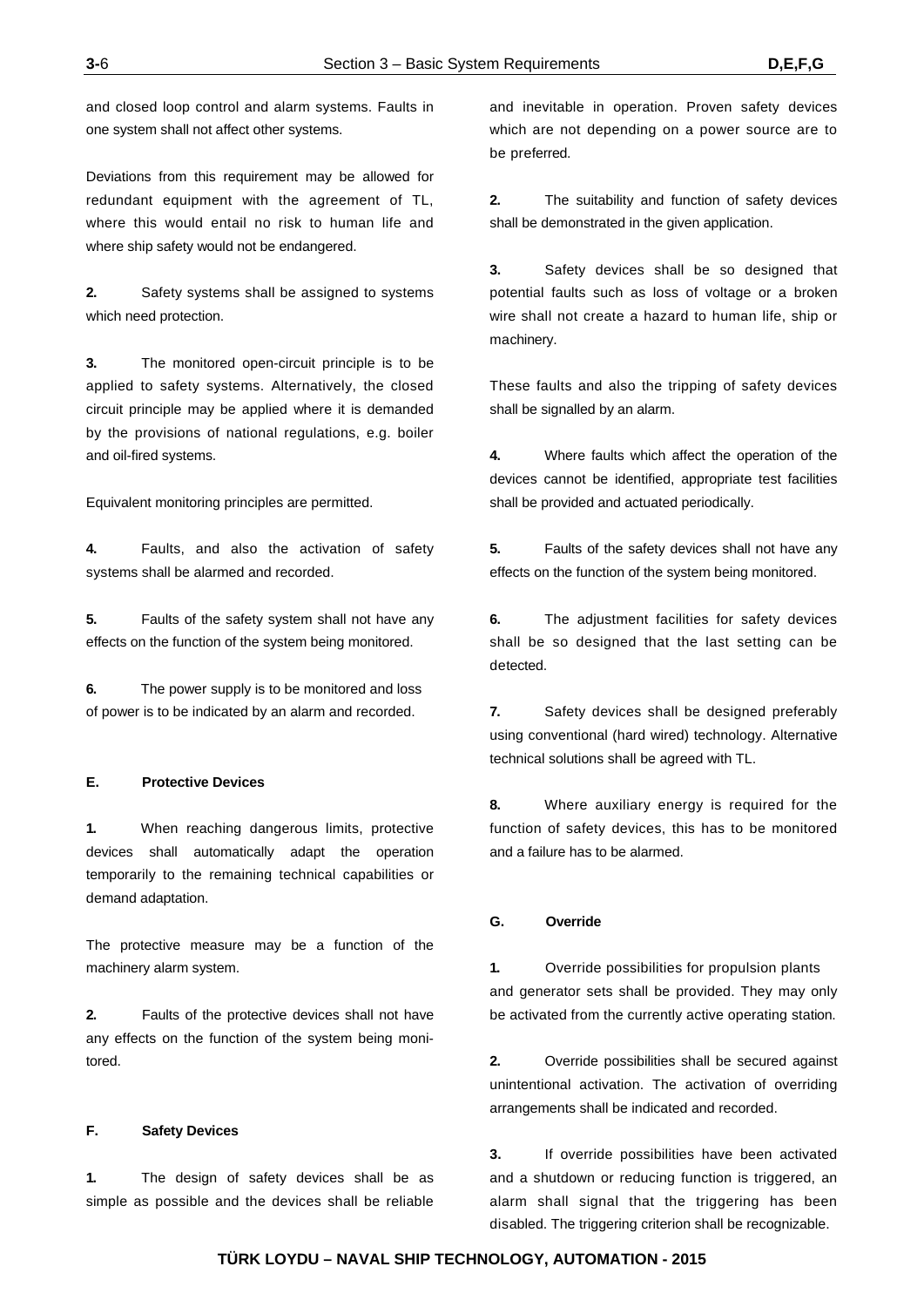**4.** It shall not be possible to override any overspeed protection functions or other time-critical functions.

**5.** An alarm shall be triggered if installations are started with the override function activated.

#### **H. Open-Loop and Closed-Loop Control**

#### **1. Open-loop control**

**1.1** Main propulsion engines and essential equipment shall be provided with effective means for the control of their operation. All controls for essential equipment shall be independent or so designed that failure of one system does not impair the performance of other systems.

**1.2** Control equipment shall have built-in protection features wherever incorrect operation would result in serious damage or in the loss of essential functions.

**1.3** If user-related authorizations are assigned for control equipment, suitable measures shall be taken to prevent unintentional or unauthorized operating actions.

**1.4** These measures shall consider the possible incapability of an authorized operator or his operating workplace (hardware/software) and include a suitable hand-over procedure.

**1.5** The changing of active operating workplaces and operators with their corresponding operator authorizations shall be recorded.

#### **2. Closed-loop control**

**2.1** Under normal conditions, closed-loop controls shall keep the process variables within the specified limits.

**2.2** Closed-loop controls shall maintain the reaction specified for the installation over the full control range. Anticipated variations of the parameters shall be considered during planning.

**2.3** Defects in a control loop shall not impair the function of other essential control loops.

**2.4** The power supply of essential control loops shall be monitored, and power failure shall be signalled by an alarm.

#### **I. Stand-by Circuits / Automatic Controls**

#### **1. General**

**1.1** Stand-by circuits shall automatically start stand-by units:

- in the case of failure of units in operation
- to meet the demand of auxiliary machinery with staggered operation

**1.2** Automatic controls shall automatically start units as described in Section 8, A.:

- to maintain stored energy, e.g. compressed air
- following restoration of the power supply after black-out, due to a failure of the ship's mains

**1.3** There shall be a possibility for switching off the automatic controls.

### **2. Design**

**2.1** For similar units, the possibility of reciprocal operation shall be provided.

**2.2** Faults in the active unit shall lead to the automatic starting of the stand-by unit. The start-up of a stand-by unit as well as faults in a control unit shall trigger an alarm.

**2.3** If auxiliary machinery as pumps, auxiliary blowers, are driven mechanically by the propulsion plant, the spare machinery shall be designed for automatic start-up when manoeuvring at low speed ranges, in the event that the performance of the mechanically driven auxiliary machinery does not suffice under these conditions. There shall be no alarm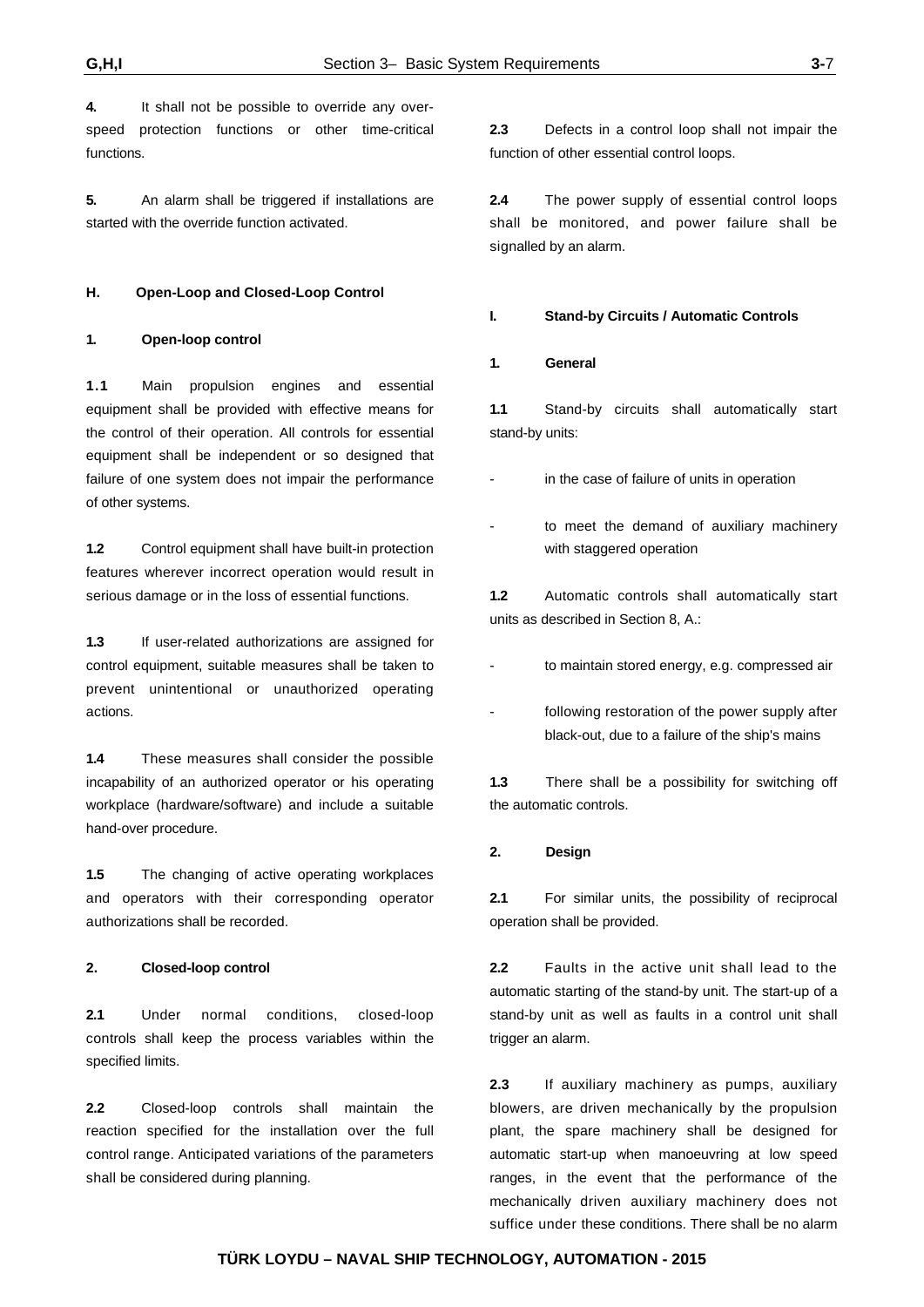for operation in the case of automatic start-up due to the operating conditions.

**2.4** Separate sensors shall be used for stand-by circuits and machinery alarms. The function of the machinery alarms shall also be ensured even if the control unit for the stand-by circuit should fail.

**2.5** If stand-by circuits are grouped together in a control unit, no more than one item of essential equipment shall be affected by a fault in that control unit.

**2.6** Stand-by circuits shall preferably be arranged decentrally and assigned directly to the corresponding units.

**2.7** A fault in the control unit shall not lead to failure of the units in operation

**2.8** Staggered starting of stand-by units shall be ensured in the event of failure of the ship's mains and restoration of the electrical supply.

**2.9** If control units should fail, manual local control shall be possible, independently of the operating condition of the plant.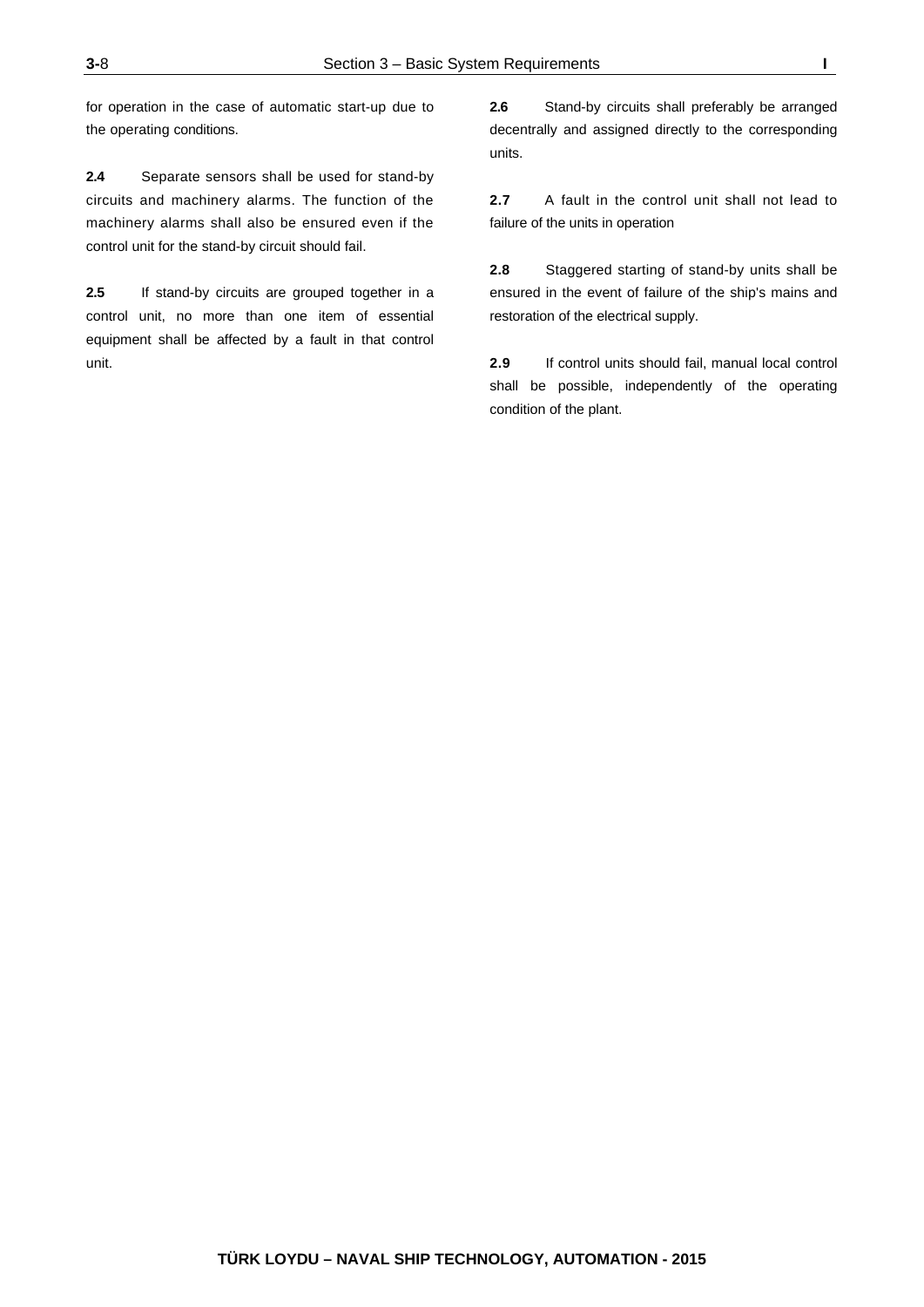### **SECTION 4**

# **EQUIPMENT ON THE BRIDGE**

Page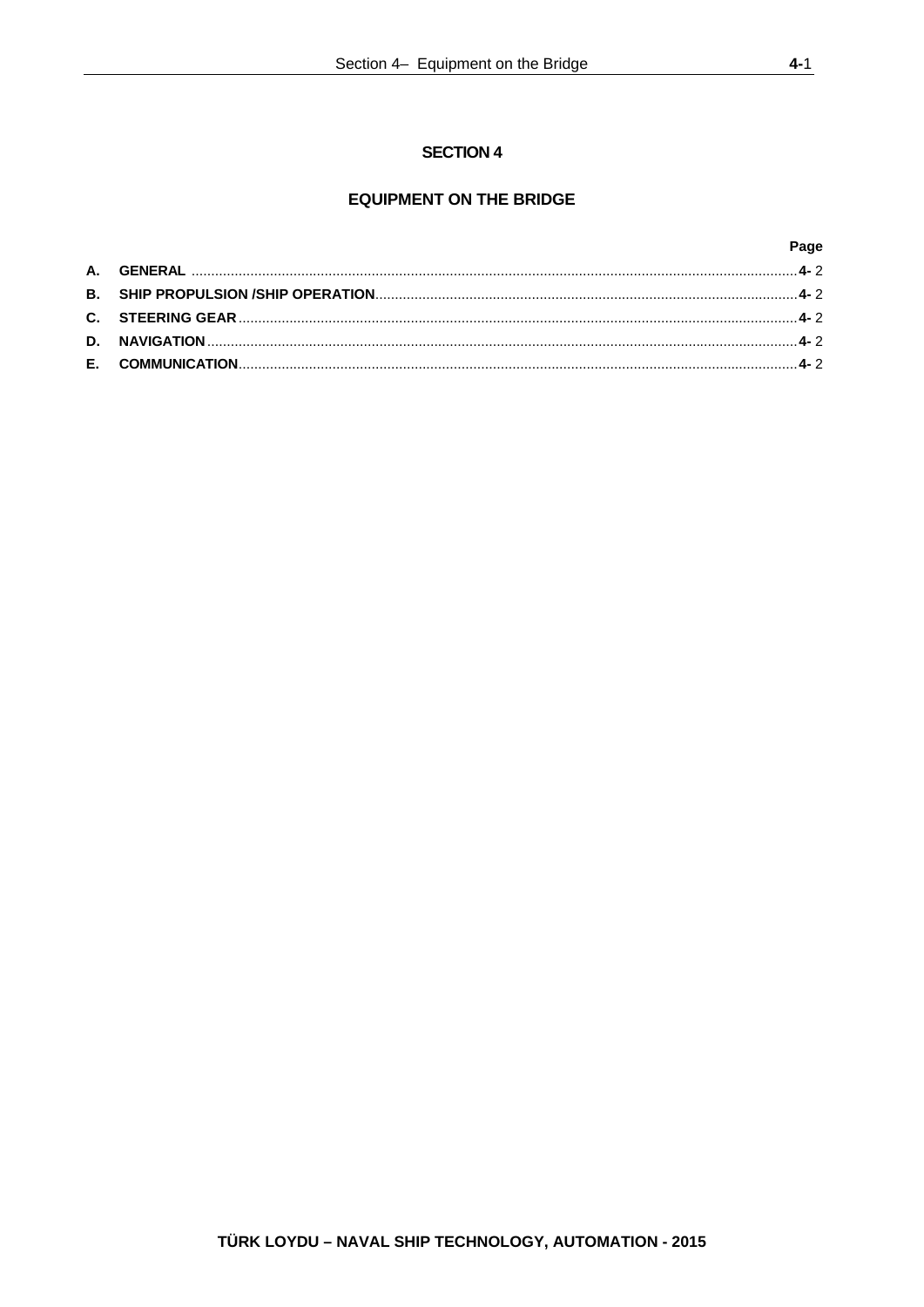#### **A. General**

**1.** The steering positions on the bridge shall include all arrangements required to command the ship and to operate the ship installations under all operating conditions.

**2.** The workplaces shall be designed for a condensed presentation of information. From here it shall be possible to control the ship, especially in critical situations.

**3.** The various functions shall be assigned to appropriate workplaces, to ensure that the tasks and activities arising therefrom can be performed safely and reliably. It is permissible for workplaces to be combined.

The following workplaces shall be provided:

- Ship propulsion/ ship operation
- Steering gear
- **Navigation**
- **Communication**

**4.** The devices shall be arranged in accordance with ergonomic principles and shall be adaptable to the ambient conditions as regards operability, legibility and free of glare.

#### **B. Ship Propulsion /Ship Operation**

**1.** The "ship propulsion/ship operation" workplace shall be equipped with the remote-control facilities for the propulsion plant and the required indicators and displays.

**2.** For setting the rates of speed of the prime movers, the same operating elements as for the machinery control centre should be used, see Section 6, A.2.

**3.** Alarms from the machinery alarm system shall be provided, see Section 3, C.2.

**4.** The remote-control and monitoring devices for navigation lights, signalling system, upper deck lighting etc. shall be provided.

#### **C. Steering Gear**

The "steering gear" workplace shall be equipped with the remote-control and monitoring devices for the steering gear installation.

#### **D. Navigation**

The "navigation" workplace shall be equipped with nautical devices which permit route planning, positionfixing and location documentation.

#### **E. Communication**

The "communication" workplace shall be equipped with the devices required for

- Emergency and safety-related radio communications using GMDSS (Global Maritime Distress and Safety System)
- External communications
- Internal communications, see Chapter 105 -Electrical Installations, Section 9, B. and C.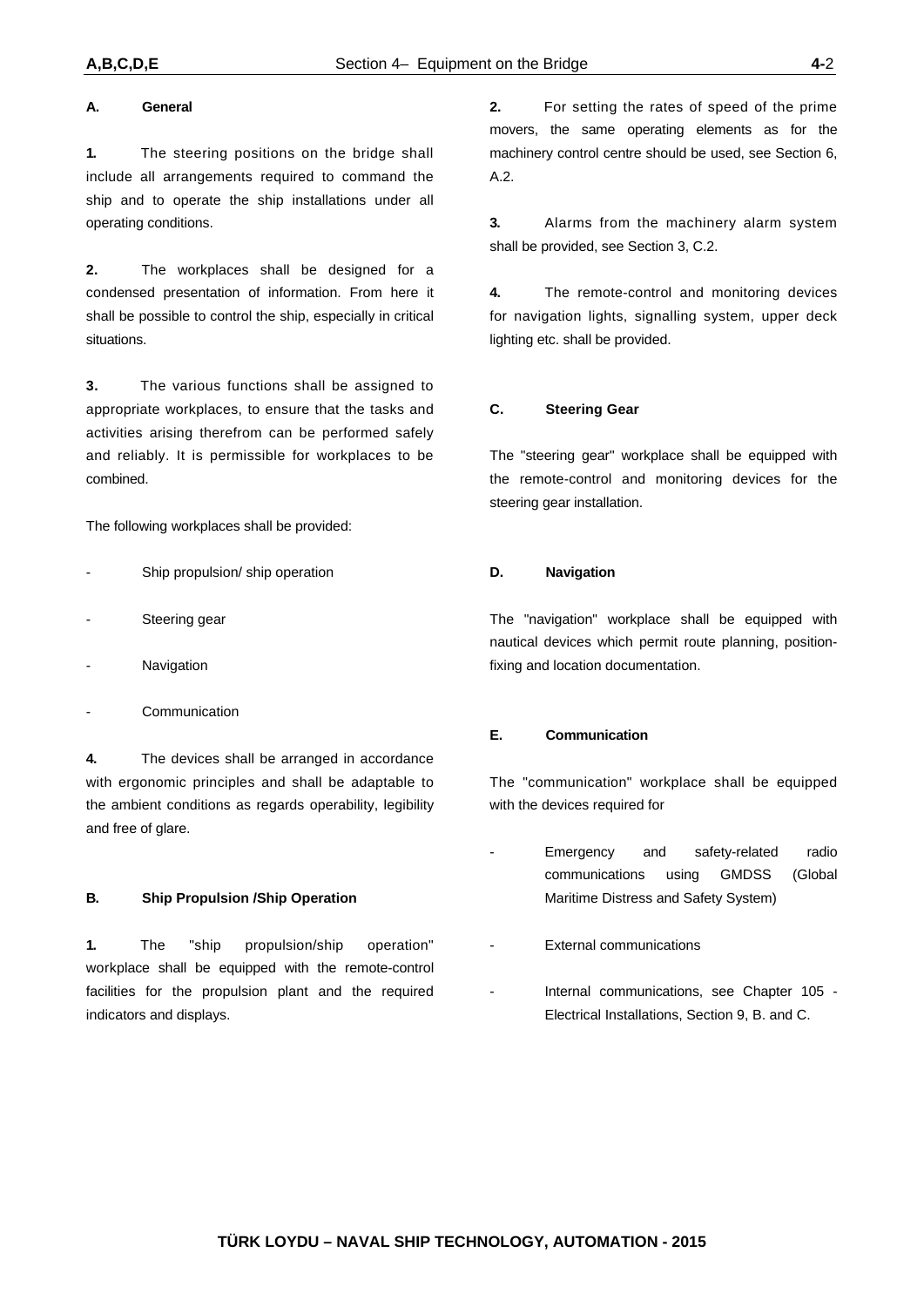# **SECTION 5**

# **INTEGRATED SYSTEMS**

|  | Page |
|--|------|
|  |      |
|  |      |
|  |      |
|  |      |
|  |      |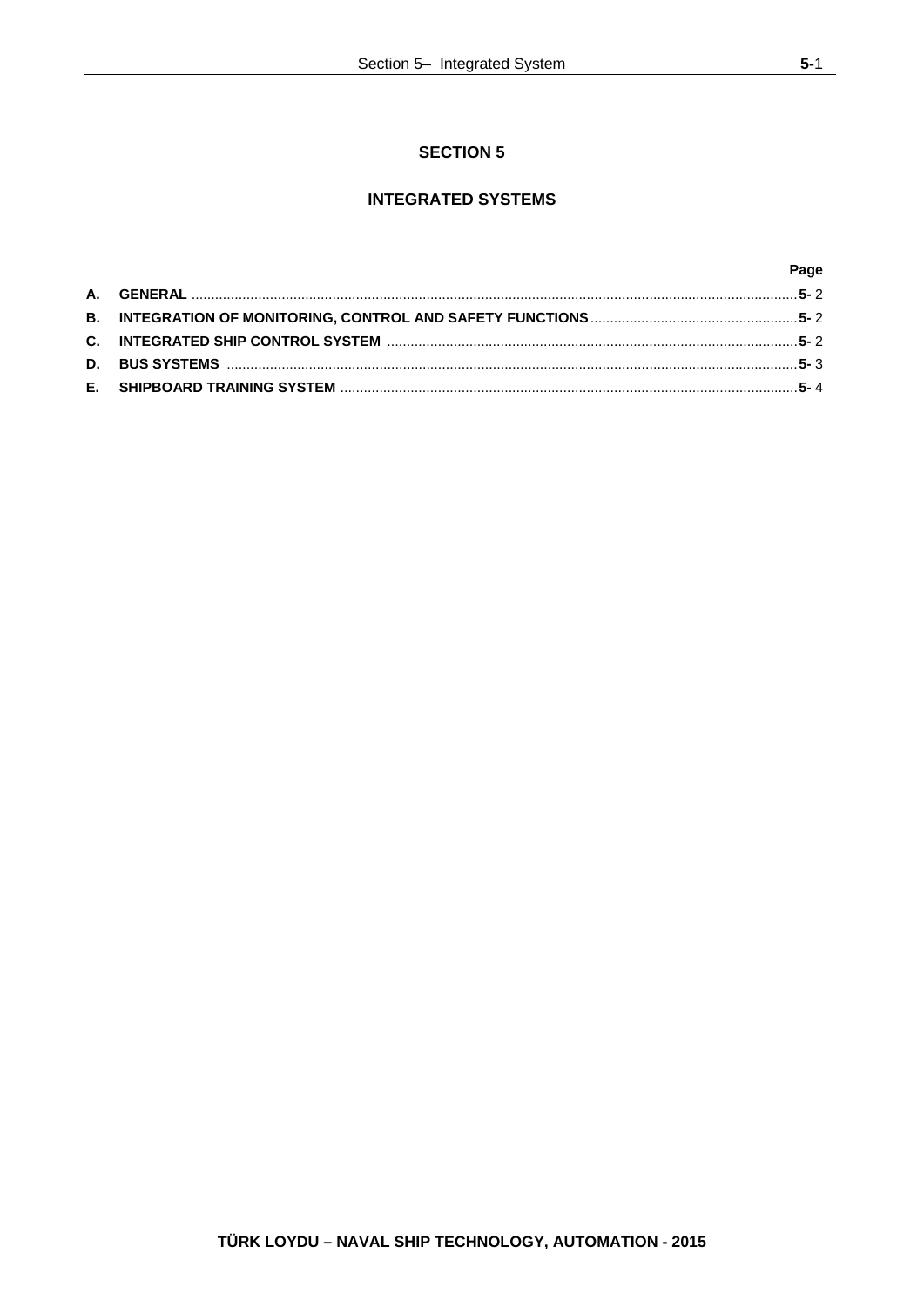#### **A. General**

**1.** The reliability of the functions of integrated systems shall be equivalent to the reliability of the functions of the individual systems.

**2.** Networks shall be designed according to an international standard.

**3.** The implementation and configuration of a network with regard to the use of the

- Transmission media
- **Topologies**
- Access procedures
- Access speeds
- Network systems
- **Interfaces**
- Possible redundancies

shall be adapted to meet the corresponding demands on the system.

**4.** To ensure that data can be exchanged between various systems, standardized interfaces shall be used.

# **B. Integration of Monitoring, Control and Safety Functions**

The required independence of monitoring, control and safety functions which is implemented in conventionally implemented installations shall, for the combination of two or more functions, be replaced by other suitable measures, for example by:

Coupling of otherwise autonomous systems, involving an exchange of information and data correction

- Multichannel technology
- Fault-tolerant systems

#### **C. Integrated Ship Control System**

**1.** The system comprises functions for the openloop and closed-loop control, the monitoring and the safety of the installations required for ship operation.

**2.** The system shall be designed to have a hierarchical structure.

The following structural levels shall be provided as a minimum:

- Process level
- Control-loop level
- Control / command level

**2.1** On the process level, the sensory capture of process data and the local information and control outputs take place.

**2.2** On the control-loop level, the data belonging to a subprocess are collected and processed. The local sensors, actuators and indicators are served.

A local operating possibility shall be provided.

**2.3** On the control/command level, the subprocesses are displayed and operated via control positions.

**3.** In the event of faults, the structural levels shall be free of reactive effects.

**4.** Central functions on the control/command level shall be covered by a redundancy concept.

**5.** For an essential subprocess, the relevant data shall only be captured locally. Data from other local process control components shall only be used for verifying data of the subprocess in question.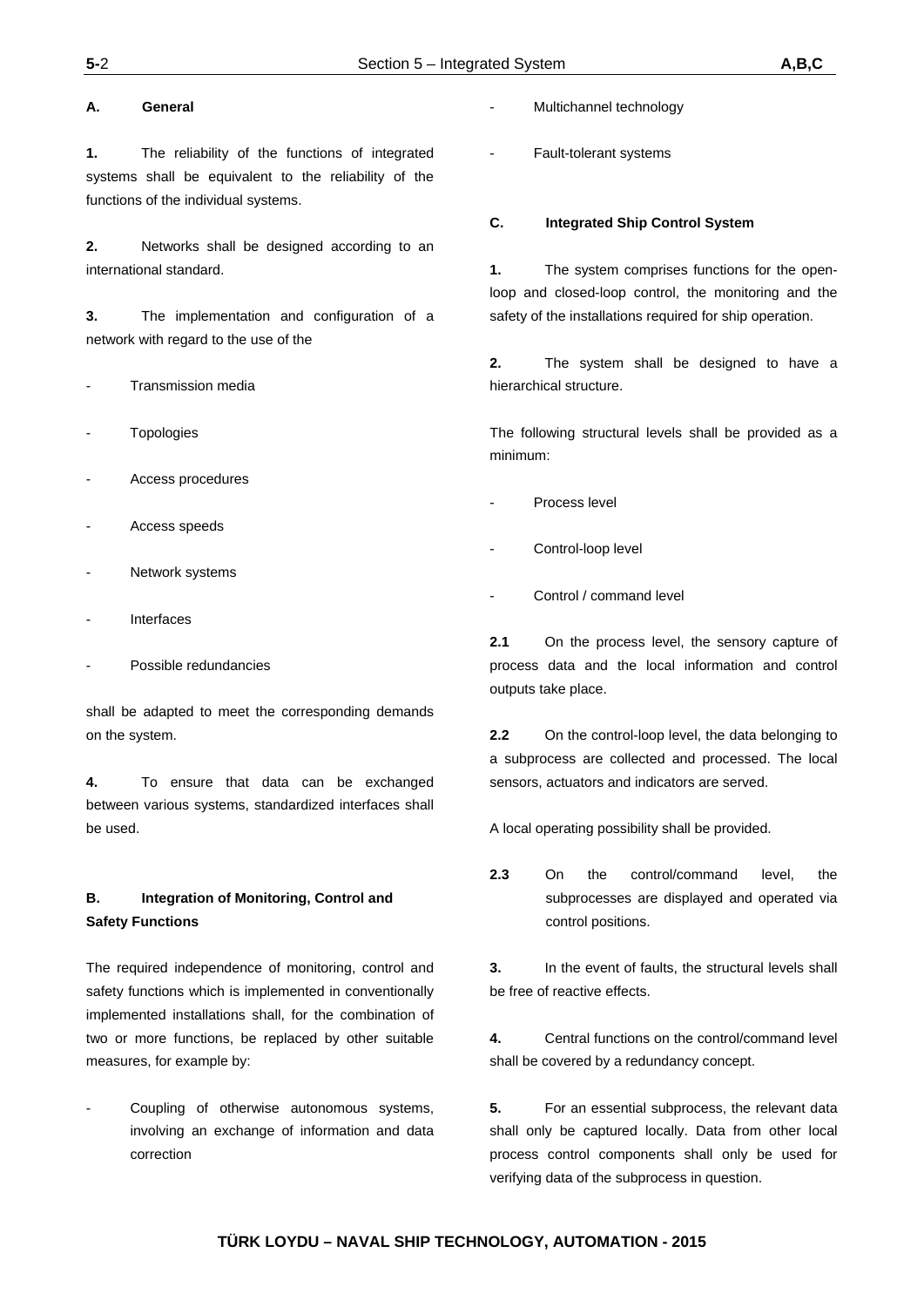**6.** On the control/command level, no essential process tasks shall be performed. Only the display of actual values and the handing-over of setpoint values shall occur.

**7.** On failure of the control/command level or the connection to the higher-ranking control stations, manual operating of the subprocesses shall continue to be possible on the closed-loop control level by means of local control elements.

**8.** A defect in one of the subsystems, i.e. an individual module, unit or subsystem of the integrated system shall not affect the function of other subsystems.

**9.** A failure of the data transfer between connected autonomous subsystems shall not impair their independent essential functions.

#### **10. Diagnosis functions**

An integrated ship control system shall be equipped with self-diagnosis functions as follows:

**10.1** The system shall offer installation-specific instructions for support with the diagnosis, elimination and prevention of faults in the installation.

**10.2** All relevant components shall be monitored with the aid of suitable "watchdog" functions.,

**10.3** The effect of faults on the process and on the scope of failures of functions shall be detectable by the system itself or made evident through suitable documentation.

**10.4** For analogous signal transducers, a "live zero" is required, e.g. as per NAMUR.

Defined minimum and maximum values for sensors shall trigger an alarm on being infringed, i.e. leaving the valid measurement range.

**10.5** Open-loop and closed-loop control components of self-contained installations shall pass on the diagnosis results allocated to them to the control system. This includes plausibility checks on the function of the connected installations and systems.

**10.6** Actuators to be driven shall be provided with self-monitoring functions. If this is not possible, the motion shall be monitored additionally via plausibility checks through the ship control system.

#### **D. Bus Systems**

**1.** Simple bus links can be used in systems if the conventional implementation relies on a power supply.

**2.** If autonomous systems are centrally displayed and served via a bus, at least one collective alarm as per Section 3, C.1.16 shall be provided for each system in case of failure of the bus.

**3.** Essential equipment of different types shall not fail together as a result of the simple failure of a bus system.

**4.** If a redundant bus system is stipulated, it shall be fault-tolerant for a single-fault event. A fault shall trigger an alarm, and a changeover to the operable bus shall take place.

The standby bus shall also be monitored for operational readiness.

The individual bus cables shall be routed separately or protected in a suitable manner.

**5.** If a ring-bus system is stipulated, it shall be fault-tolerant in the event of short circuits and line breaks. Such faults shall trigger an alarm.

Forward and return cables shall be routed separately or protected in a suitable manner.

**6.** Any failure of a bus link shall lead to an unambiguous and safe condition.

**7.** In the case of active bus couplers, it shall be ensured that on failure/shutdown of the computer the data transport on the network is not affected.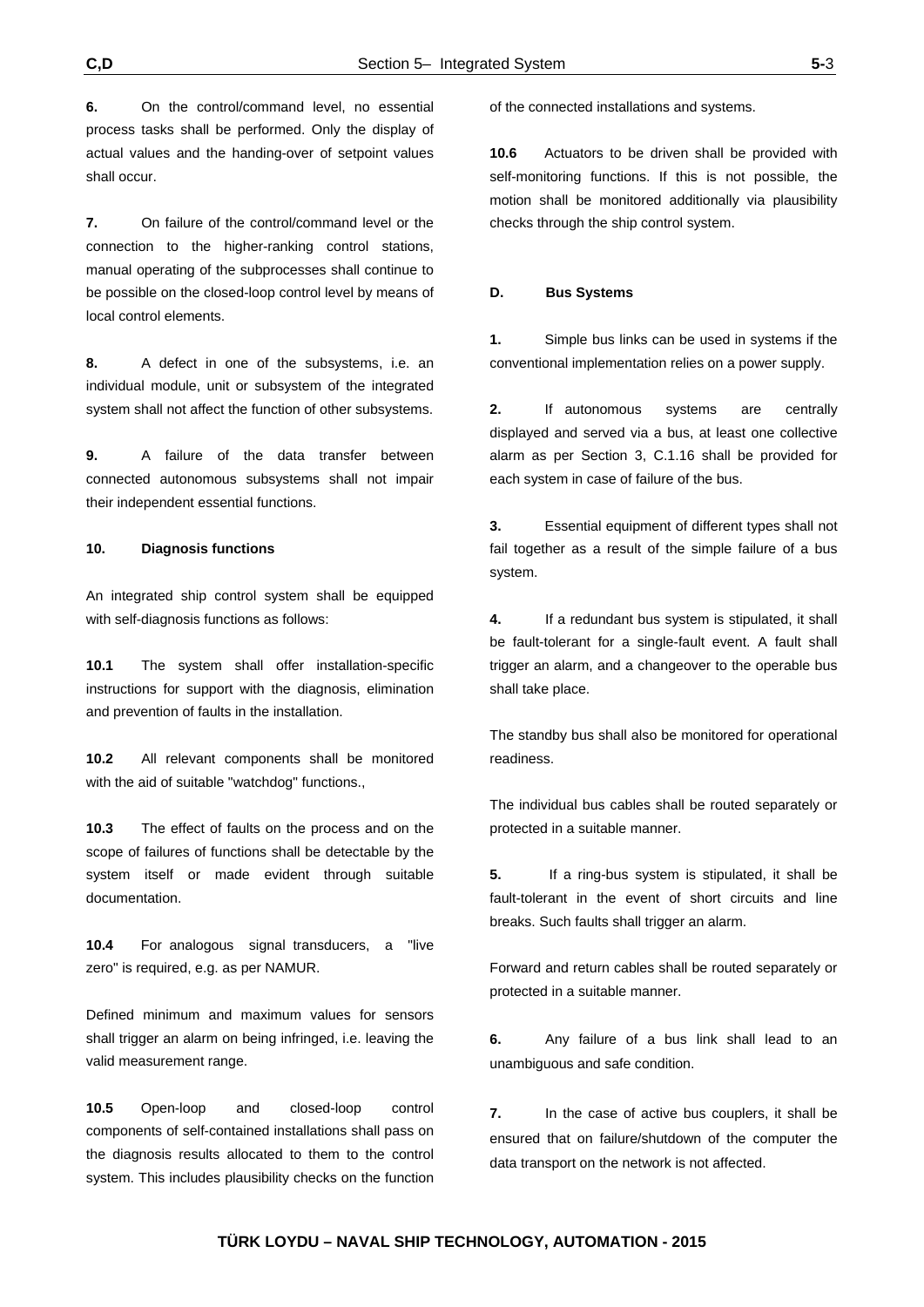#### **E. Shipboard Training System**

If a shipboard training system is provided, the following shall be observed:

**1.** With a shipboard training system, the possibility of conducting training courses during normal operation of the ship shall be created.

**2.** The training courses shall permit training in the areas of electrical installation, propulsion plant, ship operation and damage control and their interaction.

The ship engineering processes shall be simulated by models.

**3.** As training functions, the programming of courses using excerpts from recorded real and simulated scenarios as well as selection, start, stop, pause, restart and manipulation shall be possible.

**4.** Training operation, and the transition from training to normal operation and vice versa, shall not exert any effect on the normal operation.

**5.** The training mode shall be clearly recognizable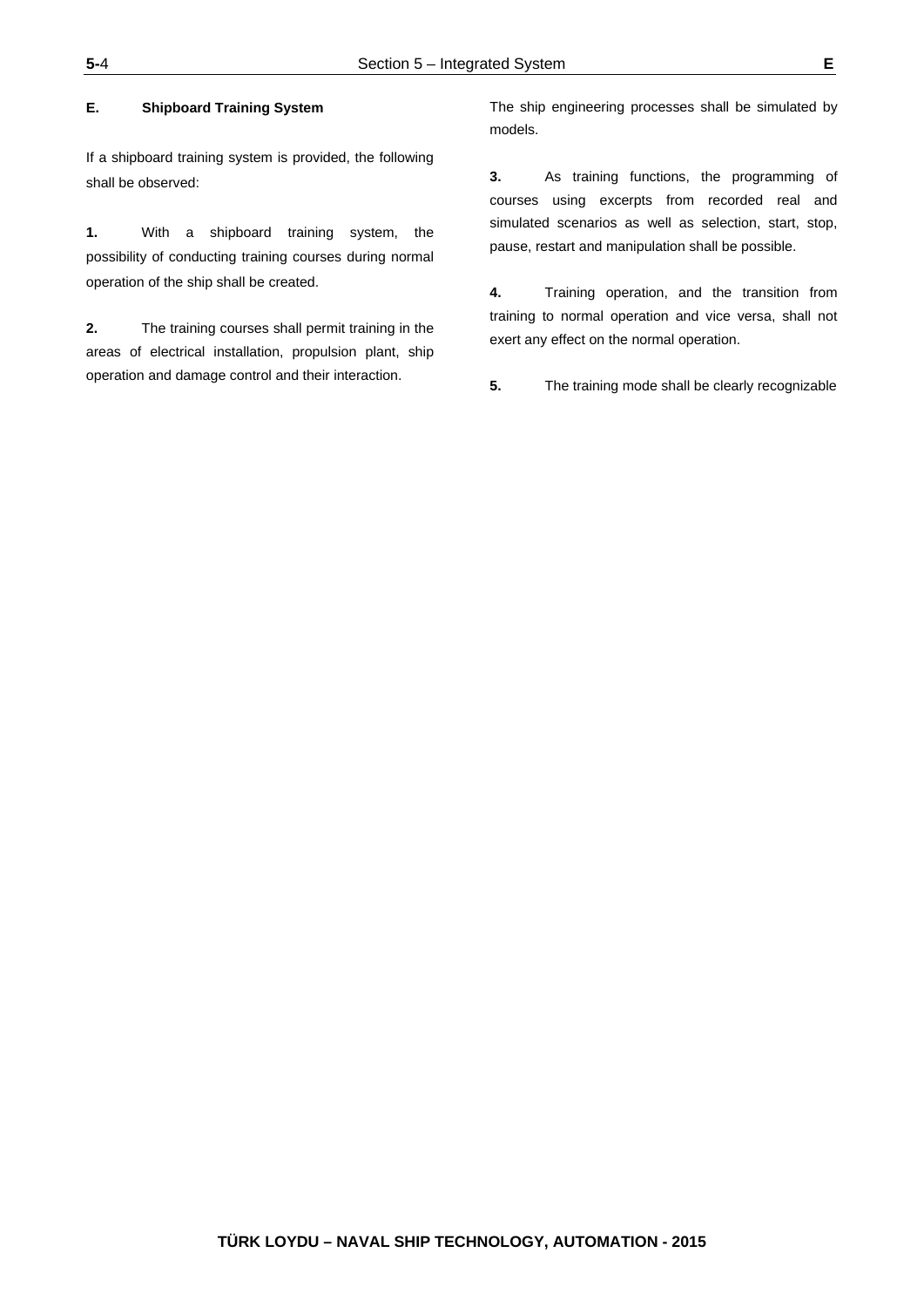# **SECTION 6**

# **MAIN PROPULSION PLANT**

|    |                                                  | Page |
|----|--------------------------------------------------|------|
| А. |                                                  |      |
|    | 1. General Requirements                          |      |
|    | 2. Facilities On The Bridge                      |      |
|    | 3. Facilities In The Machinery Control Centre    |      |
|    | 4. Facilities At The Engine Manoeuvring Platform |      |
|    | 5. Facilities At The Operating Station           |      |
| В. |                                                  |      |
|    | 1. General Requirements                          |      |
|    | 2. Power Supply                                  |      |
| C. |                                                  |      |
|    | 1. General Requirements                          |      |
|    | 2. Starting Operations                           |      |
|    | 3. Governors And Overspeed Protection            |      |
|    | 4. Safety Devices                                |      |
| D. |                                                  |      |
|    | 1. General Requirements                          |      |
|    | 2. Governors And Overspeed Protection            |      |
|    | 3. Safety Devices                                |      |
| Е. |                                                  |      |
|    | 1. General Requirements                          |      |
|    | 2. Control And Regulating                        |      |
|    | 3. Safety Devices                                |      |
| F. |                                                  |      |
|    | 1. Drive Types                                   |      |
|    | 2. Control And Regulating                        |      |
|    | 3. Safety Systems                                |      |
|    | 4. Alarms                                        |      |

**5.** Stand-by Circuits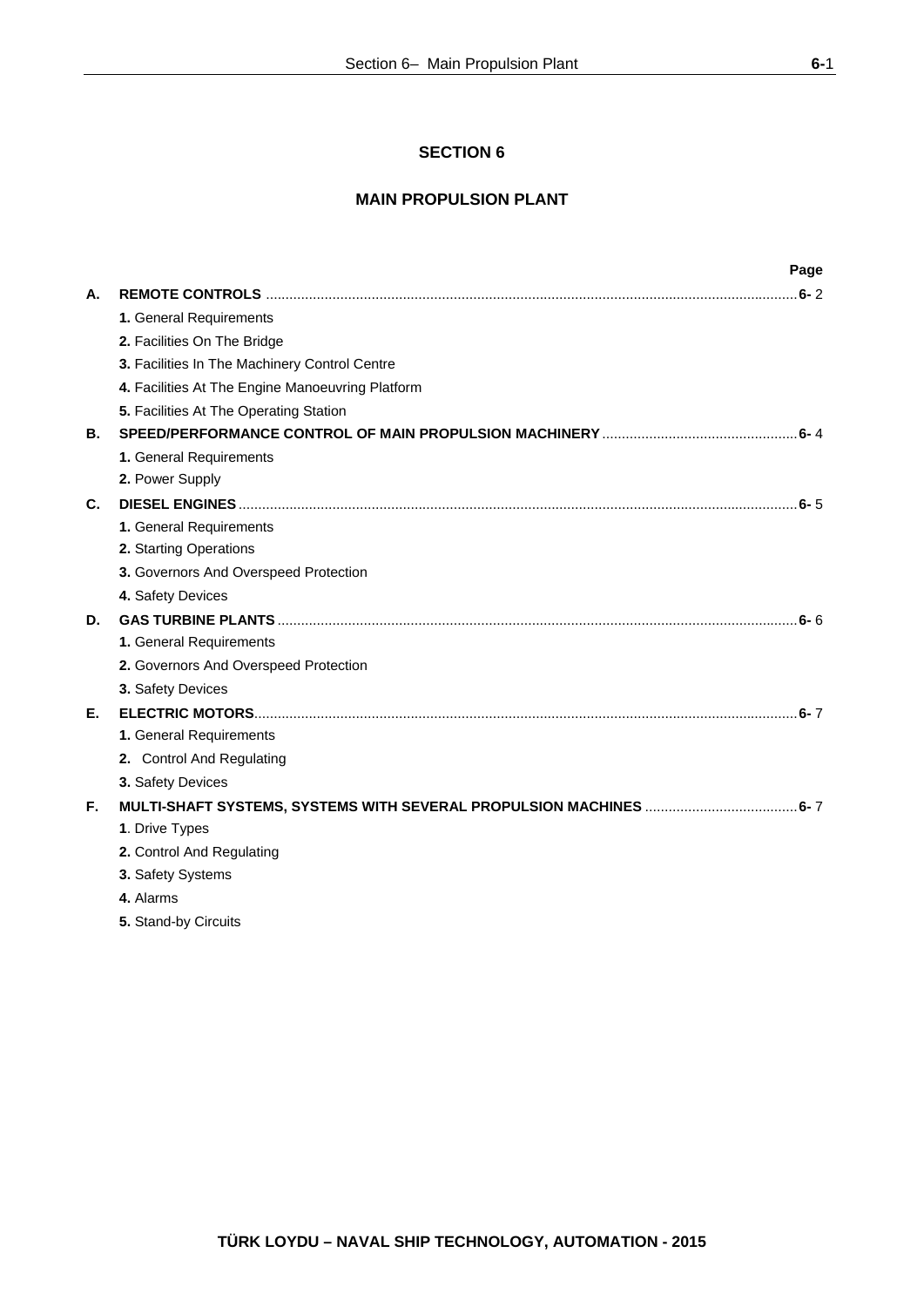#### **A. Remote Controls**

#### **1. General requirements**

**1.1** The remote control shall be capable to control speed, direction of thrust and, as appropriate, torque or propeller pitch without restriction under all navigating and operating conditions.

**1.2** Single lever control is to be preferred for remote control systems. Lever movement shall be in accordance to the desired course of the ship.

Commands entered into the remote control system from the bridge shall be recognizable at all control stations.

**1.3** The remote control system shall carry out commands including emergency manoeuvres which are ordered, in accordance with the propulsion plant manufacturer's specifications.

Where critical speed ranges are incorporated, their quick passing is to be guaranteed and a set point value within these ranges has to be inhibited.

**1.4** With each new command, stored commands shall be erased and replaced by the new input.

**1.5** In the case of set speed stages, a facility shall be provided to change the speed in the individual stages.

**1.6** An overload limitation facility is to be provided for the propulsion machinery.

**1.7** On ships with shaft-driven generators, it shall be ensured in case of manoeuvres which would prevent operation of the shaft-driven generator system, that the supply of the equipment in accordance with Section 8 is maintained without interruption.

**1.8** Following emergency manual shutdown or automatic shutdown of the main propulsion plant, a restart shall only be possible via the stop position of the command entry.

**1.9** For the entry of commands at monitor work

places the requirements in 1.1 to 1.8 shall also be fulfilled. In the event of malfunctions or failure of the computer system, it shall be possible to change over to the mode using the conventional control-lever system, whereby at least one control lever shall be located on the bridge and one in the machinery space.

**1.10** When the turning gear is engaged or automatic shutdown has not been acknowledged, any start attempts are to be prevented.

**1.11** The failure of the remote control system and of the control power shall not result in any sudden change in the propulsion power nor in the speed and direction of rotation of the propeller.

In individual cases, TL may approve other failure conditions, where it is assumed that

- there is no increase in ship's speed
- there is no course change
- no unintentional start-up processes are initiated

**1.12** The failure of the remote control system and of the control power is to be signalled by an alarm.

**1.13** Should the remote control system fail, local operation shall be possible.

**1.14** The transfer of control between the navigation bridge and machinery space shall be possible only in the machinery area.

**1.15** At least all the stopping and reduction criteria mentioned in Section 11 shall lead to a stopping or reduction of the main propulsion automatically, or shall request these actions. Override possibilities are permissible, with the exception of the overspeed protection, see also Section 3, G.

#### **2. Facilities on the bridge**

**2.1** An engine telegraph with feedback facility is to be fitted. The engine telegraph may be mechanically linked to the operation of the remote control system. Remote control and telegraph shall be mutually independent from each other and shall have separate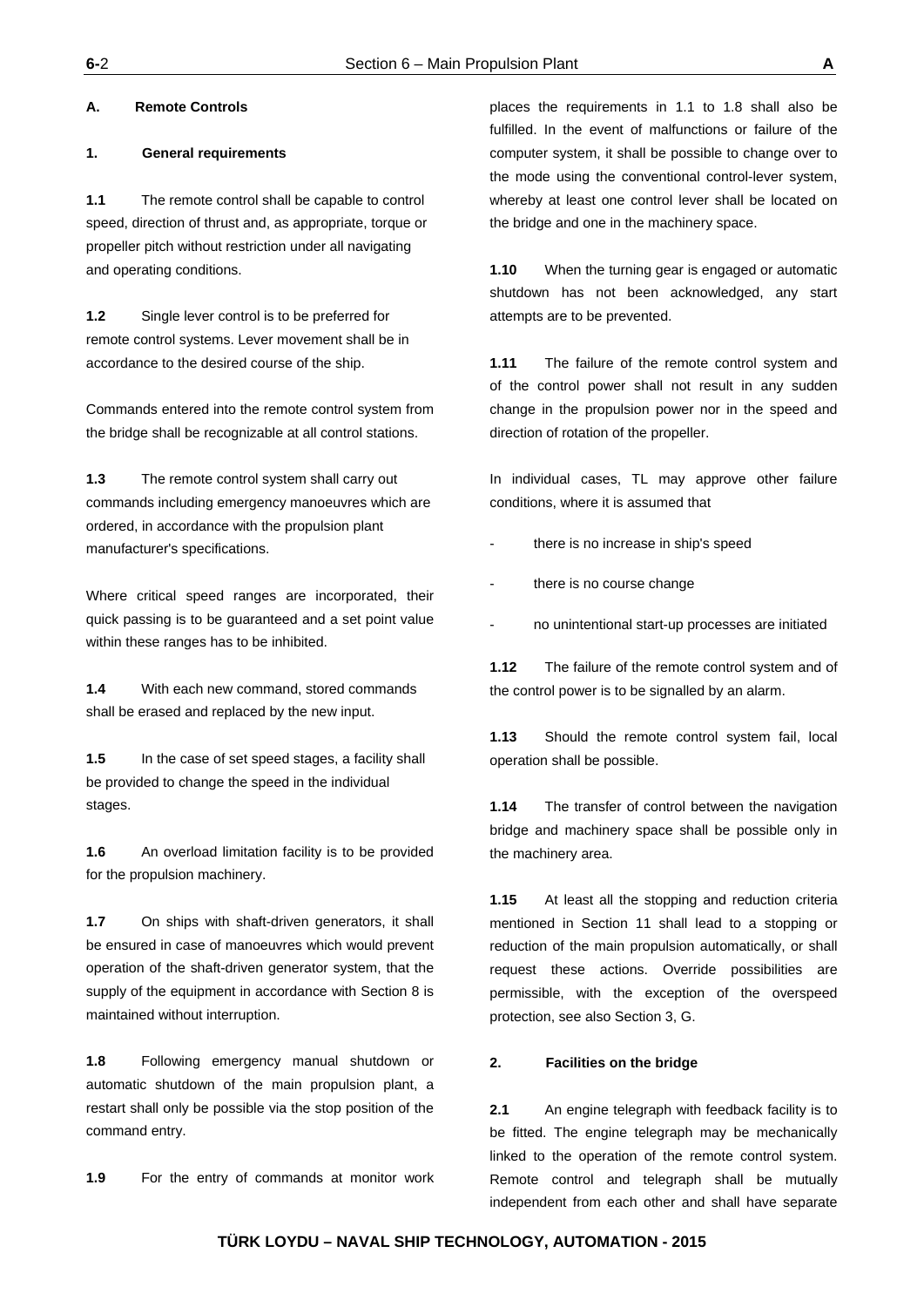supplies.

**2.2** In the event of failure of the remote control system, the main machinery shall be capable of being shutdown with an emergency manual shutdown facility from the bridge and the machinery control centre.

This device shall be independent of the remote control system and it's power supply.

**2.3** The emergency shutdown facility shall not be automatically cancelled and shall be protected against unintentional operation.

**2.4** With the consent of TL, for systems with clutch couplings, the shafting may be disconnected as an emergency stop facility from the bridge. The state of the coupling shall be indicated.

**2.5** The following indications shall be provided for the main control stand, if there are any:

Control from the machinery control centre

- Control from the bridge
- Control from the local control station

**2.6** An indicator for the propeller shaft speed and the direction of rotation shall be provided for propulsion systems with fixed propellers.

**2.7** In the case of controllable pitch propeller systems, an indicator shall be provided to display the speed of the propeller shaft and the pitch of the propeller.

**2.8** For drives with gas turbines, speed indicators shall be provided for the free turbine and the gas generator.

**2.9** In the case of systems which have reversing gears, indicators shall be provided to display the speed and direction of rotation of the propeller shaft and also the speed of the propulsion machinery.

several gearboxes, an indicator showing the current state of the various clutches shall be provided.

**2.11** For electrical propulsion plants, the following indicators shall be provided:

- Revolution indicator for each propeller
- Indication of the power remaining available for the propulsion plant in relation to the total available ship's electrical power
- Plant ready for switching on
- Plant ready for operation
- Plant disturbed
- Power reduced
- Request to reduce

**2.12** Change-over to other control stations in the bridge area may be done from the bridge.

It shall be ensured that control is only possible from one control station at any time. Transfer of command from one control station to another shall only be possible when the respective control levers are in the same position and when a signal to accept the transfer is given from the selected control station.

A display at each control station shall indicate whether the control station in question is in operation.

**2.13** Change-over is not required where the control levers at the control stations are mechanically or electrically connected and with the control unit of the remote control system so that they automatically adopt the same position.

**2.14** A malfunction in a system for synchronizing the lever control at several control positions shall not result in the failure of the remote control at the main operating station.

**2.10** For a propulsion plant with several shafts or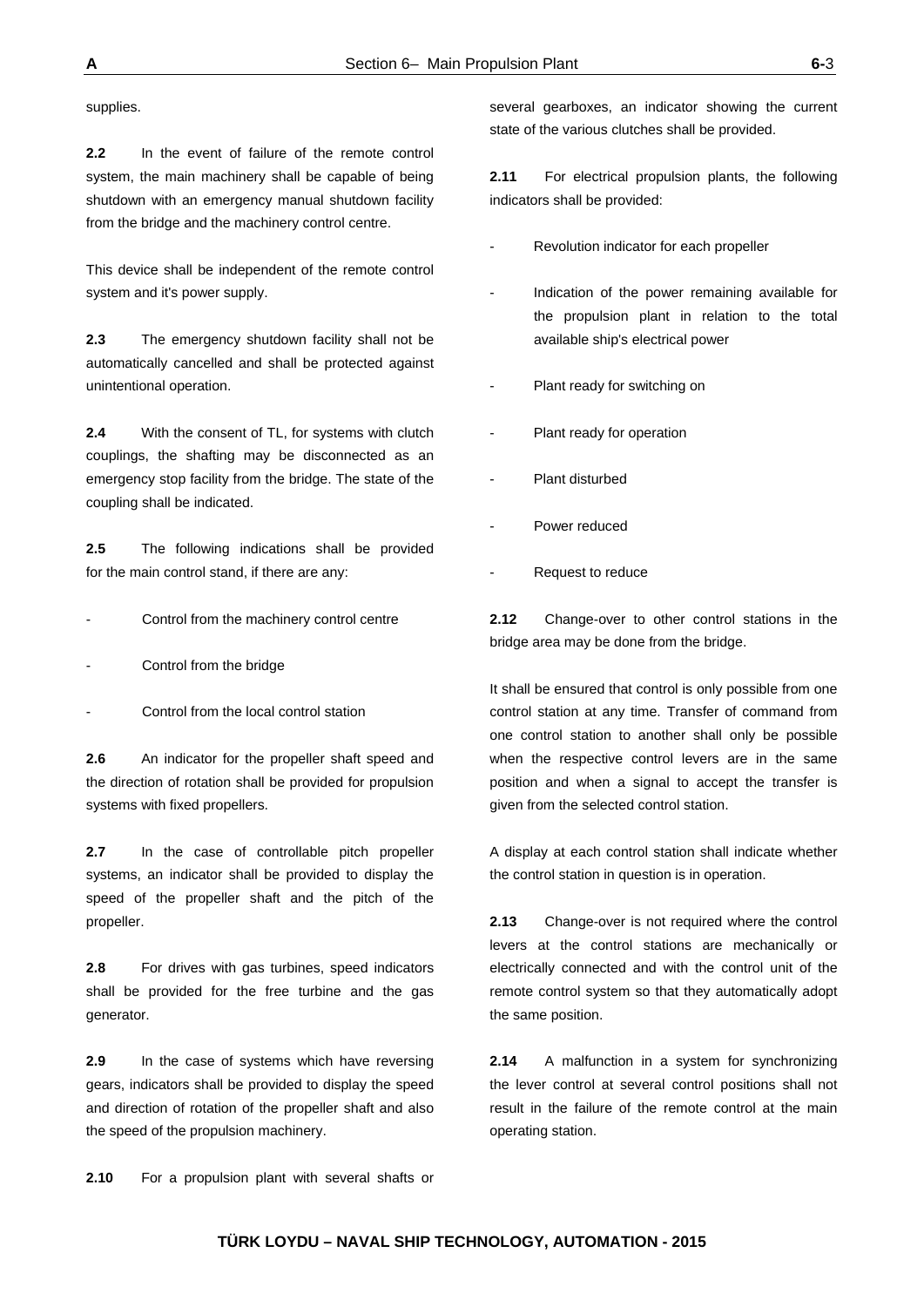#### **3. Facilities in the machinery control centre**

**3.1** If remote control of the propulsion plant is provided from a machinery control centre, the equipment listed under 2. shall also be fitted in the machinery control centre.

**3.2** For electrical propulsion plants, a power meter and an indication of the generators connected to the drive shall be provided in addition.

**4. Facilities at the engine manoeuvring platform** 

**4.1** A manual operating facility for the engine which is independent of the remote control system is to be installed at the local machinery control station.

**4.2** For a propulsion plant with several shafts or several gearboxes, an emergency operating possibility shall be provided for the clutches.

**4.3** The indicators listed in 2.5 to 2.10 shall be fitted at the control station.

**4.4** For electrical propulsion plants, the following measurement and display facilities shall be provided, differing from 2.11:

- Ammeter and voltmeter for each supply and each load component
- Ammeter and voltmeter for each exciter circuit
- Revolution indicator per shaft
- Plant ready for switching on
- Plant ready for operation
- Plant disturbed
- Power reduced

**4.5** If several operating stations are needed for the local control of the propulsion plant, suitable communication possibilities shall be provided between

them and the machinery control centre.

**4.6** For the local indicators required according to Chapter 104 - Propulsion Plants, the following applies:

**4.6.1** The indicators shall permit conventional operation that is independent of the automation system.

**4.6.2** A fault shall only lead to failure of one indicator. The same applies for electrically powered indicators and their supply.

**4.6.3** If these indicators are an integral element of an automation system, precautionary measures shall be taken to prevent failure of the indicators in the event of a fault in the automation system.

**4.6.4** The same sensors can be used for both indicators and automation systems, if it is ensured that the indicator is still supplied with the measurement value in the event of failure of the automation system and vice versa.

#### **5. Facilities at the operating station**

If the entire propulsion plant is to be controlled locally by an automatic system, the same requirements as for a machinery control centre shall apply, as and where appropriate, see 3.

# **B. Speed/Performance Control of Main Propulsion Machinery**

#### **1. General requirements**

**1.1** The controller and the actuator shall be suitable for controlling the corresponding main propulsion machinery under the operating conditions laid down in the Rules and shall also be in line with the requirements specified by the engine manufacturer, see also Chapter 104 - Propulsion Plants.

**1.2** In the event of faults in the regulator system, the operating condition of the aggregate shall not become dangerous.

Faults in the regulator system shall cause an alarm.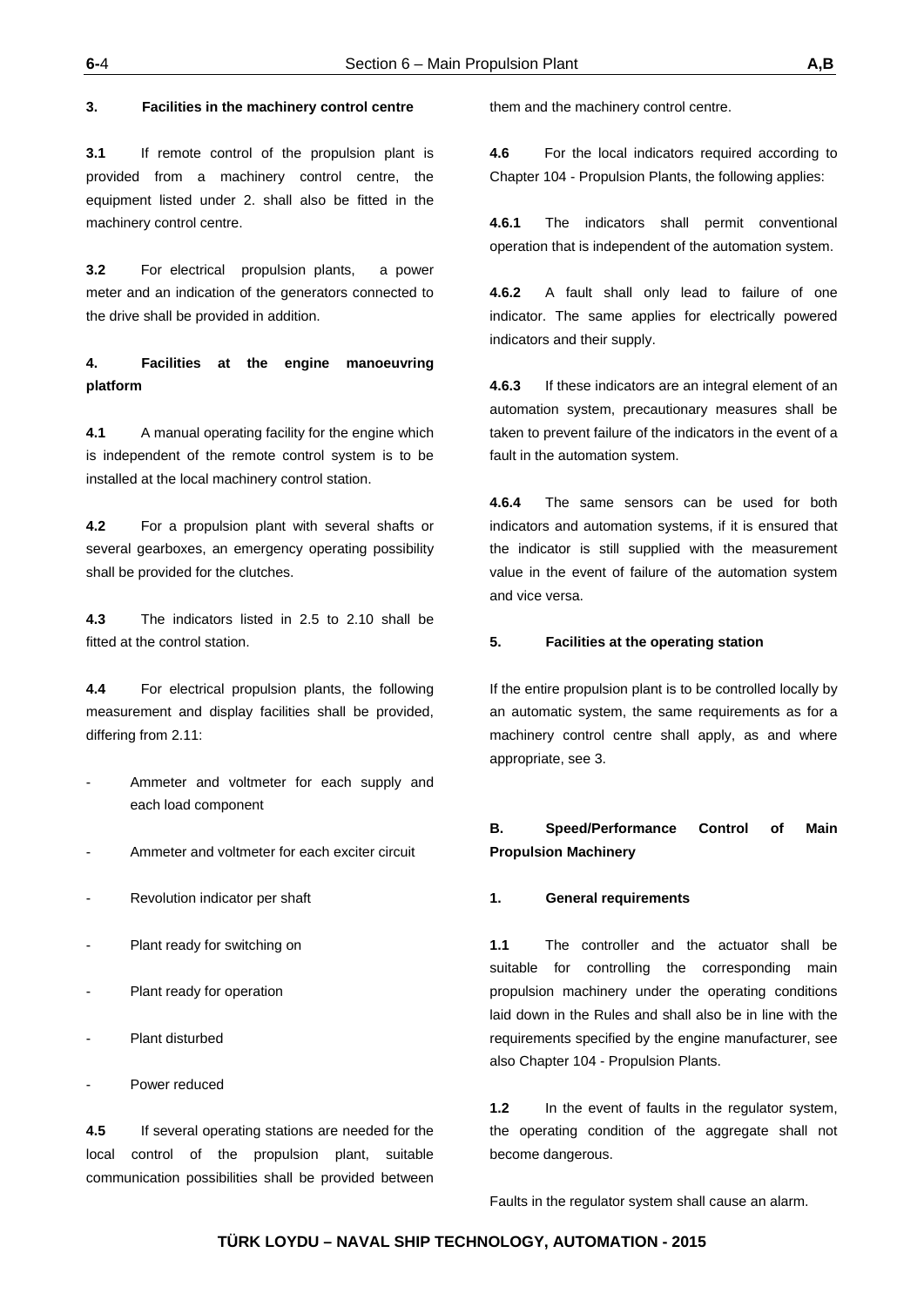There shall be no resulting increase in speed and output.

### **2. Power supply**

**2.1** Control systems with an independent back-up system shall be supplied from the main source of electrical power.

**2.2** Where main propulsion machinery can be operated without a supply of electrical power, e.g. pumps driven from the main engine, their control systems shall be fed from the main source of electrical power, if they have no mechanical back-up system.

In the event of failure of the main electrical power supply, the control systems shall be supplied by an uninterruptible power supply.

**2.3** Where main propulsion machinery can only be operated with a supply of electrical power, e.g. electrically driven pumps, their control systems shall be supplied separately from each power station or from different main groups.

**2.4** Dedicated power supplies shall be provided for each control system of plants comprising a number of main propulsion engines.

**2.5** If an aggregate is out of service its control system shall not discharge batteries.

#### **C. Diesel Engines**

#### **1. General requirements**

For the monitoring, protection and control concept, Section 11 shall be observed

#### **2. Starting operations**

**2.1** The number and duration of automatic start attempts shall be limited.

**2.2** The number of starting operations prescribed according to Chapter 104 - Propulsion Plants shall also be verified for operations with the remote control system.

#### **2.3 Electrical starting equipment**

**2.3.1** The starter batteries shall only be used for starting and preheating, where applicable and for the monitoring equipment and controller associated with the engine.

Maintaining and monitoring of the charge condition of the batteries shall be ensured.

**2.3.2** If main engines are started electrically, two mutually independent starter batteries shall be provided. They shall be so arranged that they cannot be connected in parallel. Each battery shall be capable of starting the main engine from the cold condition.

**2.3.3** The total capacity of the starter batteries shall be sufficient for a number of starting operations to be carried out within 30 minutes without recharging. For non-reversible main engines 6 starting operations must be possible.

#### **3. Governors and overspeed protection**

**3.1** Each diesel engine shall be fitted with a safety governor or speed governor that is so adjusted that the speed of the engine cannot exceed its rated speed by more than 15 %.

**3.2** Each main engine with a rated output of 220 kW or more which can be uncoupled during operation or which drives a variable-pitch propeller shall be fitted, in addition to the normal governor, with an independent overspeed protection that ensures that the speed of the engine cannot exceed the rated speed of the engine by more than 20%.

#### **4. Safety devices**

**4.1** Each engine with a rated output of 220 kW or more shall be fitted with devices which automatically shut down the engine on failure of the lubricating oil supply.

**4.2** If necessary, the engine shall be stopped if the cooling water pressure is too low.

# **TÜRK LOYDU – NAVAL SHIP TECHNOLOGY, AUTOMATION - 2015**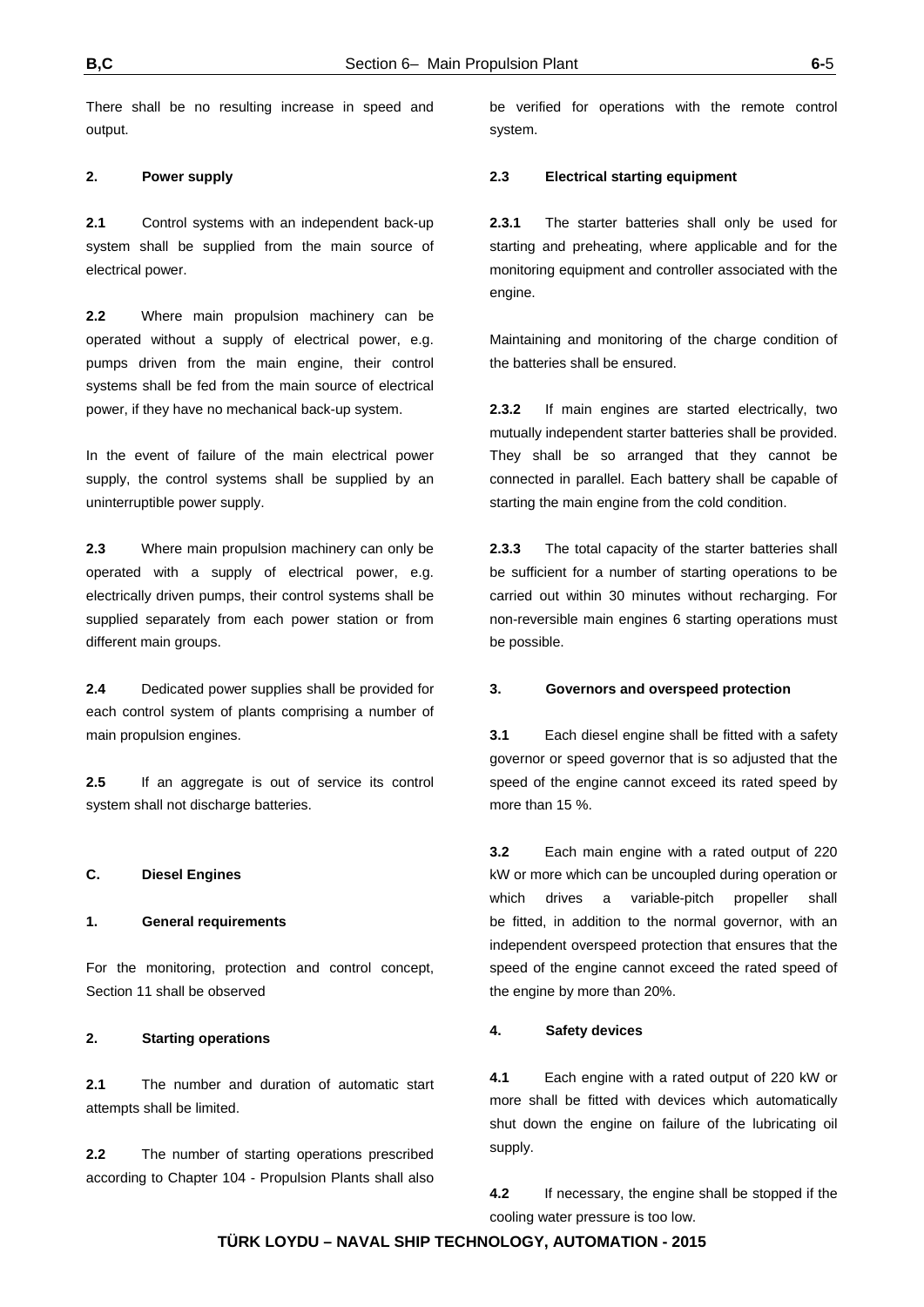**4.3** An automatic reduction shall be triggered for the following cases:

- Oil mist concentration or engine bearing temperatures too high (only for engines of more than 2250 kW or a cylinder diameter of more than 300 mm)
- Lubricating oil temperature too high
- Cooling water temperature too high
- Exhaust gas temperature too high

**4.4** Where a reduction is not sufficient to protect the engine, an automatic shutdown facility shall be provided.

#### **D. Gas Turbine Plants**

#### **1. General requirements**

For the monitoring, protection and control concept, Section 11, C. shall be observed.

#### **2. Governors and overspeed protection**

**2.1** Main propulsion gas turbines shall be fitted with an overspeed protection which ensures that the speed of the engine cannot exceed the maximum continuous rating by more than 15 %.

**2.2** If a main propulsion gas turbine is coupled to a reversing gear, an electrical power transmission, a variable-pitch propeller or a clutch coupling, an independent speed governor shall be provided that is suitable for controlling the speed of the unloaded gas turbine without the overspeed protection being triggered.

#### **3. Safety devices**

**3.1** Main propulsion gas turbines shall be fitted with a quick-action turbine stopping device which automatically interrupts or stops the fuel feed to the turbine for at least the following cases:

- **Overspeed**
- Lubricating oil pressure too low
- Extinguishing of combustion during operation
- Inadmissible vibration
- Inadmissible axial shifting of a rotor
- Inadmissible exhaust gas temperature
- Lubricating oil pressure in the reduction gearbox too low
- Inadmissible low pressure at the compressor intake

**3.2** The following auxiliary systems for auxiliary turbines shall be fitted with an automatic temperature control system, which is able to keep the normal operating values over the entire output range:

- Lubricating oil supply
- Fuel supply, or alternatively fuel viscosity
- Exhaust gas

**3.3** There shall be facilities or interlocks which purge accumulations of liquid fuel, or blow out gaseous fuel, from all parts of the main-propulsion gas turbine before the ignition sequence can begin or reignition after a misfire can take place.

**3.4** An emergency manual quick-closing device for the fuel feed shall be provided at the control position.

**3.5** In the event of misfire, the starting device of the gas turbine shall be capable of aborting the ignition sequence and of shutting off the fuel feed within a specified period of time.

**3.6** Safety devices prescribed in addition by the manufacturer with the purpose of preventing dangerous situations in the event of a malfunction in the turbine plant shall be submitted for approval.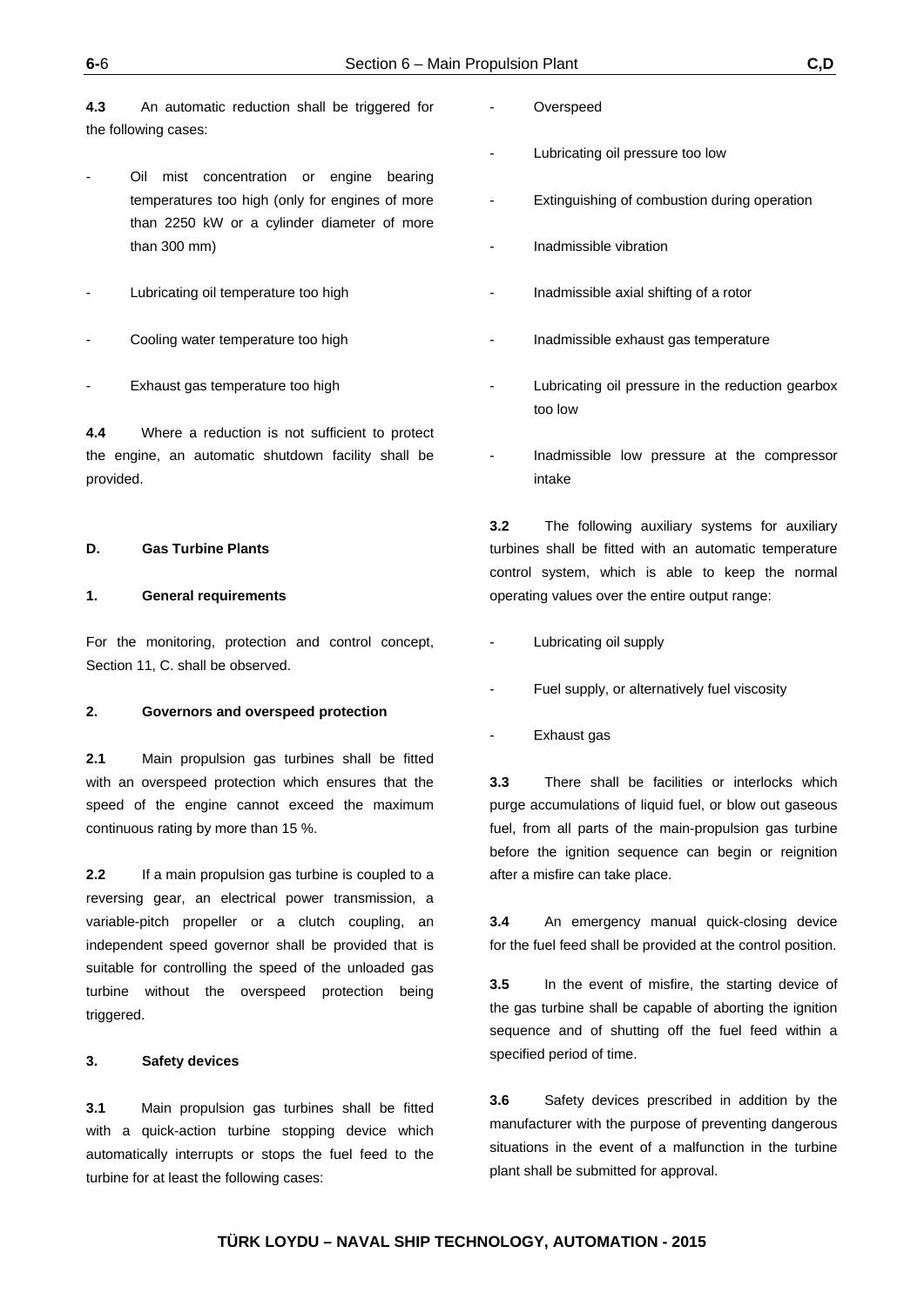#### **E. Electric Motors**

#### **1. General requirements**

**1.1** For additional rules concerning electrical propulsion plants, see Chapter 105 - Electrical Installations, Section 13.

**1.2** For the monitoring, protection and control concept, Section 11, D. shall be observed.

#### **2. Control and regulating**

2.1 An automatic power limitation of the propulsion motors shall ensure that the ship mains will not be overloaded.

2.2 The reverse power during reversing or speedreducing manoeuvres shall be limited to the acceptable maximum values.

#### **3. Safety devices**

**3.1** Automatic shutdown of the propulsion plant, which impairs the ship's manoeuvring capability, shall be limited to such failures which result in serious damage within the plant.

**3.2** Safety devices shall be set to such values that they do not respond to overload occurring during normal operation, e.g. while manoeuvring, or if there are heavy seas.

**3.3** Defects in reducing and stopping devices shall not impair the limited operation in accordance with Chapter 105 - Electrical Installations.

**3.4** In the event of failure of an actual or reference value, it shall be ensured that the propeller speed does not increase unacceptably, the propulsion will not be reversed, or dangerous operating conditions arise. The same applies to failure of the power supply for control and regulating.

**3.5** The following additional safety devices shall be provided:

- Protection of the drives in the event of uncontrolled mechanical blocking
- Overspeed protection
- Protection against overcurrent and short circuit
- Differential protection and earth fault monitoring (only for a single generator with more than 1500 kW)

# **F. Multi-Shaft Systems, Systems with Several Propulsion Machines**

#### **1. Drive types**

**1.1** All possible operating modes and drive types, including the emergency operating possibilities, shall be presented in tabular form with all the possible combinations.

**1.2** The planned subdivision of the functionality for the controls, subgroup controls and their actuators shall be presented in an overall schematic diagram.

**1.3** A hazard analysis (HAZAN) and a failure mode and effects analysis (FMEA) for the possible operating modes and drive types mentioned under 1.1 and for the controls and actuators mentioned under 1.2 shall be submitted for approval.

**1.4** The various control curves and operating instructions shall be specified in relation to the different drive types.

**1.5** If the availability is to be increased through the use of multi-shaft systems or systems with several propulsion machines, the TL Rules Chapter 23 – Redundant Propulsion and Steering Systems shall be observed.

### **2. Control and regulating**

**2.1** In the case of multi-shaft systems, there shall be a possibility of controlling and switching off each individual propulsion plant from the bridge.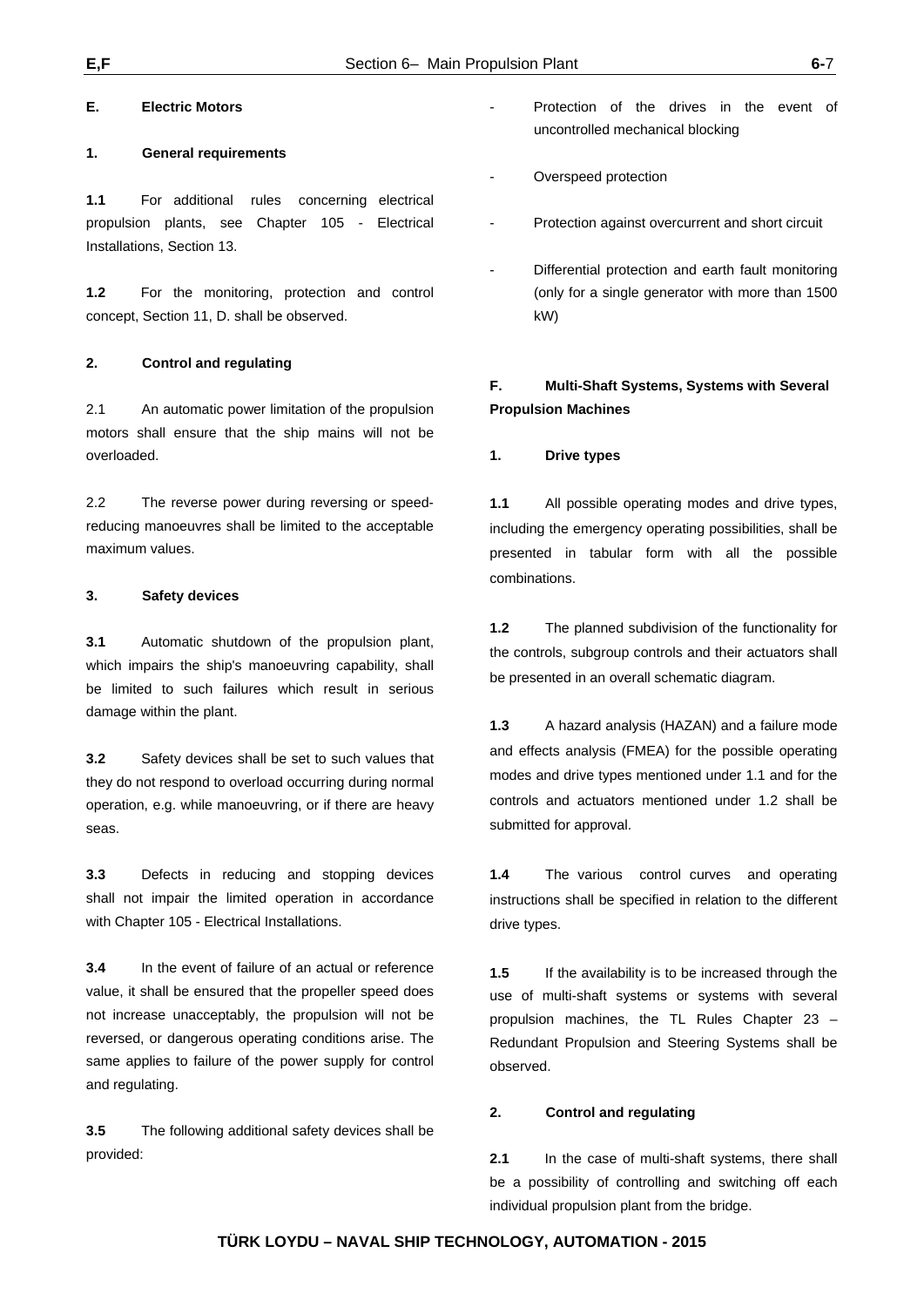**2.2** Dedicated power supplies shall be provided for each control system of plants comprising a number of main engines or gas turbines.

#### **3. Safety systems**

Safety systems shall be divided up so that the failure of any plant component does not impair the function of the other plant components, or the proper functioning can be restored by simple measures.

#### **4. Alarms**

Alarms on the bridge shall be provided separately for each propulsion plant.

#### **5. Stand-by circuits**

The stand-by circuits prescribed for these plants can be omitted if a multi-engine propulsion plant is provided with separate systems and with automatic and individual stopping (uncoupling).

The autarky of the compartments has to be observed, if applicable.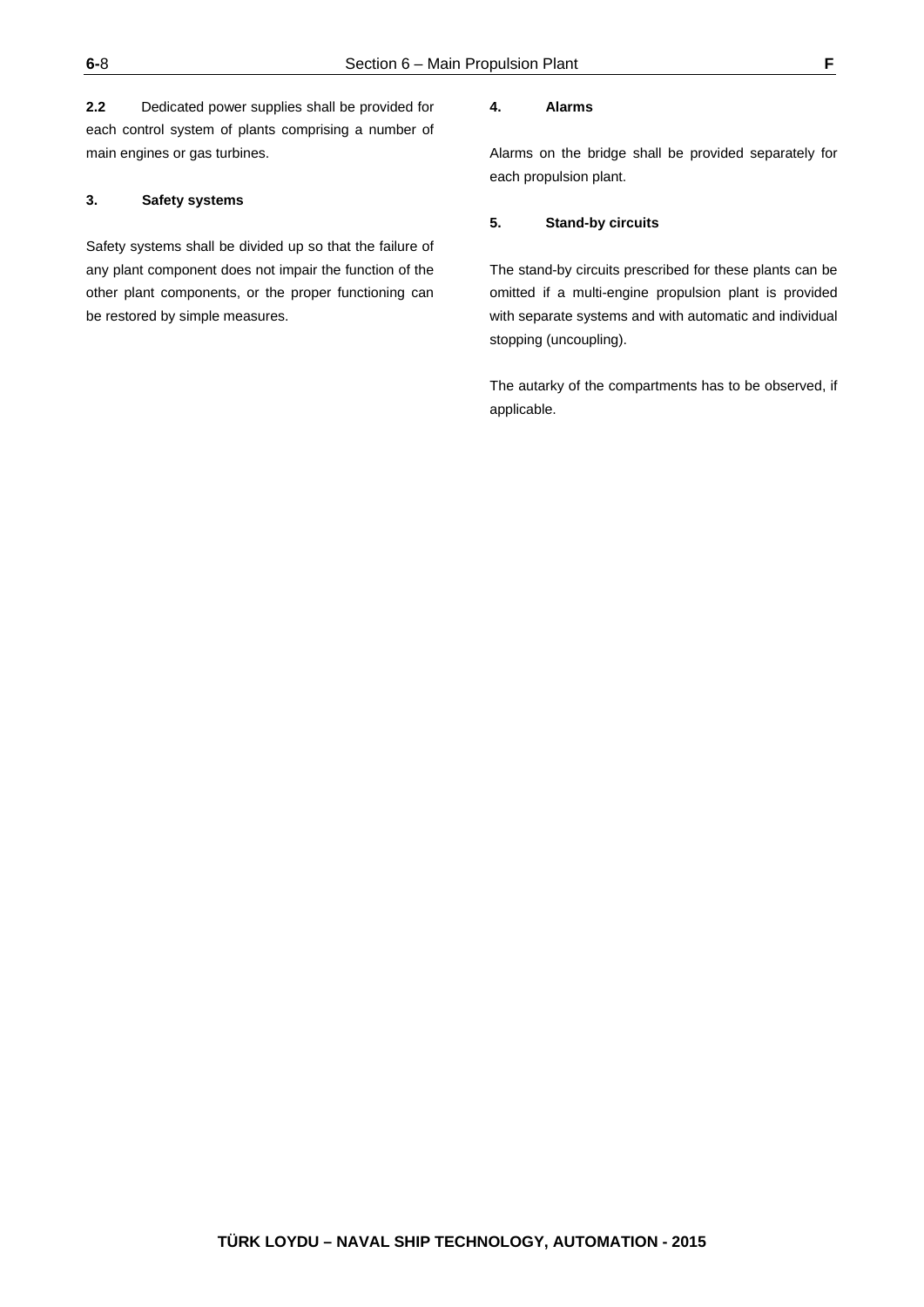# **SECTION 7**

# **AUXILIARY MACHINERY SYSTEMS**

|                |                                 | Page |
|----------------|---------------------------------|------|
| А.             |                                 |      |
| В.             |                                 |      |
| C.             |                                 |      |
| D.             |                                 |      |
|                | 1. General Requirements         |      |
|                | 2. Rudder Roll Stabilization    |      |
| Е.             |                                 |      |
| F.             |                                 |      |
| G.             |                                 |      |
| Н.             |                                 |      |
| L.             |                                 |      |
| J.             |                                 |      |
| Κ.             |                                 |      |
| L.             |                                 |      |
| М.             |                                 |      |
| N.             |                                 |      |
| $\mathbf{O}$ . |                                 |      |
| P.             |                                 |      |
|                | 1. Surveillance Of Tank Content |      |
|                |                                 |      |

2. Remote Control Of Pumps And Valves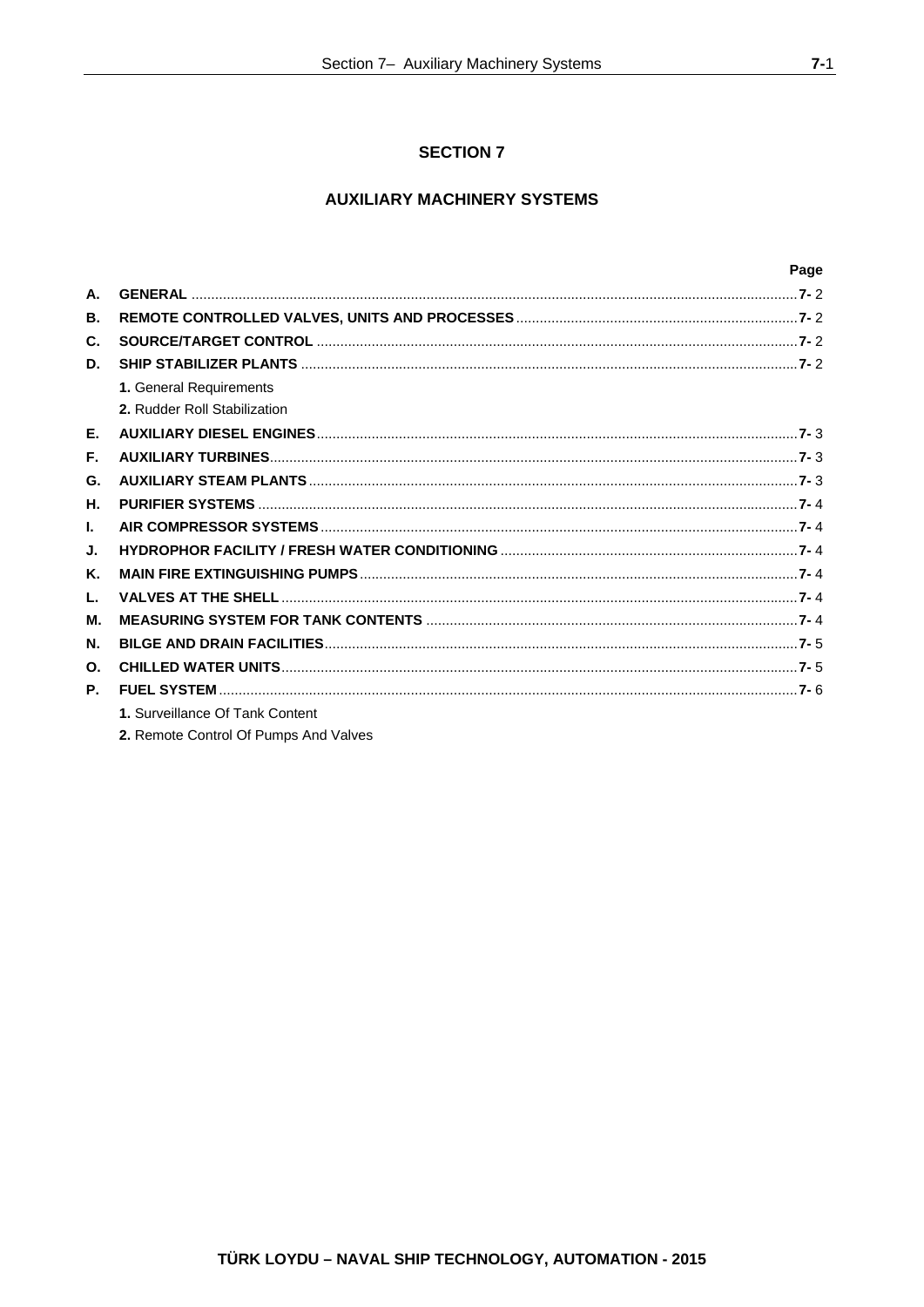#### **A. General**

**1.** Means shall be provided for auxiliary machines which are started automatically or by remote control to prevent undesired remote and automatic start-up.

**2.** For the scope of stand-by circuits and remote control facilities for essential auxiliary machinery as well as for the scope of the alarm and registrating locations, see Section 11.

**3.** With regard to the individual local alarms listed in Section 11, a collective alarm which indicates a fault in the system concerned is sufficient in the machinery alarm system.

**3.1** The individual alarms shall be recognizable at the system concerned.

**3.2** Specifications for collective alarms are given in Section 3, C.1.16.

# **B. Remote Controlled Valves, Units and Processes**

**1.** If valves, units and processes are remote controlled, all the necessary elements shall be operable by remote control.

**2.** If a certain type of valve, aggregate or process is remote-controlled, then all other units of the same type shall, as far as is possible, also be remotecontrolled.

**3.** Manual control shall be possible.

**4.** The option for manual control, even of individual elements, shall be recognizable on the remote control unit.

**5.** Manual control shall have priority. The remote control shall not have any capability for overriding the manual control.

**6.** Failure of the remote control facilities shall not result in any control outputs. Elements shall preferably be driven by pulse signals.

**7.** An acknowledgement message shall be sent back to confirm control commands. If no acknowledgement message that matches the command is received after a process-dependent delay, this condition shall be signalled.

#### **C. Source/Target Control**

If a source/target control is envisaged, the following shall be observed, see also P.2.4:

**1.** The possibility of rerouting a certain quantity shall be provided.

**2.** The release of the pipe route and the starting of the necessary feed pumps shall occur automatically.

**3.** The feed pumps shall only be started after positive confirmation of the valve positions has been received.

**4.** If manual interventions are made in the automatism of the source/target control, or if an aggregate or valve needed for the source/target process is manually remote-controlled or remote-actuated, or if an acknowledgement message is not clear, the procedure shall be terminated automatically and the installation shall be brought into a safe operating condition.

#### **D. Ship Stabilizer Plants**

#### **1. General requirements**

**1.1** The provisions relating to mechanical equipment in Chapter 107 - Ship Operation Installations and Auxiliary Systems, Section 2, B. shall be observed.

**1.2** Under all operating conditions, even in the event of a fault, the stabilizer plant shall not cause any hazardous conditions for the ship.

**1.3** The failure condition of the plant shall ensure the neutral position of the ship.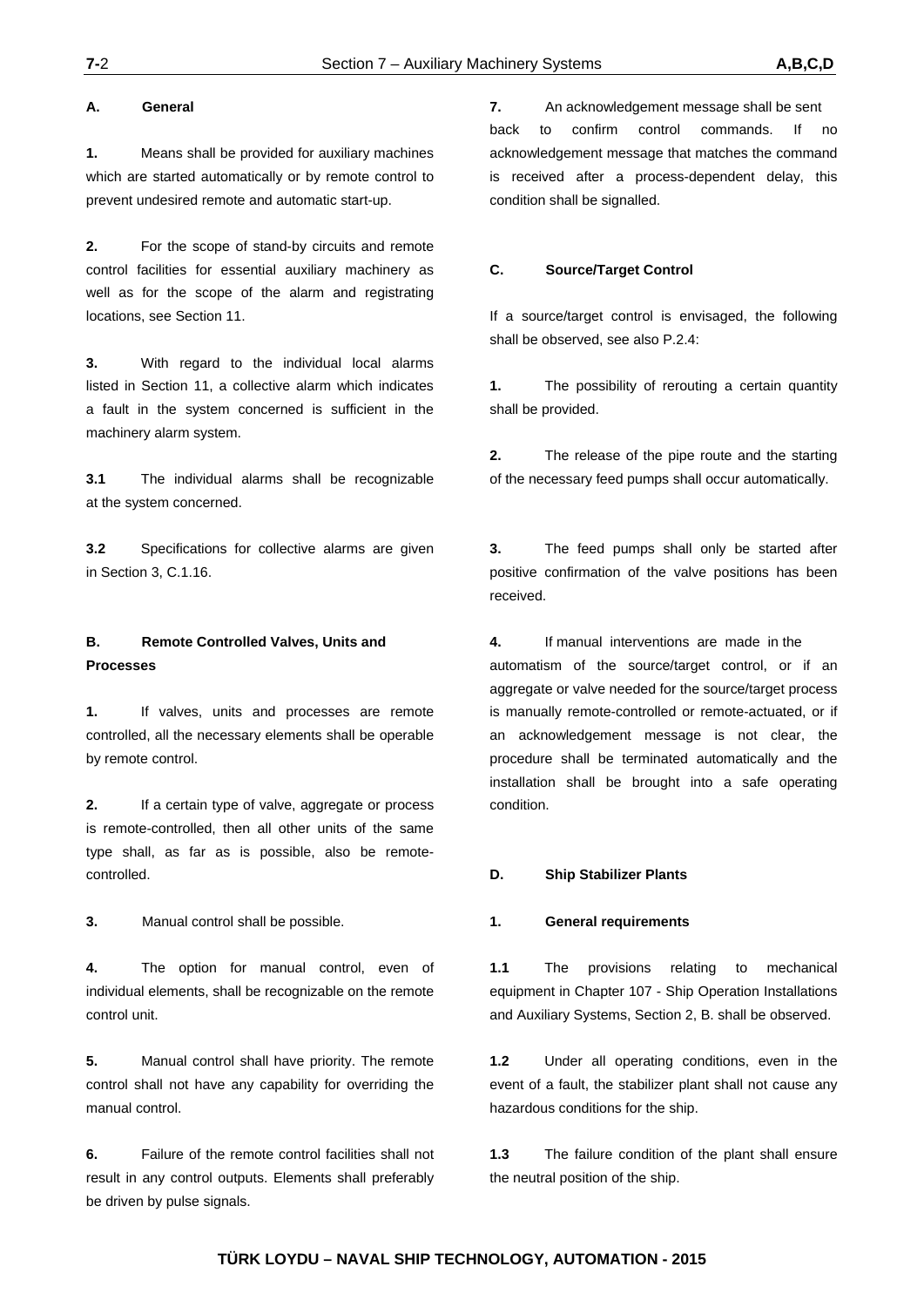**2.1** The roll stabilization by the rudder is a function of the steering gear control system.

**2.2** It shall be possible to select the normal steering gear control system reliably at all times.

**2.3** The maximum rudder angle shall be limited for the rudder roll stabilization mode.

#### **E. Auxiliary Diesel Engines**

**1.** Automatic or remotely controlled start attempts shall be limited in duration and number.

For the remotely controlled or automatic starting of engines, only systems are permitted which allow starting for any position of the crankshaft.

#### **2. Electrical starting devices**

**2.1** The starter batteries shall only be used for starting (and preheating, where applicable) and for the monitoring equipment and controller associated with the engine.

**2.2** Maintaining and monitoring of the charge condition of the batteries shall be ensured.

**2.3** If several auxiliary engines are started electrically, at least two mutually independent batteries shall be provided. The use of the main engine starter batteries, if there are any, is permitted.

**2.4** The capacity of the batteries shall be sufficient for at least three starting operations per engine.

**2.5** If only one of the auxiliary engines is started electrically, one battery is sufficient.

**3.** In the event of overspeed or a failure of the lubricating oil supply of diesel engines, automatic stopping of the engine shall be ensured.

#### **4. Regulators**

**4.1** Electrical regulators and the associated

actuators are subject to mandatory type-testing.

**4.2** In the event of faults in the regulator system, the operating condition of the engine shall not become dangerous.

**4.3** In the case of malfunctions in the regulator system, the fuel admission in the injection pumps shall be set to "0". Faults in the regulator system shall cause an alarm.

**4.4** Batteries shall not be discharged by the regulator system following an engine shutdown.

#### **5. Starting and stopping operations**

**5.1** The starting and stopping operations for the individual automated generators should also be possible through manual actuation in the corresponding section of the power station switchboard.

**5.2** It shall be ensured that the starting operation for a generator can only take place if all start interlocks have been released.

**5.3** The start interlocks shall be fitted with an override possibility.

**5.4** For each aggregate, an emergency stop pushbutton shall be provided locally at the machine.

#### **F. Auxiliary Turbines**

**1.** Remotely controlled or automatic start-up of auxiliary turbines and acceleration to rated speed are to be accomplished in such a way that the load applied is without risk to the turbines.

#### **2. Safety system**

For the safety devices, see gas turbines, Section 6, D.

#### **G. Auxiliary Steam Plants**

The requirements according to Section 11, Table 11.6 and Chapter 107 - Ship Operation Installations and Auxiliary Systems, Section 15 are to be observed.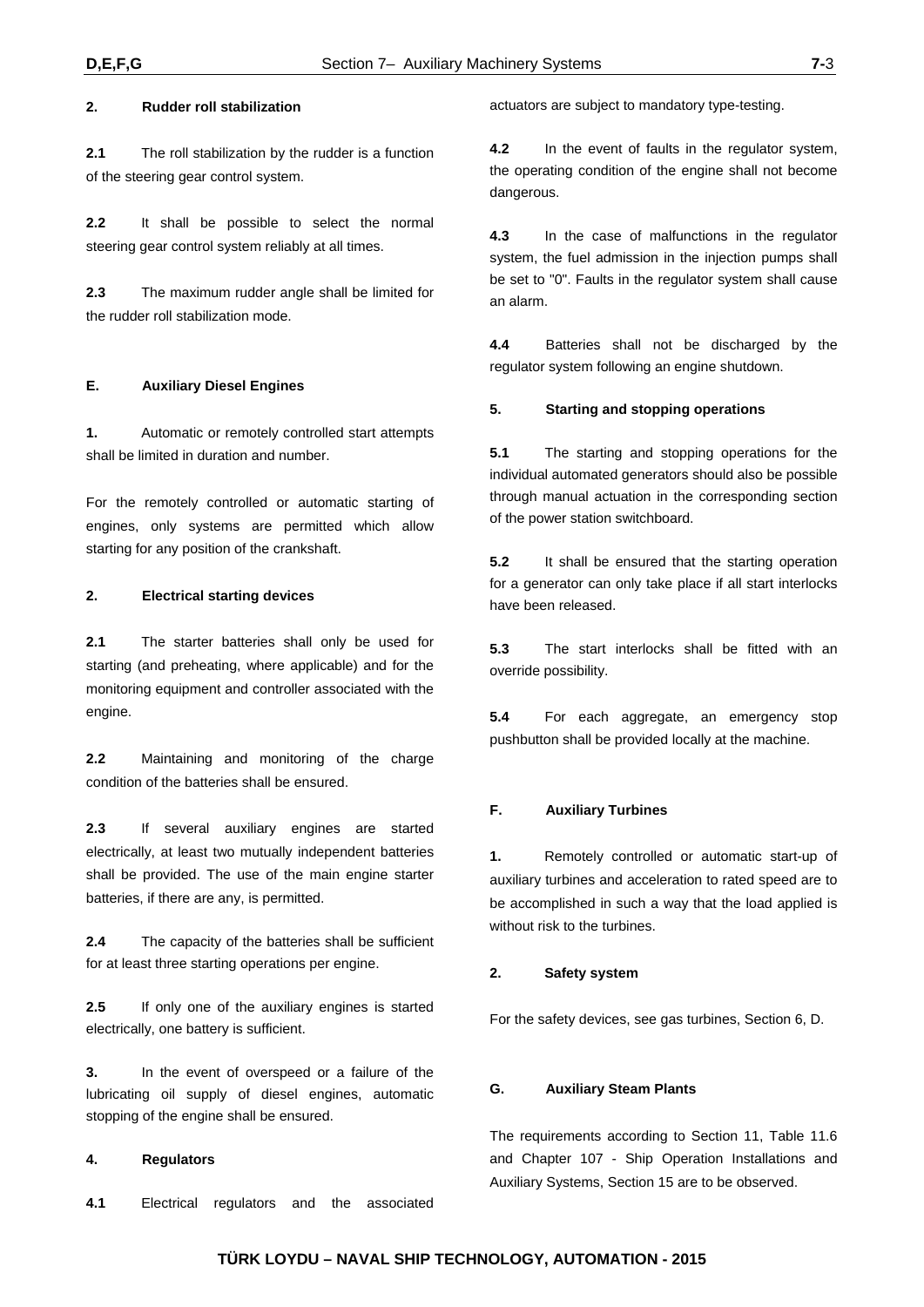#### **H. Purifier Systems**

**1.** The temperature of the separating medium shall be automatically controlled and monitored.

**2.** Malfunctions in the purifying process shall cause the flow to the purifier to be cut off automatically.

**3.** Depending upon type and method of separation, the unintentional opening of the drum and the loss of the water seal and water in the medium to be separated shall trip an alarm, see Section 11, Table 11.6.

**4.** The heating system of the preheater is to be so designed that an interruption of the flow to the purifier does not result in overheating of the preheaters.

#### **I. Air Compressor Systems**

In the event of failure of the pressurized lubrication system, independently driven compressors shall shut down automatically. A suitable automatic drain facility shall be provided for the cooler and water traps, also during operation, where appropriate.

# **J. Hydrophor Facility / Fresh Water Conditioning**

**1.** The filling level in the fresh water storage tanks shall be monitored.

**2.** When 95 % of the storage volume is reached, the conditioning plant shall stop automatically.

**3.** If the level falls below 15 % of the storage volume, an alarm shall be triggered.

**4.** Two pressure pumps shall be provided as standby units.

**5.** The pressure in the booster tank shall automatically be kept within the working range.

**6.** If the working pressure is not attained after a certain operating time of the pressure pump, this status shall trigger an alarm and the pump shall be stopped.

**7.** The temperature of the hot water circuit shall be regulated automatically.

**8.** The operating temperature shall be supervised against maximum and minimum temperature and trigger an alarm.

#### **K. Main Fire Extinguishing Pumps**

**1.** The fire extinguishing system shall be kept under constant pressure.

**2.** A pressure drop shall trigger an alarm.

**3.** In the event of a pressure loss during peacetime in-port readiness, the pressure pumps can be started automatically.

**4.** A pressure loss without any demand from fireextinguishing water consumers shall trigger an alarm.

**5.** Rising mains shall be shut off automatically during the operating conditions "combat / action stations" and "wartime cruising", and may only be opened again after being selected.

#### **L. Valves at the Shell**

Valves at the outer shell which are open during operation of the machinery shall be accessible, and it shall be possible to operate them from a safe position above the floor plates.

#### **M. Measuring System for Tank Contents**

**1.** If an electrical system for measuring tank contents is envisaged, the following requirements shall be observed: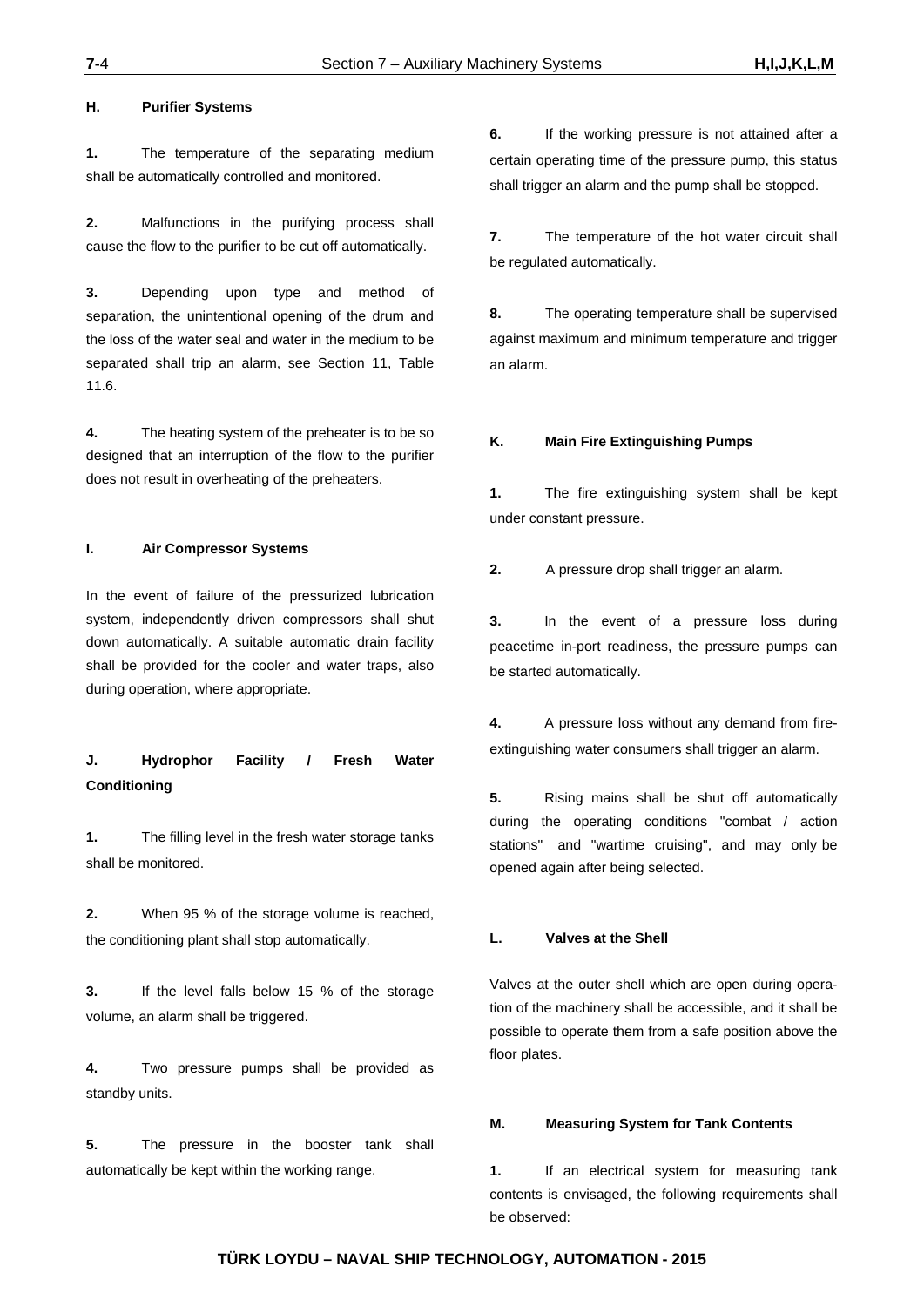**2.** The tank levels shall be indicated in volume and mass.

**3.** The position of the tanks within the ship shall be clearly recognizable.

**4.** The measurement tolerance shall not exceed 5 % on even keel.

**5.** Sensor values lying outside the plausible range shall trigger an alarm. If the sensor is defective, the corresponding indication shall be marked as invalid.

**6.** The alarms required for fuel or lubricating oil tanks shall not be derived from the signals supplied by the filling level sensors. Separate sensors shall be provided.

**7.** As far as possible, sensors shall not be arranged in the pressure and suction funnel of the tanks.

#### **N. Bilge and Drain Facilities**

**1.** Bilge wells shall be located and monitored in such a way that the accumulation of liquid is detected at normal angles of trim and heel, and shall be large enough to accommodate easily the normal drainage during the unattended period.

**2.** Where devices are fitted to provide automatic drainage of engine room bilges or bilge wells, an alarm shall be tripped to indicate when the bilge pump is running too often or too long.

**3.** Where, as a result of the **MARPOL** convention, a facility is specified for monitoring the residua oil content in the bilge water and, where appropriate, an automatic interruption in the drain process, an alarm is to be tripped when the limit value is exceeded and where specified - the drainage process is to be stopped.

**4.** The water level in each watertight space/ section shall be monitored.

**5.** Sluice valves and nozzle valves between the spaces/sections shall close automatically during the

operational conditions "combat/action stations" and "wartime cruising".

**6.** The fault and failure position of these valves shall be "closed".

#### **O. Chilled Water Units**

**1.** The temperature of the chilled water system and the capacity of the refrigerating compressors shall be controlled automatically, see also Chapter 107 – Ship Operation Installations and Auxiliary Systems, Section 12, G.4.

**2.** Chilled water circuits are to be monitored for the danger of frost in the range of immediate vicinity to water chillers. The monitoring device shall be set so that it is activated before the freezing point of the cooling medium is reached.

**3.** Chilled water circuits shall be provided with flow monitors. Starting of the compressor shall only be possible at given chilled water flow.

A starting delay shall be provided.

**4.** Refrigerating plants shall be fitted with low pressure cutout which shut down the compressor set if the condensing pressure is too low.

**5.** Compressors, whose oil circuit is not maintained by splash lubrication but by pressure lubrication, shall be fitted with a differential pressure switch which shuts down the compressor unit in case the difference pressure between oil - and refrigerant suction pressure exceeds the lower threshold value. Restart of the compressor shall be possible only after manual re-set.

**6.** The following operating parameters shall be indicated and any deviation of the limit values shall trigger an alarm:

Current of the compressor drive motor

Differential pressure of lubricating oil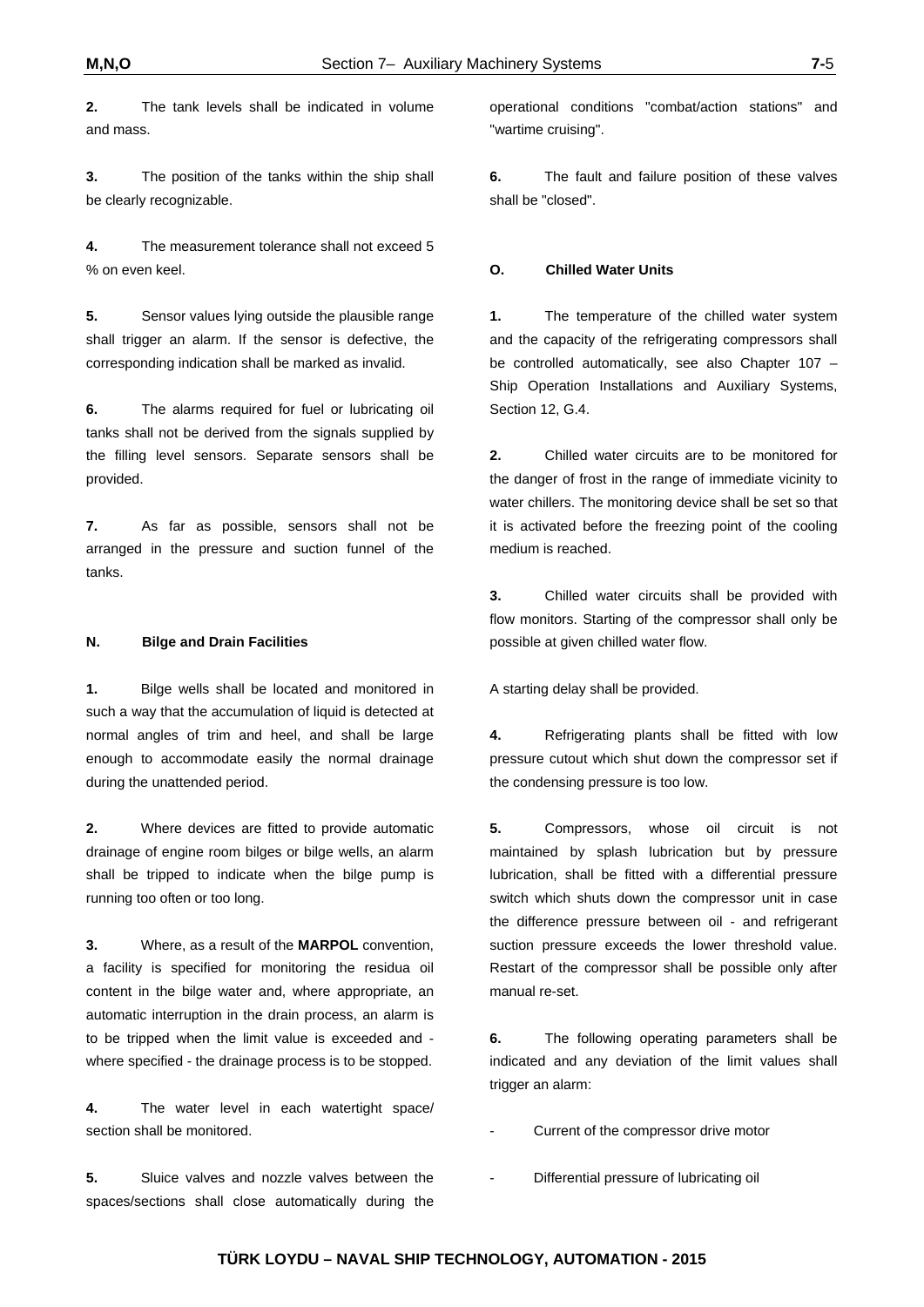Suction pressure

Discharge pressure

**7.** Water loss shall trigger an alarm.

**8.** Indication and operating equipment in the damage control centre shall be provided as follows:

**8.1** It shall be possible to switch the plant on and off,

**8.2** Centralized shutdown of the plants separated for each damage control area (main fire zone) shall be provided.

**8.3** Alarms and operating conditions shall be indicated for each refrigerating plant.

**8.4** Temperature indications for the refrigerating plants and the related refrigeration spaces shall be provided.

**9.** An approved refrigerant warning device shall be provided.

**10.** All the necessary switching, open-loop and closed-loop control equipment shall only be structurally combined for installations belonging to the same damage control area.

**11.** If several chilled water units are operated in sequential mode, the following shall be observed:

**11.1** When the active unit has attained a predetermined maximum capacity, a starting signal shall be sent to the next stand by unit.

**11.2** The failure of any unit shall not affect the functioning of the others.

**11.3** In the event of water loss, the affected section shall be isolated from the others.

**11.4** The connection and disconnection of additional units shall be such that, as far as possible, the active units are utilized with full capacity before additional units are connected.

**11.5** If all units are in operation, an alarm shall be triggered when a prescribed absolute maximum value is reached.

#### **P. Fuel System**

The fuel system comprises the inward and outward fuel transfer, the storage, the fuel feed and the distribution of fuels.

#### **1. Surveillance of tank content**

**1.1** The requirements set out in M. shall be observed

**1.2** Trim and heel shall be considered for the content calculation if required by building specification.

**1.3** Inadmissible changes in the contents of tanks shall trigger an alarm.

#### **2. Remote control of pumps and valves**

**2.1** The requirements set out in B. shall be observed.

**2.2** The desired/actual-value condition of the controlled valves and pumps shall be monitored constantly for deviations.

**2.3** In the event of a fault, no dangerous condition shall arise, e.g. pressure wave through valve falling closed.

**2.4** Level alarms shall be triggered by independent maximum-value sensors. In case of source/target control such an alarm shall lead to an interruption of a filling operation.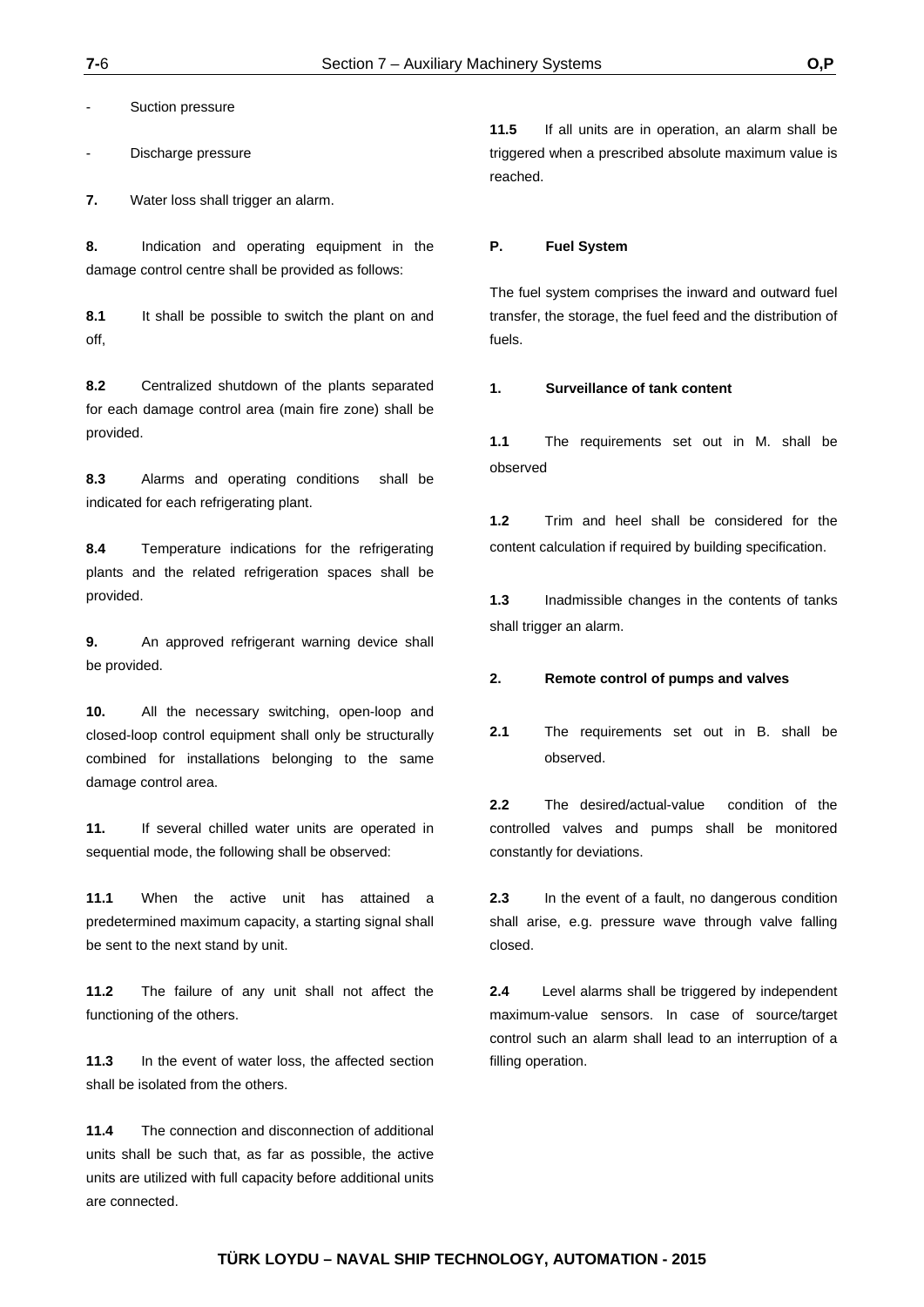# **SECTION 8**

# **ELECTRICAL SYSTEMS**

**Page A. POWER MANAGEMENT SYSTEM** .................................................................................................................... **8-** 2  **1.** General **2.** Synchronizing And Paralleling  **3.** Sharing Of Active Load  **4.** Load-Dependent Connection And Disconnection **B. AUTOMATION OF THE SHIPBOARD SUPPLY SYSTEM (ELECTRICAL DISTRIBUTION / MAIN GROUPS) 8-** 2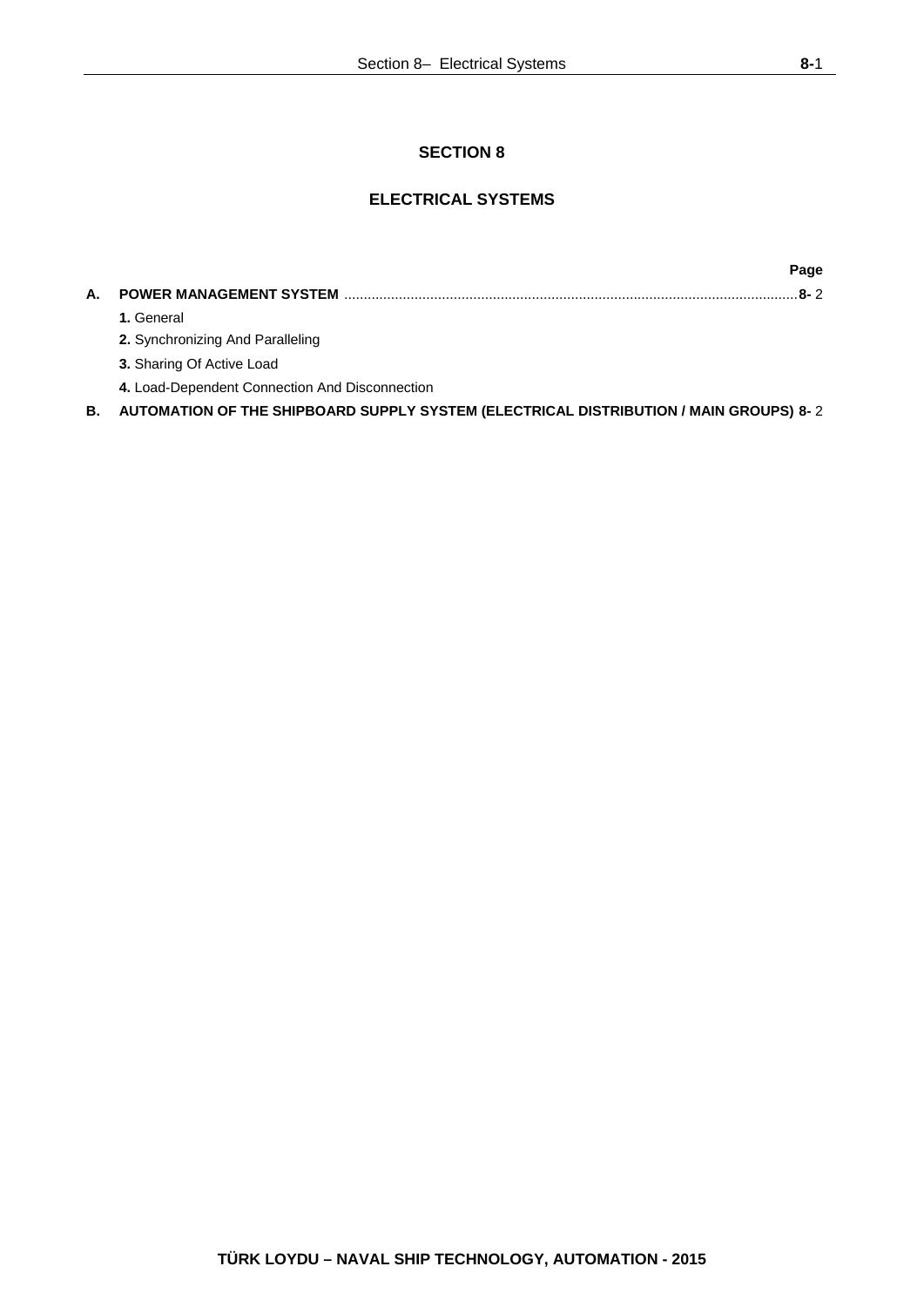#### **A. Power management system**

#### **1. General**

**1.1** The power management system has the task of autonomously safeguarding the adequate supply of the electrical installations with due regard to the operating condition of the ship; see Chapter 105 – Electrical Installations, Section 3, A.

**1.2** The electrical power supply shall be automated with respect to the starting and stopping of the generators, as well as the synchronization, paralleling and load sharing.

**1.3** Through suitable measures, it shall be ensured that the ship's electrical supply remains available to an adequate degree, even in the event of a single failure.

**1.4** The assemblies needed for generator protection shall be mutually independent and located in the section of the power station switchboard belonging to the generator. See also Chapter 105 - Electrical Installations, Section 4.

**1.5** In the event of a single failure in the power management system, the independent operation of each generator and manual synchronization of the generators shall be possible.

**1.6** The operational readiness and priority of each generator shall be selectable.

#### **2. Synchronizing and paralleling**

**2.1** The automation system shall be so designed that any generator can be connected first to a deenergized network. After this, it shall be possible to automatically synchronize and connect all the other generators as required to commence parallel operation after the start procedure has been completed.

**2.2** The synchronizing device shall harmonize the frequency and phase relation of the voltage of the generator with that of the network so precisely that the parallel connection can be made without impairment of the generators and switchgear, see Chapter 105 - Electrical Installations, Section 4.

**2.3** If the synchronizing process is not successful, an alarm shall be triggered.

#### **3. Sharing of active load**

After completion of paralleling, the automatic system shall distribute the active load.

# **4. Load-dependent connection and disconnection**

**4.1** Depending on the current mains' load, it shall be possible to automatically connect or disconnect stand-by generating sets to or from a base-load set. If the base-load generator is connected to the network, further generators shall then start in a specified sequence and in the number determined by the demand of the ship's mains. The disconnection is then performed in the reverse order.

**4.2** It shall be possible to select the reference generator, i.e. the base-load generator, manually.

**4.3** A faulty stand-by generator shall automatically be removed from the add-on sequence, and an alarm shall then be triggered.

**4.4** The selection of suitable load conditions for the connection and disconnection of generators depends on the size and number of installed units and consumers.

**4.5** Operational disconnection at reduced load should be performed with a time delay. A generator that has been disconnected in this way is not locked out and remains ready for operation.

**4.6** The automatic system shall be so designed that prolonged parallel operation with less than 40% load per generator is avoided.

**4.7** The connection of high-power consumers shall be delayed until sufficient generator output is available.

# **B. Automation of the Shipboard Supply System (Electrical Distribution / Main Groups)**

**1.** An automatic changeover of the power supply shall be provided, taking into consideration the available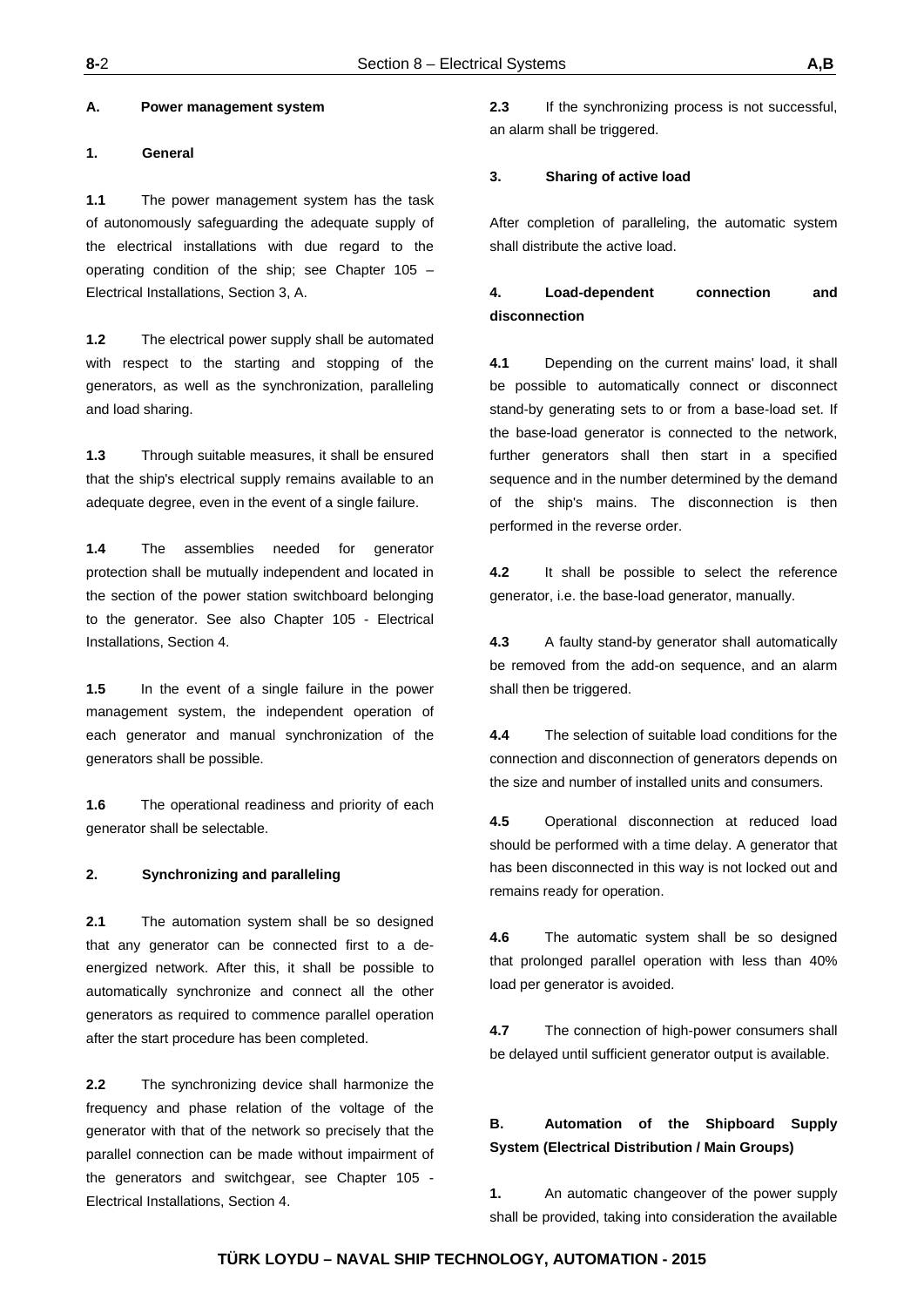supply voltage and the loading of the power stations.

**2.** Automatic restarting after a power failure shall be provided for specified essential equipment according to Section 11, I.

**3.** The interconnected operation of several power

 stations shall be controlled automatically, taking account of the operating conditions.

**4.** It shall be possible to actuate the bus-tie breakers between the feed points of the busbars in the power station switchboards either manually or by remote control.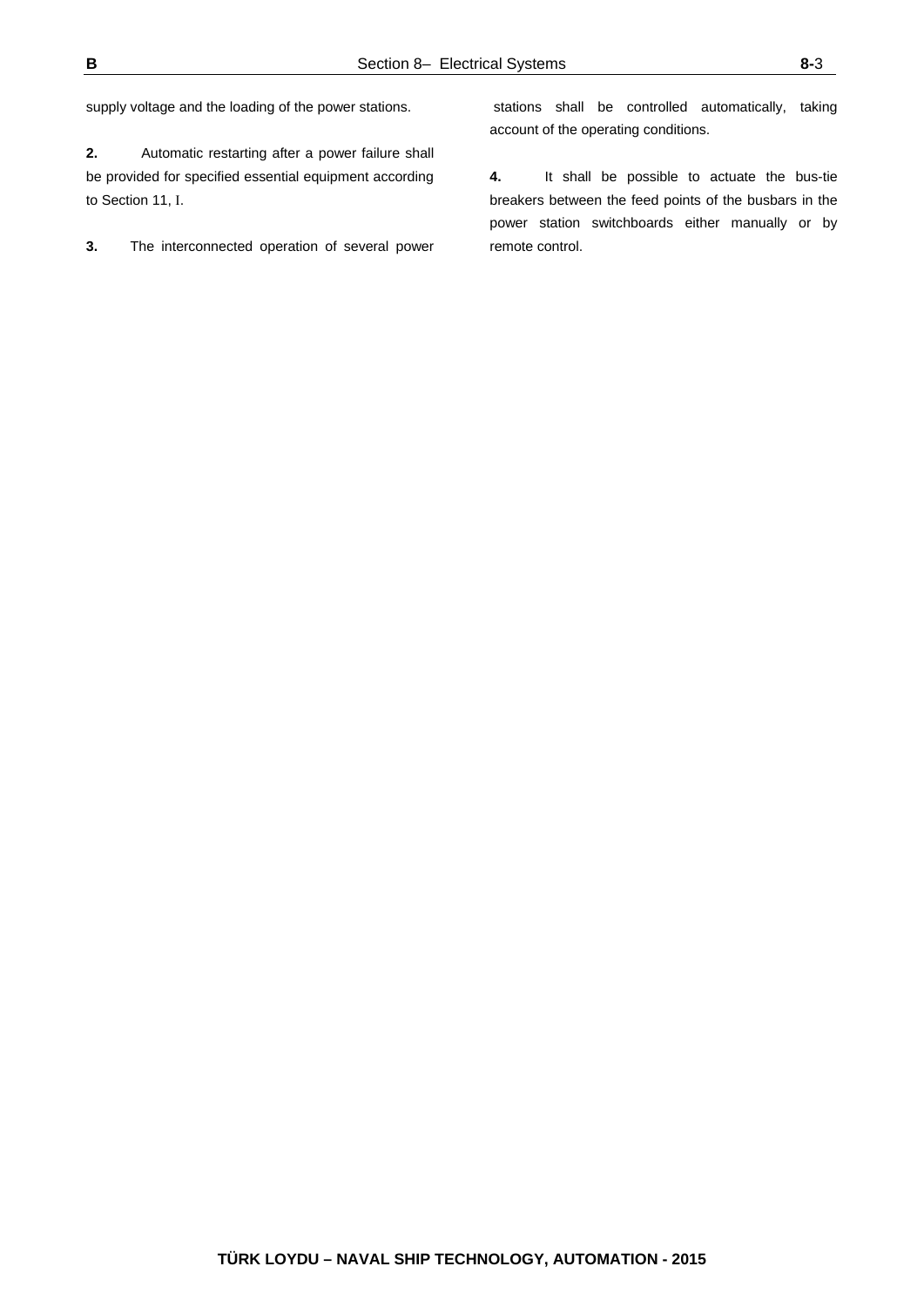# **SECTION 9**

# **SHIP PROTECTION MANAGEMENT**

|                                                | Page    |
|------------------------------------------------|---------|
|                                                | $9 - 2$ |
| <b>1.</b> Application                          |         |
| 2. General Requirements                        |         |
| 3. Killcards And Automatic Sequential Circuits |         |
| 4. Switchover Of Operating Conditions          |         |
|                                                | $9 - 3$ |
|                                                |         |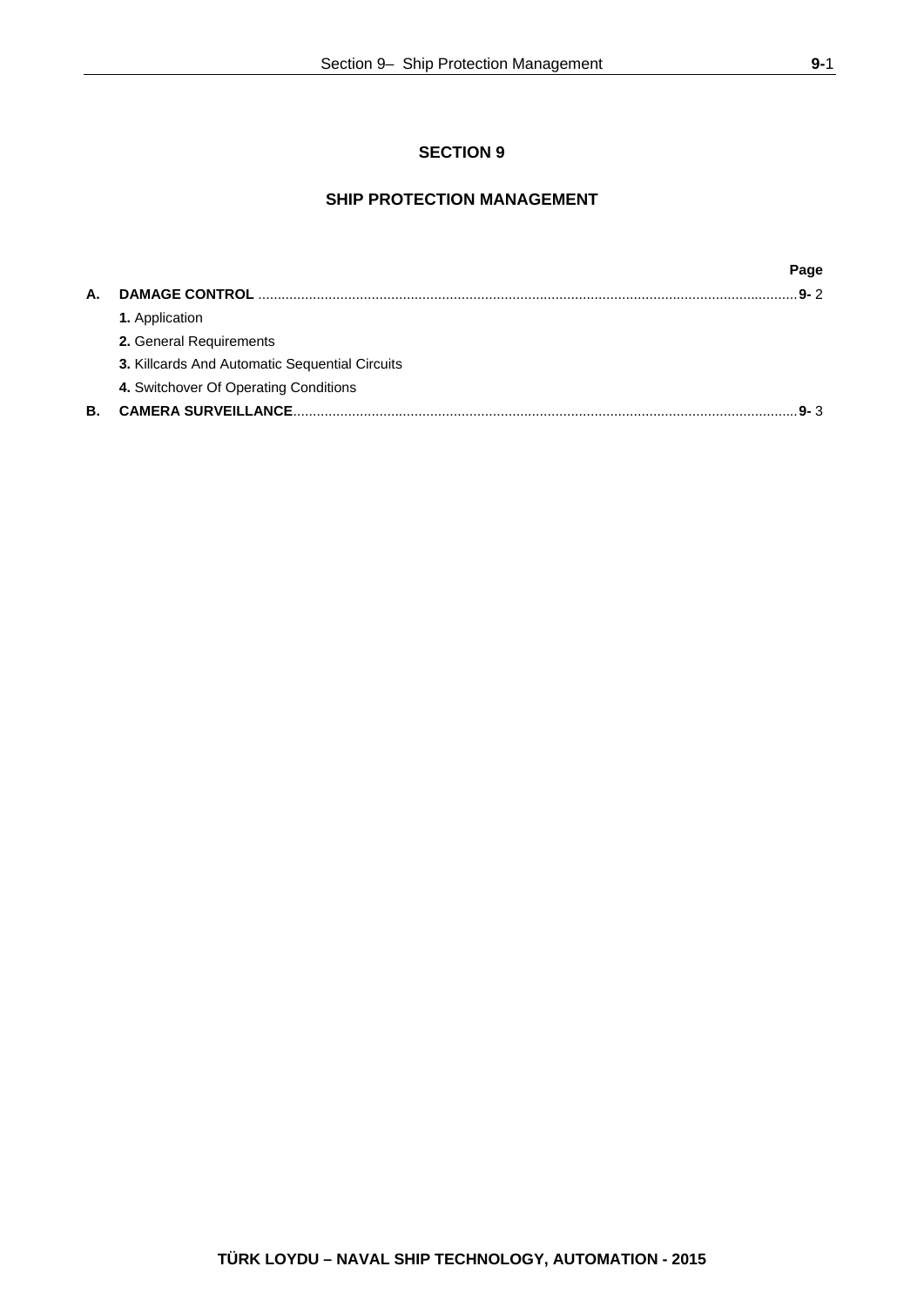#### **A. Damage Control**

#### **1. Application**

The ship protection management is used for rapid and targeted damage control. The ship control system shall support the ship operation technology, especially in the task areas of damage prevention, damage detection, damage limitation and damage control.

#### **2. General requirements**

If a ship protection management is envisaged, the following shall be observed:

**2.1** The functions shall be provided on the control level of the integrated ship control system.

**2.2** The database of the open-loop control and monitoring system shall be used.

**2.3** The spatial arrangement of the elements to be controlled and monitored on the ship or within a sec tion shall be clearly recognizable. If necessary, e.g. for the representation of several decks, the isometric view shall be preferred.

#### **3. Killcards and automatic sequential circuits**

**3.1** Killcards, if applicable shall be made available to the operator.

**3.2** For each space, a killcard comprises the measures and information required for battle damage control. The detailed scope for each specific project shall be defined in the building specification.

**3.3** Killcards are offered automatically by the systems.

**3.4** Each killcard contains complete information how to react on a specific damage, e.g. fire or leakage, considering the different systems and conditions of the ship's compartment.

**3.5** Switching actions for damage control are either carried out manually on the basis of information of the "static" killcards in the local process displays or as an

automatic sequential circuit through confirmation (acknowledgement) of a control panel.

**3.6** Following confirmation, the automatic sequential circuits shall run automatically as far as possible.

**3.7** Steps which shall be initiated manually shall be clearly recognizable.

**3.8** The execution of an automatic sequential circuit shall be monitored, and faulty execution shall trigger an alarm.

#### **4. Switchover of operating conditions**

**4.1** For a change in operational conditions, the ship protection management performs, after acknowledgement by the operator at the corresponding control station, the various connections, disconnections and changeover actions specified in the building specification.

**4.2** The switchovers of operational conditions are performed as automatic sequential circuits.

**4.3** For example, for the following operational conditions switchovers shall be provided:

**4.3.1** connection of all generators and opening of the interconnection feeder

**4.3.2** closing of the rising mains in the fire extinguishing system

**4.3.3** opening of the gates of the flood pump spaces in the compartments

**4.3.4** separation of the compressed air system in solitary mode

**4.3.5** complete or partial shutdown of diverse installations and devices, e.g. fans, fuel oil pumps, in the related compartments and service spaces for a confirmed and locally identifiable fire alarm

**4.3.6** adding-on of defined fire pumps in the event of pressure loss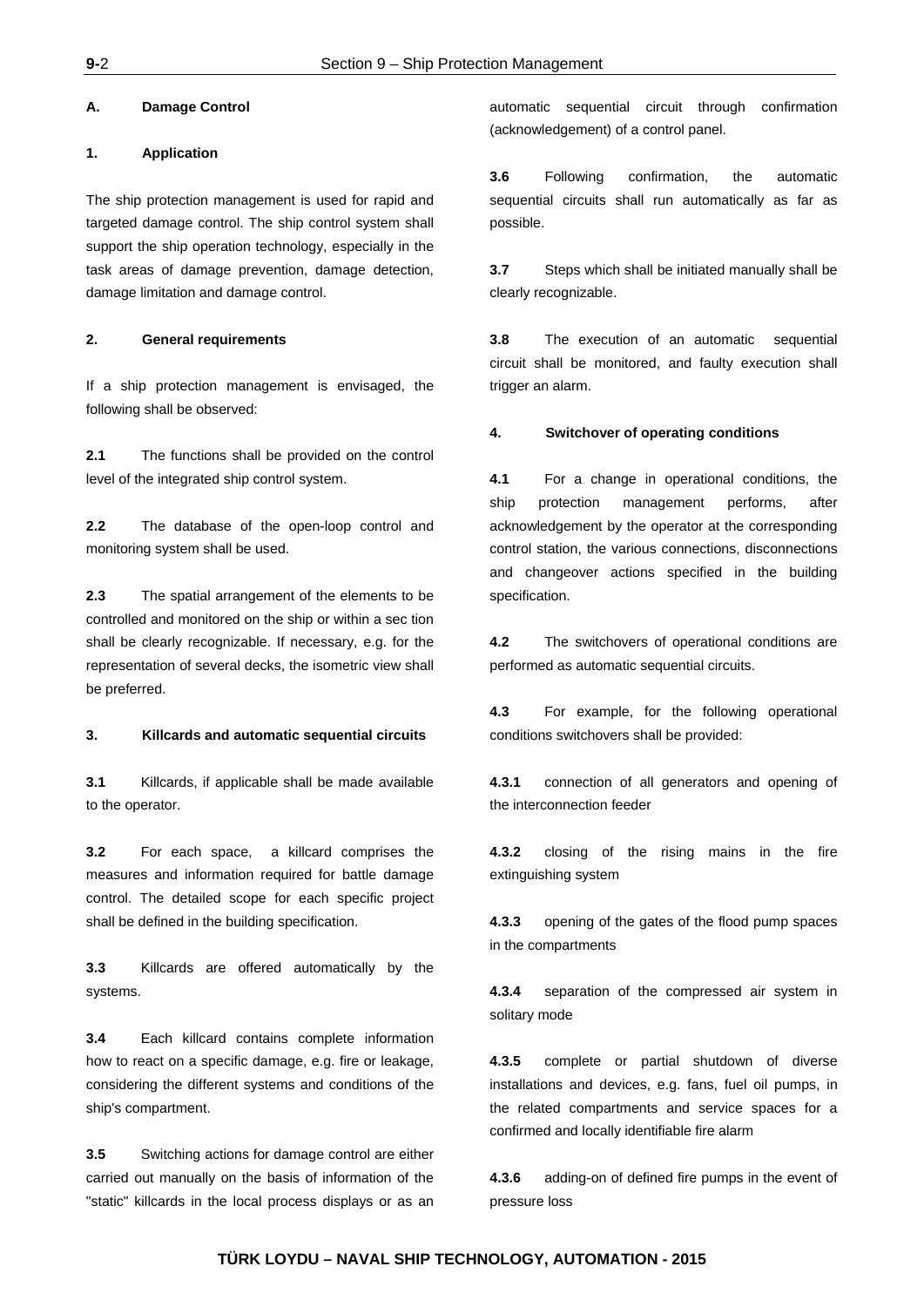**4.3.7** pumping-out during the sprinkling of ammunition rooms

**4.3.8** pumping procedures in the bilge water collecting tank

**4.3.9** damage limitation after hit damages, e.g. changeover to redundant infeed from the cold water system for essential consumers

**4.3.10** switching-off of source/target control in the fuel system in the event of fire in the ship, e.g. aborting of the fuel transfer process during underway replenishment at sea.

**4.4** Only manual enabling of overside pumping procedures following damage to the ship shall be possible.

#### **B. Camera Surveillance**

If camera surveillance is prescribed in the building specification for certain zones, the following shall be observed:

**1.** The images shall be clear and without distortion.

The possibility of still pictures shall be excluded, or still pictures shall be recognizable as such.

**2.** If images originating from several cameras can be shown on one monitor, the current camera location shall be identified.

**3.** If the images are to be shown via the visualizations of stipulated installations, e.g. the alarm system, the information which shall always be visible shall be superimposed over or inserted into the image.

**4.** Whether the use of the camera system is able to replace the prescribed alarm, signalling and display systems shall be considered in each individual case.

The requirements for the camera system, such as:

- **Redundancies**
- Colour display
- Sensitivity to low light levels
- Sound track transmission, and
- Capability of panning / zooming

shall be coordinated.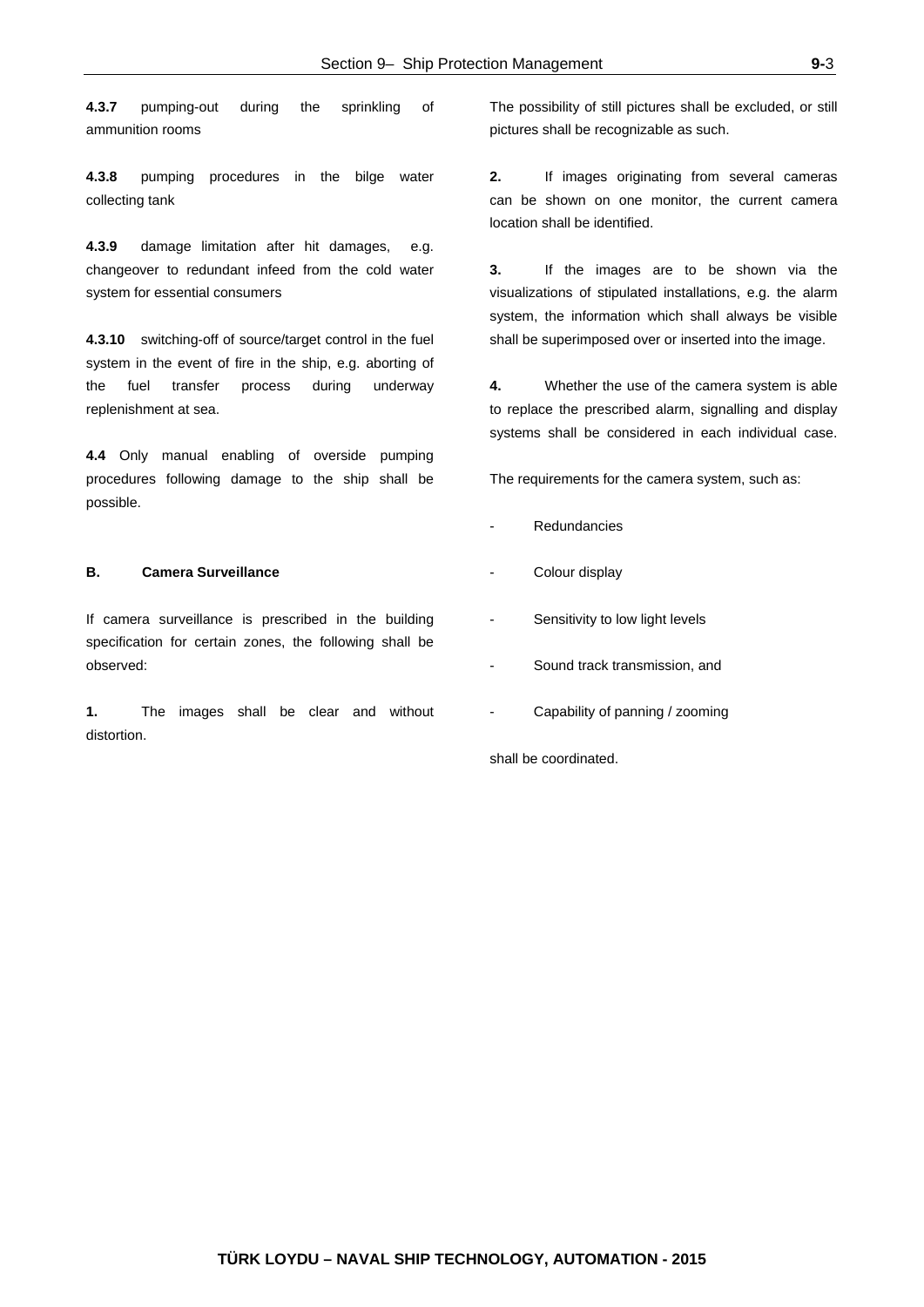# **SECTION 10**

# **TESTS**

|    |                                                                   | Page    |
|----|-------------------------------------------------------------------|---------|
| А. |                                                                   |         |
| В. |                                                                   |         |
| C. |                                                                   |         |
|    | 1. Tests Conducted In The Presence Of A TL Surveyor               |         |
|    | <b>2.</b> Additional Tests                                        |         |
| D. |                                                                   |         |
|    | 1. General                                                        |         |
|    | 2. Tests During Construction/ Installation And System Integration |         |
|    | 3. Tests During Commissioning (SAT)                               |         |
| Е. |                                                                   | 10- $3$ |
|    |                                                                   |         |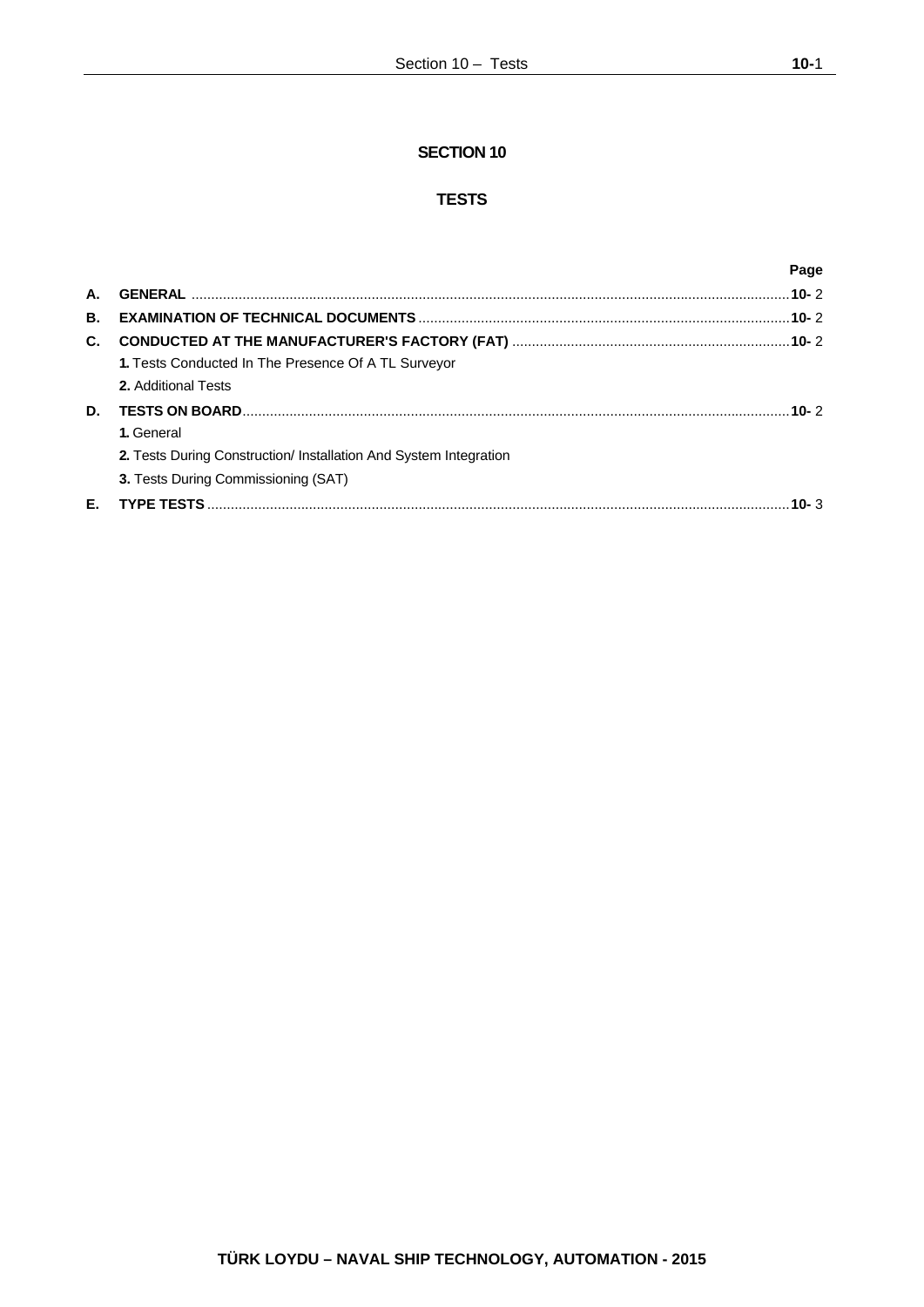#### **A. General**

**1.** The testing of systems, equipment and assemblies demanded according to Section 2 are subject to the following rules.

**2.** As part of the general quality assurance system, the manufacturer shall ensure that the products which he manufactures meet the requirements as specified.

Records of the measures adopted and tests carried out as part of the quality assurance procedure shall be prepared.

**3.** For certain systems, equipment and components specified in the rules, tests are to be carried out in the presence of a TL Surveyor.

The tests and test specimen specified represent the minimum requirement.

Tests in the manufacturer's works or on board may also be required for other test objects, if the particular design of the test object makes this necessary. This applies in particular to integrated systems.

**4.** In the case of new systems, additional tests and trials are to be agreed, as required.

**5.** The purpose of the tests is to demonstrate compliance with the requirements as laid down in the building specification and the suitability of the test specimen for their intended use.

**6.** Where computer systems are used for functions which are essential to the safety of ship, crew and supply goods or to the fulfillment of the ship's tasks, records, test results and assessments are to be provided for the hardware and software in accordance with Chapter 105 - Electrical Installations, Section 10.

**7.** Tests are divided in:

- examination of technical documentation, see B.
- tests in manufacturer's factory (FAT), see C.
- tests on board (HAT and SAT), see D.
- tests for type approvals, see E.

The test procedures for FAT, HAT, SAT and type approvals are to be laid down in documents and are subject for approval by TL, see Section 1, C.5.

#### **B. Examination of Technical Documents**

**1.** The list of documents which are subject to approval is specified in Section 1, C.

**2.** Documents which have been examined and marked accordingly are to be submitted to the TL Surveyor on request.

# **C. Conducted at the Manufacturer's Factory (FAT)**

# **1. Tests conducted in the presence of a TL Surveyor**

The tests shall be carried out on the basis of the TL Rules for Classification of Steel Ships and the approved documents. They shall take place in accordance with a recognised standard.

#### **2. Additional tests**

TL reserve the right to demand additional tests for systems which have safety implications, or in case of extensive automation systems or where individual systems are integrated.

#### **D. Tests on Board**

**1. General**

Tests comprise:

Tests during construction/installation

Tests during commissioning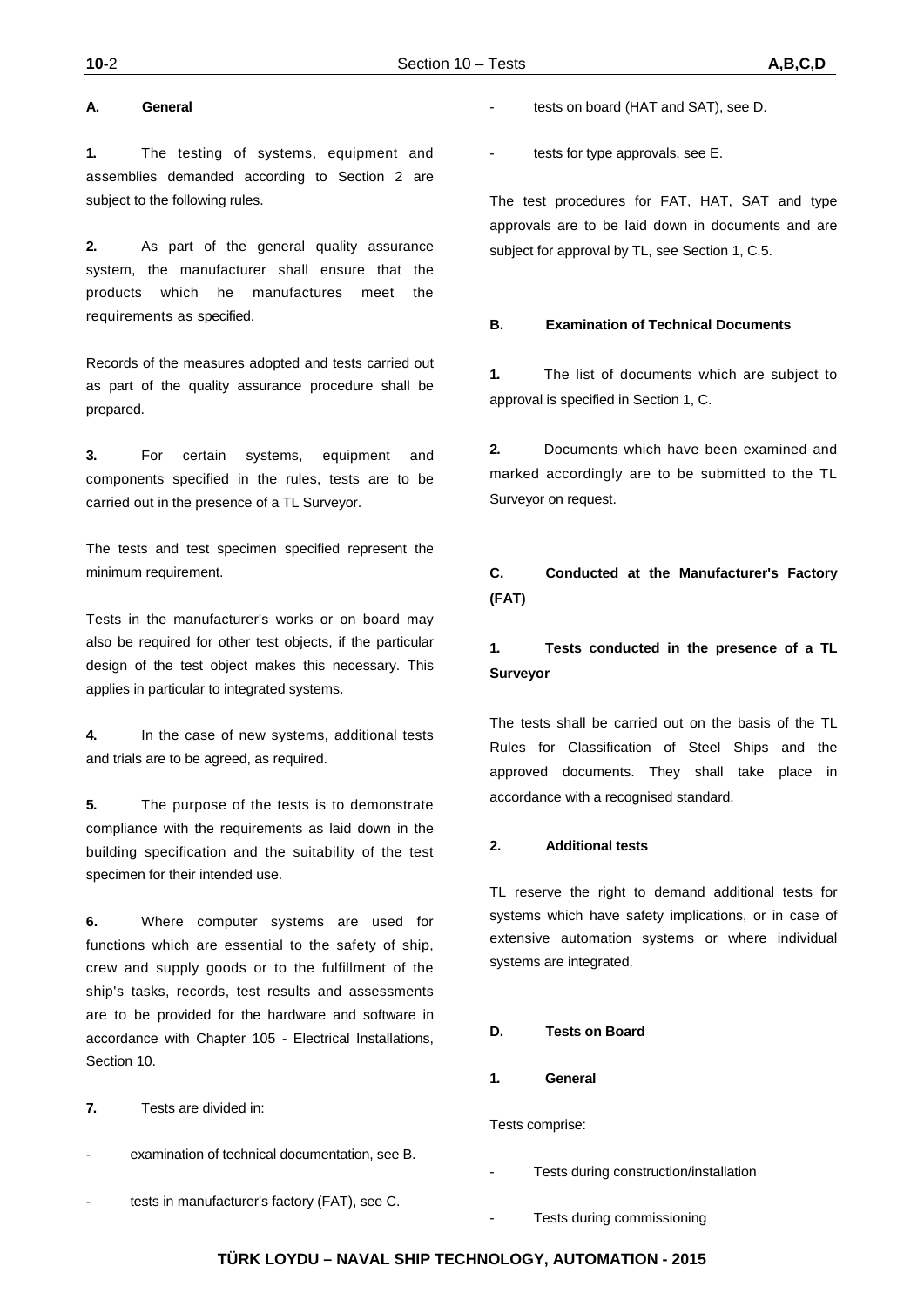# **2. Tests during construction/ installation and system integration**

**2.1** During the period of construction of the ship, installations are to be checked for compliance with the documents which have been approved by TL and with the TL Rules for Classification and Construction.

**2.2** Test certificates relating to tests which have already been carried out are to be submitted to the Surveyor on request.

**2.3** The satisfactory condition and the proper functioning of all automation facilities shall be verified including their power supply.

**2.4** Where not specified in the TL Rules for Construction, the tests to be conducted are to be agreed in accordance with the system requirements.

### **3. Tests during commissioning (SAT)**

**3.1** The satisfactory condition and correct operation of all automation equipment are to be demonstrated.

**3.2** Corresponding proof shall be provided during sea service - without manual intervention - over a period of at least 6 hours.

# **E. Type Tests**

**1.** The following installations, equipment and assemblies are subject to mandatory type testing:

- Computer systems
- Open-loop and closed-loop controls, and monitoring circuits, of essential equipment and of facilities serving the primary duty of the ship
- Integrated systems
- Remote control systems for the main propulsion plant
- Sensors and actuators for specified automation equipment
- Machinery alarm systems
- Duty alarm systems
- Safety devices
- Safety systems
- Power supply automation
- Measuring systems for tank content

**2.** As an alternative to the type tests specified, particular tests may be carried out, where justified in individual cases, with the prior consent of TL.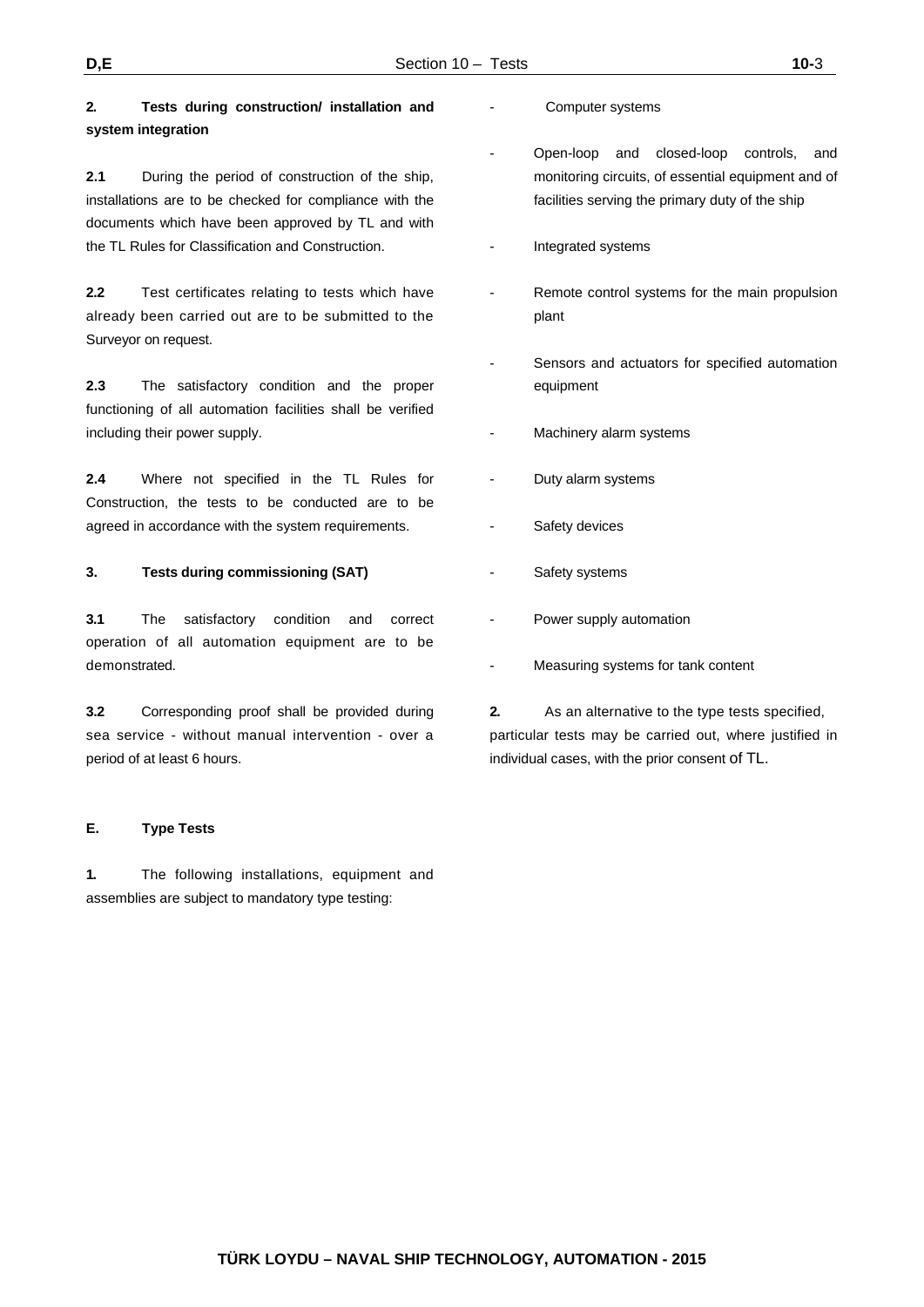# **SENSORS, STAND-BY CIRCUITS AND REMOTE-CONTROL FACILITIES**

## **Page**

| B. SENSORS FOR MAIN PROPULSION DIESEL ENGINES (MEDIUM AND HIGH SPEED) 11-3 |  |
|----------------------------------------------------------------------------|--|
|                                                                            |  |
|                                                                            |  |
|                                                                            |  |
|                                                                            |  |
|                                                                            |  |
|                                                                            |  |
|                                                                            |  |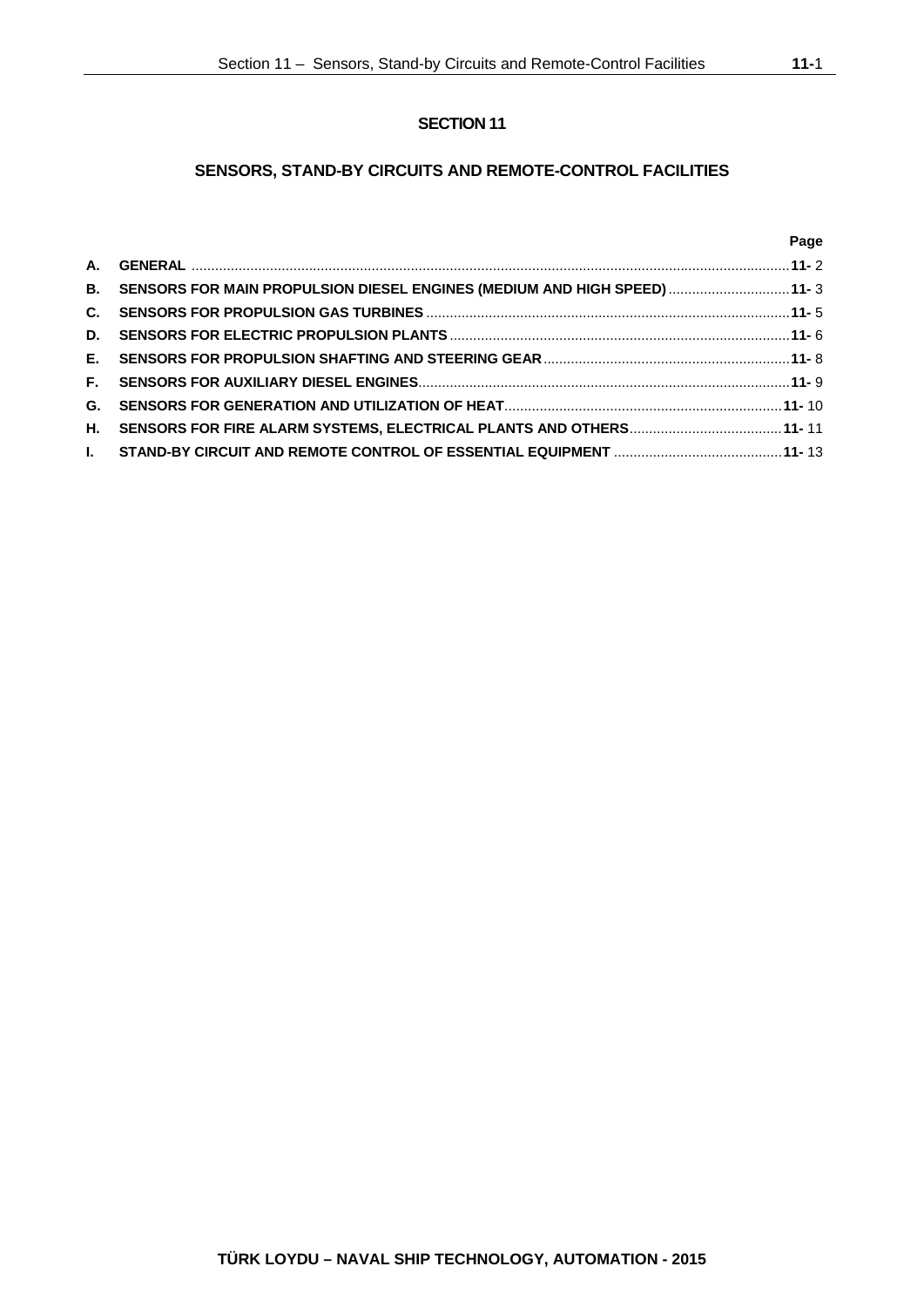#### **A. General**

**1.** The monitoring, protection, open-loop and closed-loop control concept for equipment and installations shall ensure safe operation under all operating conditions.

**2.** The alarm, reduction- and shutdown criteria listed below represent the minimum requirement.

**3.** Dependent upon the design of the machinery plant, it may be necessary to adapt the range and details given in the Tables.

**4.** If more than one sensor is required for a criterion according to the Tables 11.1 to 11.8, it shall be ensured that the evaluation of the data from

sensors takes place independently. If designed suitably, redundancy concepts can replace the need for independent evaluation.

**5.** For the design of the alarm devices, the provisions set out in Section 3, C. shall apply. Reductions of the operation parameters shall be in accordance with Section 3, E.

**6.** For the design of the stand-by circuits, the provisions set out in Section 3, H. and I. shall apply.

**7.** For the design of safety systems and safety devices, the provisions set out in Section 3, D. shall apply.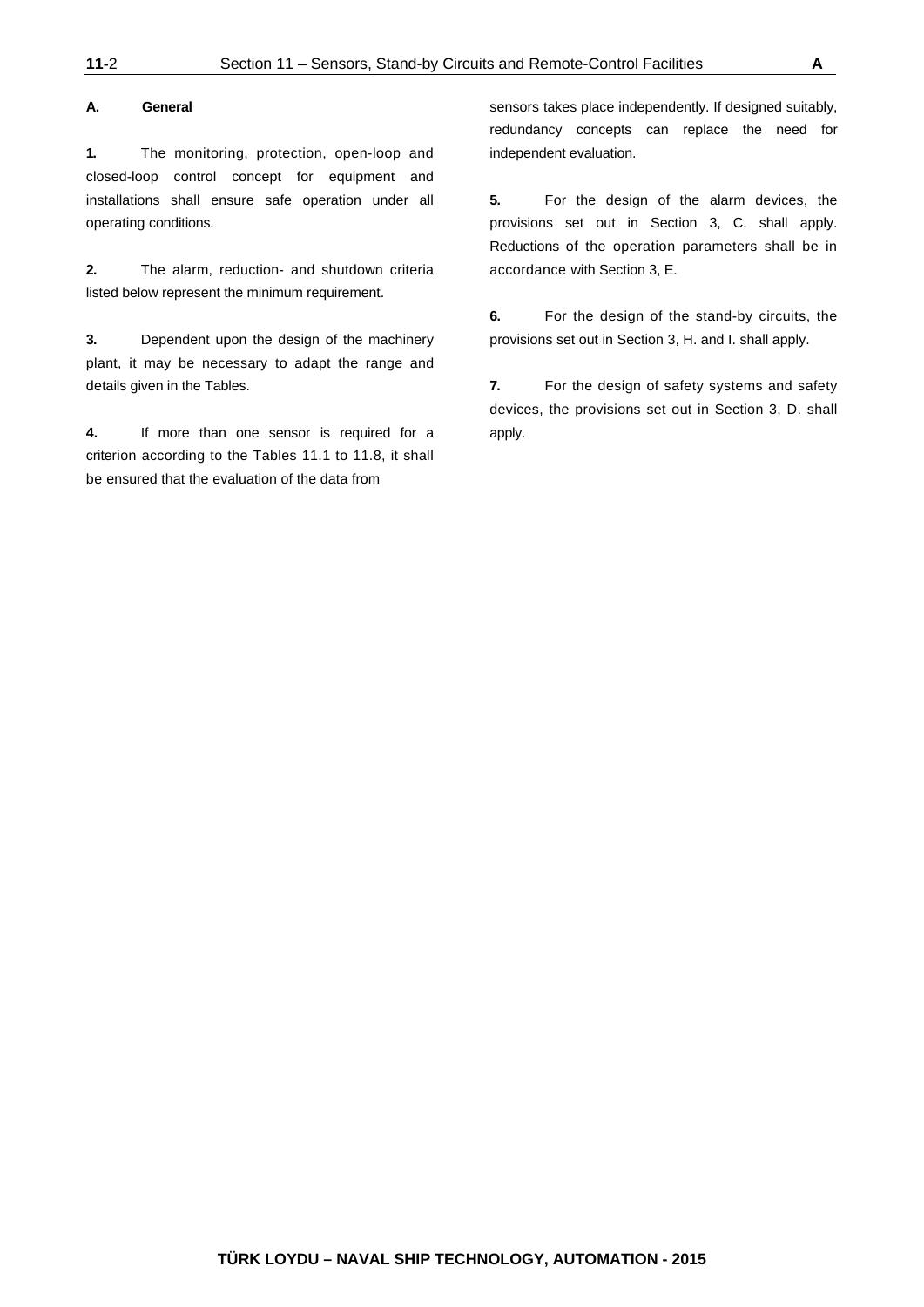# **B. Sensors for Main Propulsion Diesel Engines (Medium and High Speed)**

| Meaning of symbols:                                                                                                                                   |                         |                     |                                |                                   |
|-------------------------------------------------------------------------------------------------------------------------------------------------------|-------------------------|---------------------|--------------------------------|-----------------------------------|
| I = indication of cause of alarm                                                                                                                      |                         |                     |                                |                                   |
| $U =$ low limit                                                                                                                                       |                         |                     |                                |                                   |
| $O =$ high limit                                                                                                                                      |                         |                     |                                |                                   |
| $R =$ reduce                                                                                                                                          |                         |                     |                                |                                   |
| $S =$ shut down                                                                                                                                       | Sensor for alarms       | Sensor for controls | Sensor for safety<br>functions | Individual alarm at the<br>bridge |
| $B = start$ standby aggregate                                                                                                                         |                         |                     |                                |                                   |
| <b>Lubricating oil</b>                                                                                                                                |                         |                     |                                |                                   |
| Lubricating oil pressure at engine inlet (1)(2)                                                                                                       | U                       | U/B                 | U/S                            |                                   |
| Lubricating oil filter differential pressure                                                                                                          | O                       |                     |                                |                                   |
| Temperature of lubricating oil at engine inlet                                                                                                        | O/R                     |                     |                                |                                   |
| Concentration of oil mist or temperature of engine bearings for<br>engines with power above 2250 kW or with cylinder diameters<br>above 300 mm (3)(4) | O/R                     |                     |                                |                                   |
| Failure in cylinder lubrication                                                                                                                       | R                       |                     |                                |                                   |
| Level in lubrication oil sump tanks (1)                                                                                                               | $\overline{\mathsf{U}}$ |                     |                                |                                   |
| Fault at lubricating oil automatic filter                                                                                                             |                         |                     |                                |                                   |
| Coolant                                                                                                                                               |                         |                     |                                |                                   |
| Cylinder cooling water pressure                                                                                                                       | U                       |                     | U/S                            |                                   |
| Temperature of cylinder cooling water at each cylinder<br>outlet (5)                                                                                  | O/R                     |                     |                                |                                   |
| Level in coolant expansion tanks                                                                                                                      | U                       |                     |                                |                                   |
| Oil contamination in cylinder cooling water system (6)                                                                                                | I                       |                     |                                |                                   |
| Pressure of seawater for cooling                                                                                                                      | U                       | U/B                 |                                |                                   |
| Pressure of LT (low temperature) freshwater cooling circuit                                                                                           | U                       |                     |                                |                                   |
| Temperature of LT (low temperature) freshwater cooling circuit                                                                                        | $\circ$                 |                     |                                |                                   |
| <b>Fuel</b>                                                                                                                                           |                         |                     |                                |                                   |
| Fuel oil pressure to injection pumps                                                                                                                  | U                       |                     |                                |                                   |
| Heavy fuel oil viscosity or temperature                                                                                                               | $U+O$                   |                     |                                |                                   |
| Leakage fuel injection pipe                                                                                                                           |                         |                     |                                |                                   |
| Fuel level (gas blanket) $\overline{(7)}$ in closed stand pipe                                                                                        | U                       |                     |                                |                                   |
| Fault in automatic fuel oil filter                                                                                                                    | $\mathsf{I}$            |                     |                                |                                   |
| Level in fuel oil service tank                                                                                                                        | U                       |                     |                                |                                   |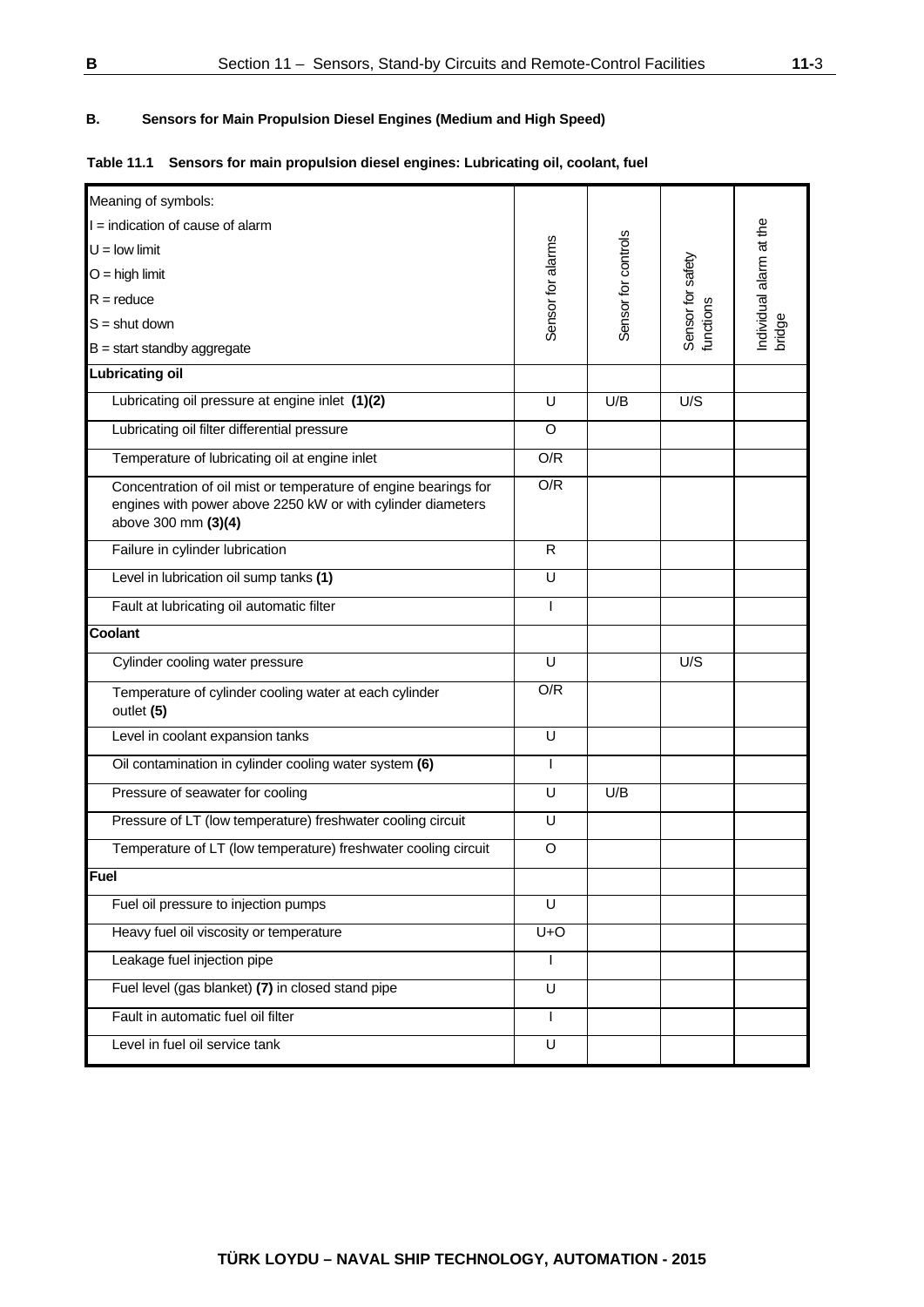| Meaning of symbols:                                                                                                    |                         |  |                 |  |  |  |  |
|------------------------------------------------------------------------------------------------------------------------|-------------------------|--|-----------------|--|--|--|--|
| $I =$ indication of cause of alarm                                                                                     |                         |  |                 |  |  |  |  |
| $U =$ low limit                                                                                                        |                         |  |                 |  |  |  |  |
| Sensor for controls<br>Sensor for alarms<br>Sensor for safety<br>$O =$ high limit                                      |                         |  |                 |  |  |  |  |
| $R =$ reduce                                                                                                           |                         |  |                 |  |  |  |  |
| ndividual alarm at the<br>functions<br>bridge<br>$S =$ shut down                                                       |                         |  |                 |  |  |  |  |
| $B = start$ standby aggregate                                                                                          |                         |  |                 |  |  |  |  |
| Turbocharger                                                                                                           |                         |  |                 |  |  |  |  |
| Lubricating oil pressure turbocharger (9)                                                                              | U                       |  |                 |  |  |  |  |
| Lubricating oil temperature turbocharger outlet (9)                                                                    | O                       |  |                 |  |  |  |  |
| Charging air temperature (8)                                                                                           | $U+O$                   |  |                 |  |  |  |  |
| <b>Exhaust gas</b>                                                                                                     |                         |  |                 |  |  |  |  |
|                                                                                                                        |                         |  |                 |  |  |  |  |
| $\circ$<br>Exhaust gas temperature turbocharger inlet and outlet                                                       |                         |  |                 |  |  |  |  |
| $(U+O)/R$<br>Exhaust gas temperature or deviation from exhaust gas mean<br>temperature                                 |                         |  |                 |  |  |  |  |
| Air                                                                                                                    |                         |  |                 |  |  |  |  |
| Control air pressure                                                                                                   | $\overline{\mathsf{U}}$ |  |                 |  |  |  |  |
| Starting air pressure (10)                                                                                             | U                       |  |                 |  |  |  |  |
| Overspeed trip (2)                                                                                                     | O                       |  | $\overline{OS}$ |  |  |  |  |
| (1) Individual alarms are to be provided for separate circuits                                                         |                         |  |                 |  |  |  |  |
| Shut down only for engines from 220 kW upwards<br>(2)                                                                  |                         |  |                 |  |  |  |  |
| Shut down where necessary<br>(3)                                                                                       |                         |  |                 |  |  |  |  |
| (4) For high speed engines also other surveillance methods may be agreed with TL                                       |                         |  |                 |  |  |  |  |
| Where all cylinders have a common cooling water chamber with no individual shut-offs, individual monitoring may<br>(5) |                         |  |                 |  |  |  |  |
| be dispensed                                                                                                           |                         |  |                 |  |  |  |  |
| With where cooling water is used for preheating or cooling fuel, lubricating oil<br>(6)                                |                         |  |                 |  |  |  |  |
| Not applicable in the case of automatic gas-venting<br>(7)                                                             |                         |  |                 |  |  |  |  |
| As an alternative, "Water in charge air-duct" instead of low limit<br>(8)                                              |                         |  |                 |  |  |  |  |
| (9) Not applicable for selfcontained lubricating oil circuits                                                          |                         |  |                 |  |  |  |  |

#### **Table 11.1 Sensors for main propulsion diesel engines: Turbochargers, exhaust gas, air** *(continued)*

**(10)** *For engines with direct reversing capability and also all engines with remote start from the bridge, individual alarm*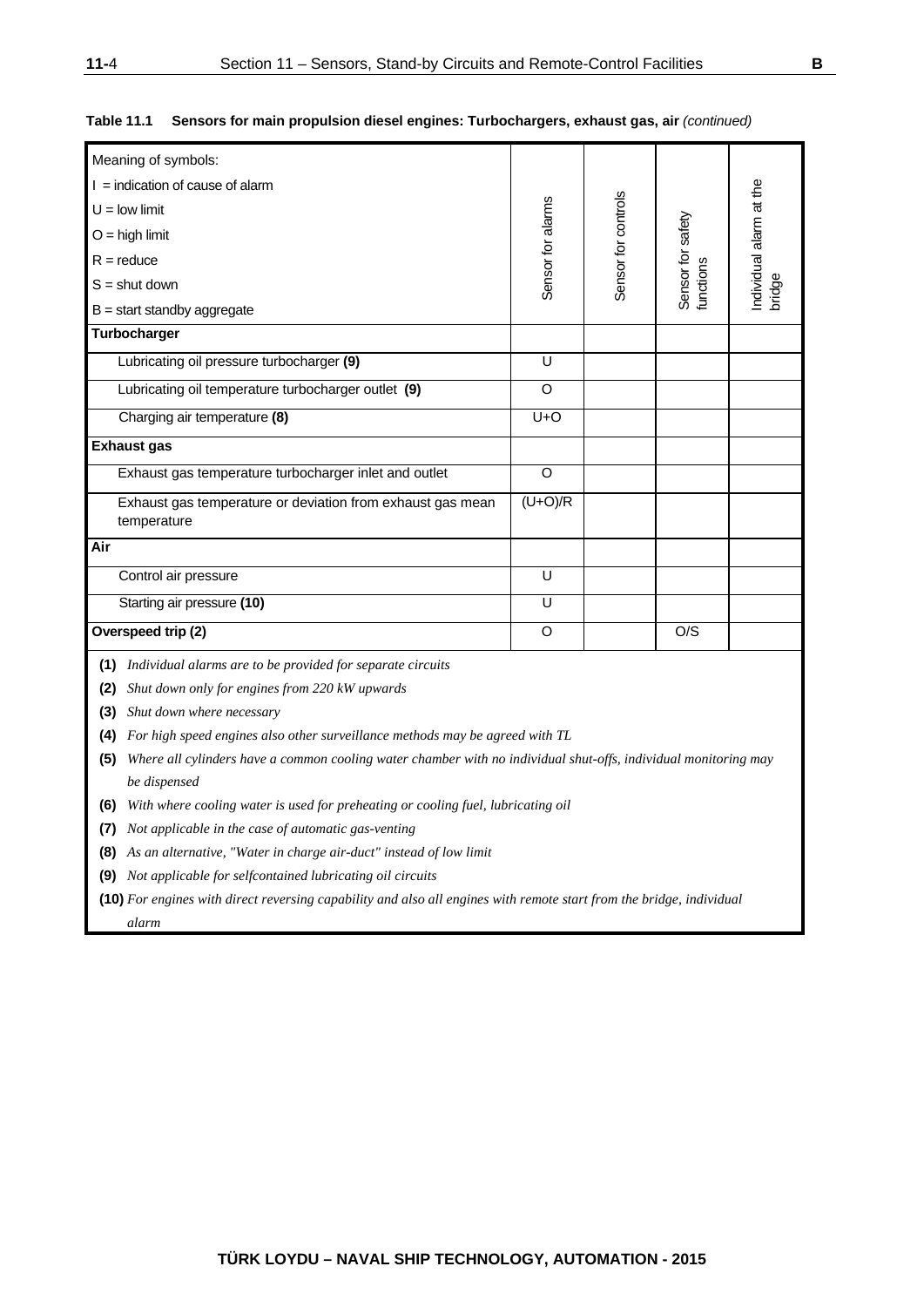# **C. Sensors for Propulsion Gas Turbines**

### **Table 11.2 Sensors for propulsion gas turbines**

| Meaning of symbols:                                                                         |                    |                     |                   |                                   |
|---------------------------------------------------------------------------------------------|--------------------|---------------------|-------------------|-----------------------------------|
| $I =$ indication of cause of alarm                                                          |                    |                     |                   |                                   |
| $U =$ low limit                                                                             |                    |                     |                   |                                   |
| $O =$ high limit                                                                            |                    |                     |                   |                                   |
| $R =$ reduce                                                                                | Sensor for alarms  | Sensor for controls | Sensor for safety | Individual alarm at the<br>bridge |
| $S =$ shut down                                                                             |                    |                     | functions         |                                   |
|                                                                                             |                    |                     |                   |                                   |
| $B = start$ standby aggregate                                                               |                    |                     |                   |                                   |
| Level in lubrication oil sump tank                                                          | $\overline{U}$     |                     |                   |                                   |
| Level in lubrication oil gravity tank                                                       | U                  |                     |                   |                                   |
| Lubricating oil pressure before turbine (1)                                                 | U                  | U/B                 | U/S               |                                   |
| Lubricating oil filter differential pressure                                                | $\circ$            |                     |                   |                                   |
| Lubricating oil temperature before turbine                                                  | $\circ$            |                     |                   |                                   |
| Cooling water pressure                                                                      | U                  | U/B                 |                   |                                   |
| Fuel pressure                                                                               | U                  |                     |                   |                                   |
| Coolant temperature                                                                         | O                  |                     |                   |                                   |
| Bearing temperature                                                                         | $\circ$            |                     |                   |                                   |
| Failure of flames / igniting flame                                                          | $\mathsf{I}$       |                     | $\overline{s}$    |                                   |
| Vibrations (1)                                                                              | $\overline{\circ}$ |                     | $\overline{OS}$   |                                   |
| Axial displacement of the rotor                                                             | $\circ$            |                     | O/S               |                                   |
| Exhaust gas temperature (1)                                                                 | O                  |                     |                   |                                   |
| Low pressure before compressor (1)                                                          | U                  |                     | U/S               |                                   |
| Speed free turbine                                                                          | $(U+O)$            |                     | $(U+O)/S$         |                                   |
| Speed gas generator                                                                         | $\circ$            |                     | O/S               |                                   |
| (1) Limits must be reachable, without achieving a critical condition leading to a shut-down |                    |                     |                   |                                   |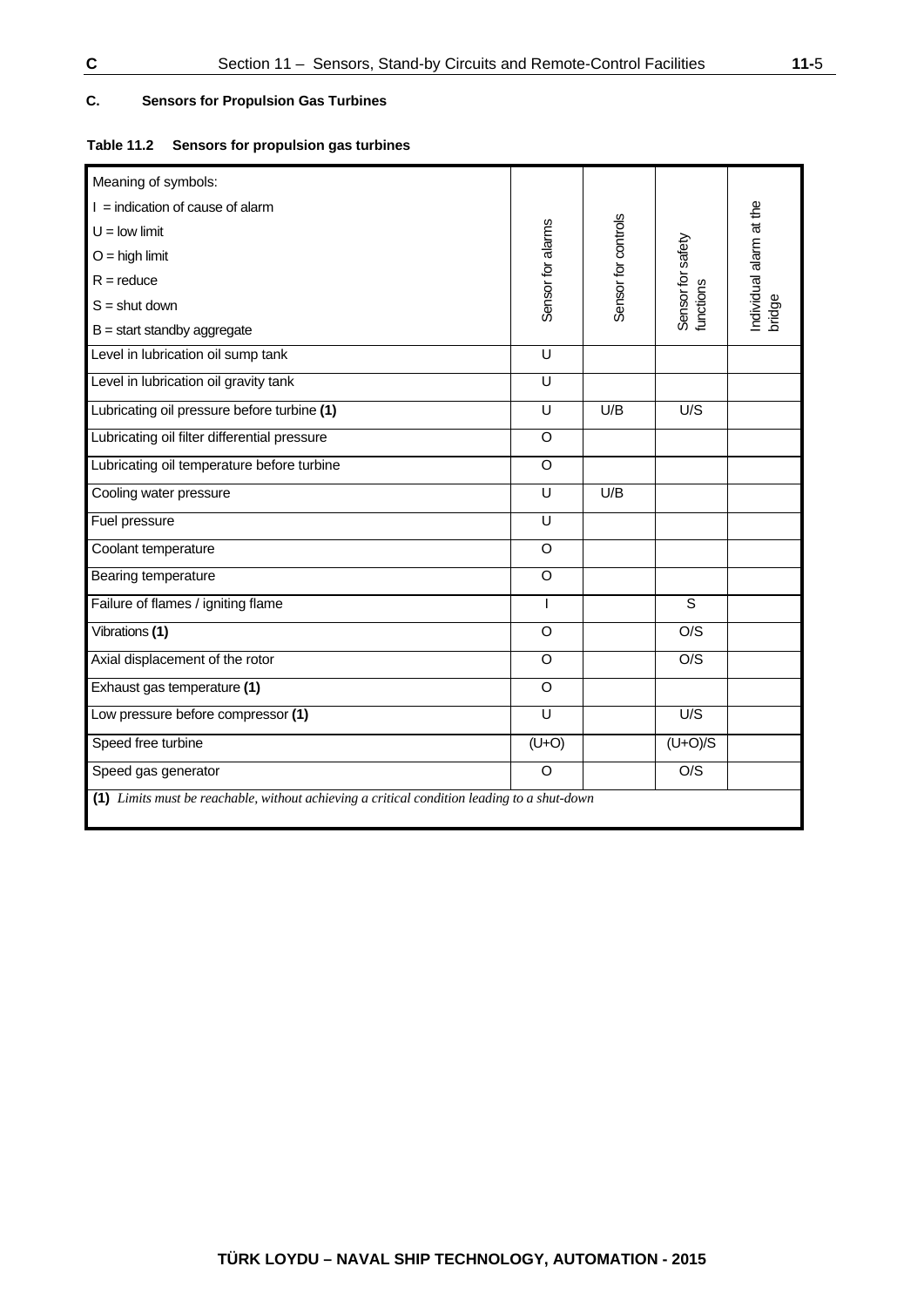# **D. Sensors for Electric Propulsion Plants**

### **Table 11.3 Propulsion motors, motor exciters**

| Meaning of symbols:                 |                   |                     |                                |                                   |
|-------------------------------------|-------------------|---------------------|--------------------------------|-----------------------------------|
| $I =$ indication of cause of alarm  |                   |                     |                                |                                   |
| $U =$ low limit                     |                   |                     |                                |                                   |
| $O = high$ limit                    |                   |                     | Sensor for safety<br>functions |                                   |
| $R =$ reduce                        |                   |                     |                                |                                   |
| $S =$ shut down                     | Sensor for alarms | Sensor for controls |                                | Individual alarm at the<br>bridge |
| $B = start$ standby aggregate       |                   |                     |                                |                                   |
| <b>Propulsion motor</b>             |                   |                     |                                |                                   |
| Excess current                      | $\circ$           |                     |                                |                                   |
| Short-circuit                       | I/S               |                     |                                |                                   |
| Overspeed                           | O                 |                     |                                |                                   |
| Undervoltage                        | U                 |                     |                                |                                   |
| Underfrequency                      | U                 |                     |                                |                                   |
| Earth-fault at stator/rotor winding | $\overline{1}$    |                     |                                |                                   |
| Protection of differential relais   | $\overline{1}$    |                     |                                |                                   |
| Stator winding temperature          | $\circ$           |                     |                                |                                   |
| Bearing temperature                 | $\circ$           |                     |                                |                                   |
| Lubricating oil temperature         | $\mathsf O$       |                     |                                |                                   |
| Coolant temperature at inlet        | O                 |                     |                                |                                   |
| Coolant temperature at outlet       | $\circ$           |                     |                                |                                   |
| <b>External ventilation failure</b> | ı                 |                     |                                |                                   |
| Exciter failure                     | ı                 |                     |                                |                                   |
| <b>Motor exciter</b>                |                   |                     |                                |                                   |
| Current in power circuit            | $\circ$           |                     |                                |                                   |
| Voltage in power circuit            | $\circ$           |                     |                                |                                   |
| Short-circuit in power circuit      | I                 |                     |                                |                                   |
| <b>Feeding failure</b>              | I                 |                     |                                |                                   |
| Control voltage failure             | $\overline{1}$    |                     |                                |                                   |
| Ventilation failure                 | $\overline{1}$    |                     |                                |                                   |
| Exciter thyristors temperature      | $\overline{O}$    |                     |                                |                                   |
| Exciter transformer temperature     | $\circ$           |                     |                                |                                   |
| Failure of fuses                    | $\mathbf{I}$      |                     |                                |                                   |
| Failure of regulator                | T                 |                     |                                |                                   |
| Earth-fault                         | $\overline{1}$    |                     |                                |                                   |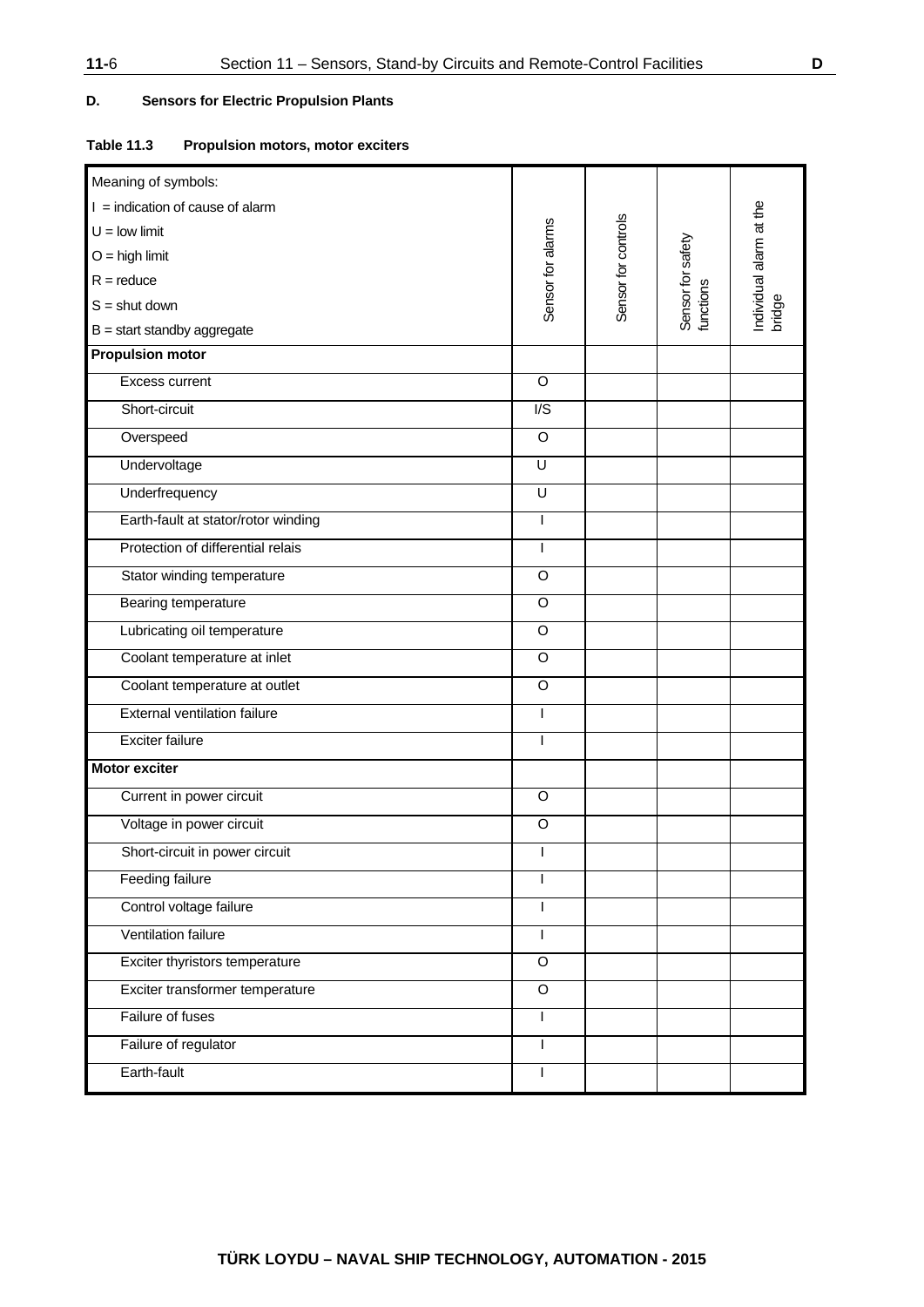| Meaning of symbols:                        |                         |                     |                                |                         |
|--------------------------------------------|-------------------------|---------------------|--------------------------------|-------------------------|
| $I =$ indication of cause of alarm         |                         |                     |                                | Individual alarm at the |
| $U =$ low limit                            |                         |                     |                                |                         |
| $O =$ high limit                           | Sensor for alarms       | Sensor for controls |                                |                         |
| $R =$ reduce                               |                         |                     |                                |                         |
| $S =$ shut down                            |                         |                     | Sensor for safety<br>functions | bridge                  |
| $B = start$ standby aggregate              |                         |                     |                                |                         |
| <b>Frequency converter</b>                 |                         |                     |                                |                         |
| Failure of main feeding                    |                         |                     |                                |                         |
| Current in power circuit                   | O                       |                     |                                |                         |
| Feeding voltage                            | $U + O$                 |                     |                                |                         |
| Internal short-circuit                     |                         |                     |                                |                         |
| Failure of control voltage                 | I                       |                     |                                |                         |
| Earth fault in power circuit               |                         |                     |                                |                         |
| Failure of ventilation                     | ı                       |                     |                                |                         |
| Converter cubicle temperature              | $\circ$                 |                     |                                |                         |
| Thyristor temperature                      | O                       |                     |                                |                         |
| Failure of thyristors / fuses              |                         |                     |                                |                         |
| Impulse mistake                            | I                       |                     |                                |                         |
| Computer mistake                           |                         |                     |                                |                         |
| Deviations of set and actual values        | $\circ$                 |                     |                                |                         |
| <b>Equipment for intermediate circuits</b> |                         |                     |                                |                         |
| Choke winding temperature                  | O                       |                     |                                |                         |
| Mistake in intermediate circuit            | I                       |                     |                                |                         |
| <b>Converter transformer</b>               |                         |                     |                                |                         |
| Short-circuit / differential protection    |                         |                     |                                |                         |
| Earth-fault                                |                         |                     |                                |                         |
| Transformers windings temperature          | O                       |                     |                                |                         |
| Generators                                 |                         |                     |                                |                         |
| Stator current                             | O                       |                     |                                |                         |
| Stator short-circuit                       | L                       |                     |                                |                         |
| Overspeed                                  | $\circ$                 |                     |                                |                         |
| Voltage                                    | $\overline{\mathsf{U}}$ |                     |                                |                         |
| Frequency                                  | $\overline{U}$          |                     |                                |                         |
| Stator earth-fault                         | ı                       |                     |                                |                         |
| Stator windings temperature                | $\circ$                 |                     |                                |                         |
| Bearing temperature                        | $\mathsf O$             |                     |                                |                         |
| Lubricating oil temperature                | O                       |                     |                                |                         |
| Air intake temperature                     | $\overline{O}$          |                     |                                |                         |
| Air outlet temperature                     | O                       |                     |                                |                         |
| Failure of external ventilation            |                         |                     |                                |                         |

| Table 11.3  | Sensors for electric propulsion plants: Frequency converters, equipment for intermediate circuits |
|-------------|---------------------------------------------------------------------------------------------------|
| (continued) |                                                                                                   |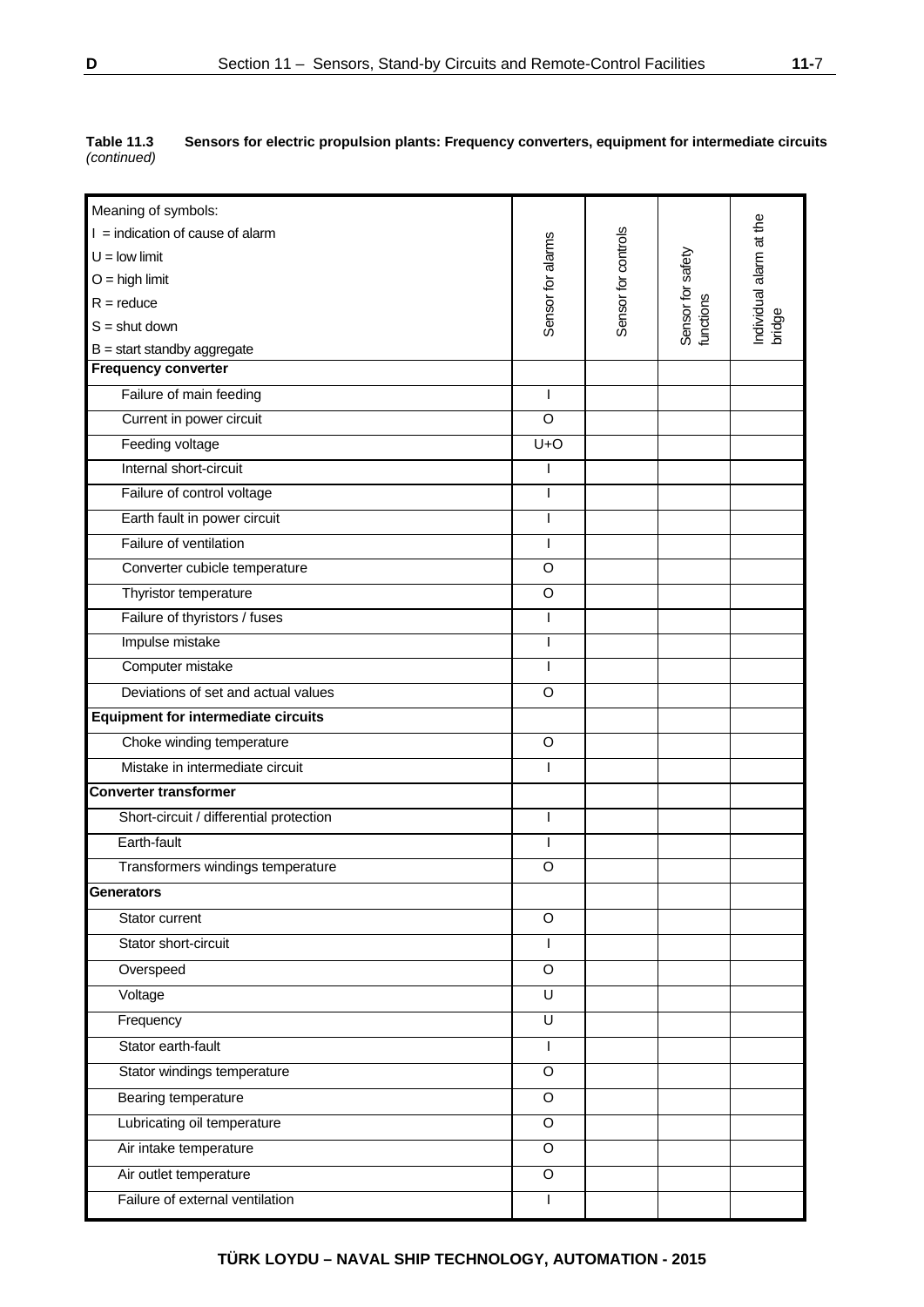# **E. Sensors for Propulsion Shafting and Steering Gear**

|  | Table 11.4 | Sensors for propulsion shafting and steering gear |
|--|------------|---------------------------------------------------|
|--|------------|---------------------------------------------------|

| Meaning of symbols:                                                                                                                                                                                                                                                                                                         |                   |                     |                                |                                   |
|-----------------------------------------------------------------------------------------------------------------------------------------------------------------------------------------------------------------------------------------------------------------------------------------------------------------------------|-------------------|---------------------|--------------------------------|-----------------------------------|
| $I =$ indication of cause of alarm                                                                                                                                                                                                                                                                                          |                   |                     |                                |                                   |
| $U =$ low limit                                                                                                                                                                                                                                                                                                             |                   |                     |                                |                                   |
| $O =$ high limit                                                                                                                                                                                                                                                                                                            |                   |                     |                                | Individual alarm at the<br>bridge |
| $R =$ reduce                                                                                                                                                                                                                                                                                                                |                   |                     |                                |                                   |
| $S =$ shut down                                                                                                                                                                                                                                                                                                             | Sensor for alarms | Sensor for controls | Sensor for safety<br>functions |                                   |
| $B = start$ standby aggregate                                                                                                                                                                                                                                                                                               |                   |                     |                                |                                   |
| <b>Propulsion shafting</b>                                                                                                                                                                                                                                                                                                  |                   |                     |                                |                                   |
| Lubricating oil pressure before gear                                                                                                                                                                                                                                                                                        | U/R               |                     | U/S                            |                                   |
| Lubricating oil temperature in gear (1)                                                                                                                                                                                                                                                                                     | O/R               |                     |                                |                                   |
| Lubricating oil filter differential pressure                                                                                                                                                                                                                                                                                | O                 |                     |                                |                                   |
| Level of lubricating oil in gear                                                                                                                                                                                                                                                                                            | U                 |                     |                                |                                   |
| Level in tank for stern tube oil                                                                                                                                                                                                                                                                                            | U                 |                     |                                |                                   |
| Temperature of aft stern tube bearing (2)                                                                                                                                                                                                                                                                                   | O                 |                     |                                |                                   |
| Temperature of each radial bearing (3)                                                                                                                                                                                                                                                                                      | O                 |                     |                                |                                   |
| Temperature of aft shaft bearing                                                                                                                                                                                                                                                                                            | O                 |                     |                                |                                   |
| Temperature of thrust bearing or lubricating oil temperature at<br>the thrust bearing                                                                                                                                                                                                                                       | O/R               |                     |                                |                                   |
| Pressure of hydraulic oil for controllable pitch propeller                                                                                                                                                                                                                                                                  | U                 |                     |                                | X                                 |
| Level of hydraulic oil for controllable pitch propeller                                                                                                                                                                                                                                                                     | U                 |                     |                                |                                   |
| <b>Steering gear</b>                                                                                                                                                                                                                                                                                                        |                   |                     |                                |                                   |
| Failure of power unit (4)                                                                                                                                                                                                                                                                                                   | $\mathbf{I}$      |                     |                                | X                                 |
| Overload and failure of one phase of electric drive                                                                                                                                                                                                                                                                         | T                 |                     |                                | X                                 |
| Low level hydraulic oil tank                                                                                                                                                                                                                                                                                                | U                 |                     |                                | X                                 |
| Voltage failure rudder control (4)                                                                                                                                                                                                                                                                                          | L                 |                     |                                | X                                 |
| Functional failure of hydraulic system (hydraulic lock alarm)                                                                                                                                                                                                                                                               |                   |                     |                                | $\overline{\mathsf{x}}$           |
| (1)<br>Above 1500 kW for antifriction bearing<br>(2)<br>For shaft diameter below 400 mm temperature of oil for stern tube near to the aft<br>bearing instead<br>Not valid for antifriction bearing<br>(3)<br>Alarms on the bridge may be continued, if there is fixed relation between control system and power unit<br>(4) |                   |                     |                                |                                   |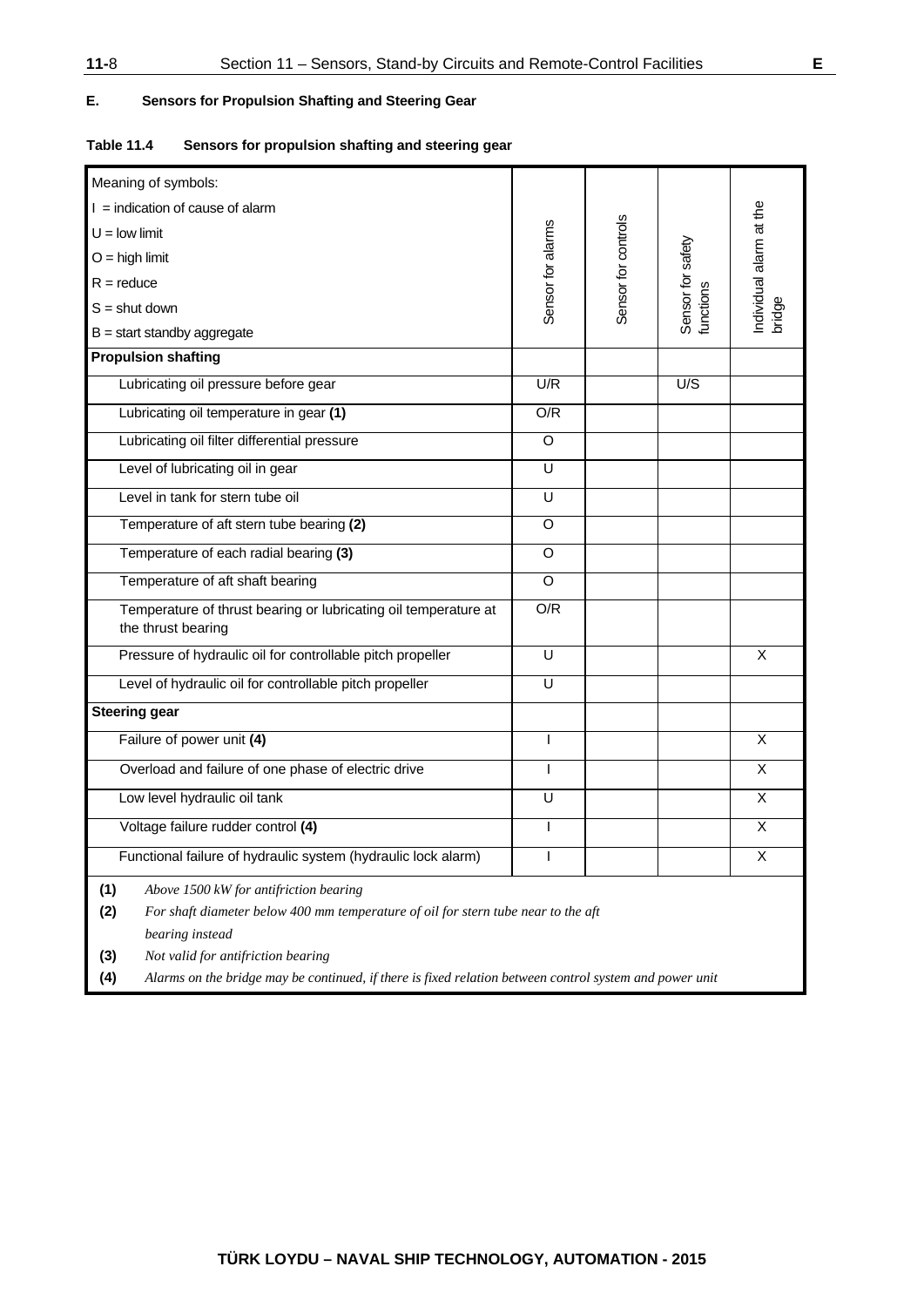# **F. Sensors for Auxiliary Diesel Engines**

| <b>Table 11.5</b> | Sensors for auxiliary diesel engines |  |  |
|-------------------|--------------------------------------|--|--|
|                   |                                      |  |  |

| Meaning of symbols:                                                                                                                                 |                         |                     |                                |                                   |
|-----------------------------------------------------------------------------------------------------------------------------------------------------|-------------------------|---------------------|--------------------------------|-----------------------------------|
| $I =$ indication of cause of alarm                                                                                                                  |                         |                     |                                |                                   |
| $U =$ low limit                                                                                                                                     |                         |                     |                                |                                   |
| $O =$ high limit                                                                                                                                    |                         |                     |                                |                                   |
| $R =$ reduce                                                                                                                                        |                         |                     |                                |                                   |
| $S =$ shut down                                                                                                                                     | Sensor for alarms       | Sensor for controls | Sensor for safety<br>functions | Individual alarm at the<br>bridge |
| $B = start$ standby aggregate                                                                                                                       |                         |                     |                                |                                   |
| <b>Auxiliary diesel engines</b>                                                                                                                     |                         |                     |                                |                                   |
| Pressure of lubricating oil (1)                                                                                                                     | U                       |                     | U/S                            |                                   |
| Differential pressure of lubricating oil indicator filter                                                                                           | O                       |                     |                                |                                   |
| Coolant pressure or flow                                                                                                                            | U                       |                     |                                |                                   |
| Temperature of cooling water or cooling air                                                                                                         | $\circ$                 |                     |                                |                                   |
| Level of cooling water equalizing tank, if separate circuit                                                                                         | U                       |                     |                                |                                   |
| Pressure of starting air                                                                                                                            | $\overline{\mathsf{U}}$ |                     |                                |                                   |
| Pressure of fuel                                                                                                                                    | U                       |                     |                                |                                   |
| Heavy fuel oil viscosity or -temperature                                                                                                            | $U + O$                 |                     |                                |                                   |
| Failure of fuel automatic filter                                                                                                                    |                         |                     |                                |                                   |
| Differential pressure of fuel indicator filter                                                                                                      | O                       |                     |                                |                                   |
| Leakage in fuel injection pipes                                                                                                                     | $\mathbf{I}$            |                     |                                |                                   |
| Overspeed (1)                                                                                                                                       | O                       |                     | O/S                            |                                   |
| Level of fuel operating tank(s)                                                                                                                     | U                       |                     |                                |                                   |
| Concentration of oil mist or temperature of engine bearings<br>for engines with power above 2250 kW or with cylinder<br>diameters above 300 mm. (2) |                         |                     | O/S                            |                                   |
| (1)<br>Shut-down only for engines from 220 kW upwards                                                                                               |                         |                     |                                |                                   |
| (2)<br>For high speed engines other methods of surveillance may be agreed with TL                                                                   |                         |                     |                                |                                   |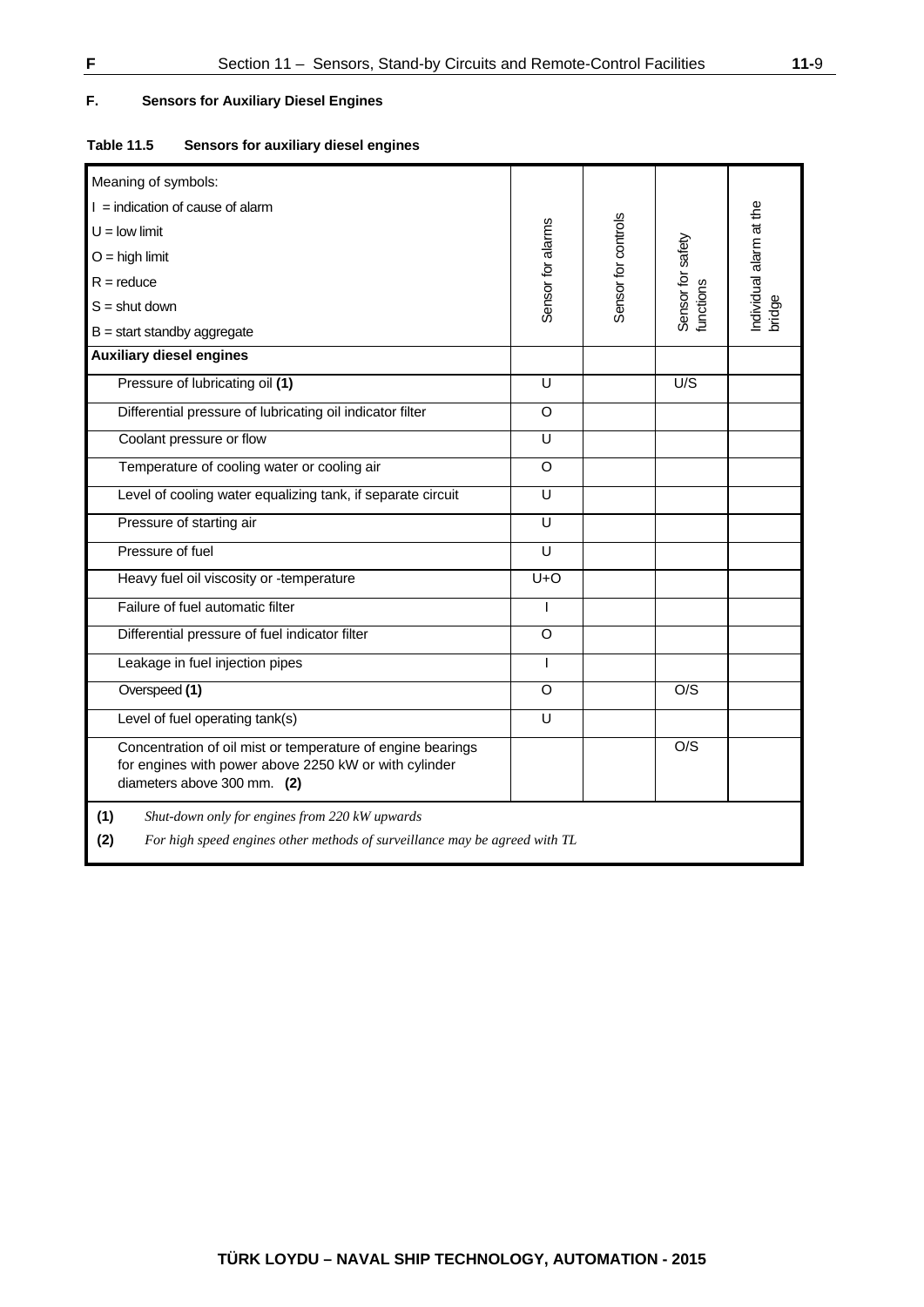**.**

# **G. Sensors for Generation and Utilization of Heat**

| <b>Table 11.6</b> | Sensors for generation and utilization of heat |
|-------------------|------------------------------------------------|
|-------------------|------------------------------------------------|

| Meaning of symbols:                                   |                         |                     |                                |                         |
|-------------------------------------------------------|-------------------------|---------------------|--------------------------------|-------------------------|
| $I =$ indication of cause of alarm                    |                         |                     |                                | Individual alarm at the |
| $U =$ low limit                                       | Sensor for alarms       | Sensor for controls | Sensor for safety<br>functions |                         |
| $O =$ high limit                                      |                         |                     |                                |                         |
| $R =$ reduce                                          |                         |                     |                                |                         |
| $S =$ shut down                                       |                         |                     |                                | bridge                  |
| $B = start$ standby aggregate                         |                         |                     |                                |                         |
| <b>Purifier Systems</b>                               |                         |                     |                                |                         |
| Temperature of separating medium                      | $U+O$                   |                     |                                |                         |
| Unintentional opening of drum                         | ı                       |                     |                                |                         |
| Loss of water seal                                    | $\overline{1}$          |                     |                                |                         |
| Sludge tank level                                     | $\circ$                 |                     |                                |                         |
| Oil fired heaters                                     |                         |                     |                                |                         |
| Temperature at heater                                 | O                       |                     |                                |                         |
| Circulation                                           | U                       |                     |                                |                         |
| Temperature of flue gas                               | O                       |                     |                                |                         |
| Leakage                                               | $\overline{1}$          |                     |                                |                         |
| <b>Exhaust gas fired heaters</b>                      |                         |                     |                                |                         |
| Temperature at header                                 | O                       |                     |                                |                         |
| Circulation                                           | U/R                     |                     |                                |                         |
| Exhaust gas temperature at heater outlet              | O                       |                     |                                |                         |
| Fire in heater                                        | $\overline{1}$          |                     |                                |                         |
| Leakage                                               | $\overline{R}$          |                     |                                |                         |
| <b>Auxiliary steam plant</b>                          |                         |                     |                                |                         |
| Condensate, feed water and steam system               |                         |                     |                                |                         |
| Level in condensate tank                              | U                       |                     |                                |                         |
| Salt content                                          | $\circ$                 |                     |                                |                         |
| Oil penetration                                       | ı                       |                     |                                |                         |
| Oil fired boiler                                      |                         |                     |                                |                         |
| Level of water                                        | $U+O$                   |                     |                                |                         |
| Pressure of steam                                     | O                       |                     |                                |                         |
| Circulation                                           | $\overline{\mathsf{U}}$ |                     |                                |                         |
| Exhaust gas boiler                                    |                         |                     |                                |                         |
| Level of water                                        | $U+O$                   |                     |                                |                         |
| Pressure of steam                                     | $\circ$                 |                     |                                |                         |
| Fire in exhaust gas boiler (boiler with framed tubes) | ı                       |                     |                                |                         |
| <b>Evaporator plant</b>                               |                         |                     |                                |                         |
| Salt content of the produced distillate               | O                       |                     |                                |                         |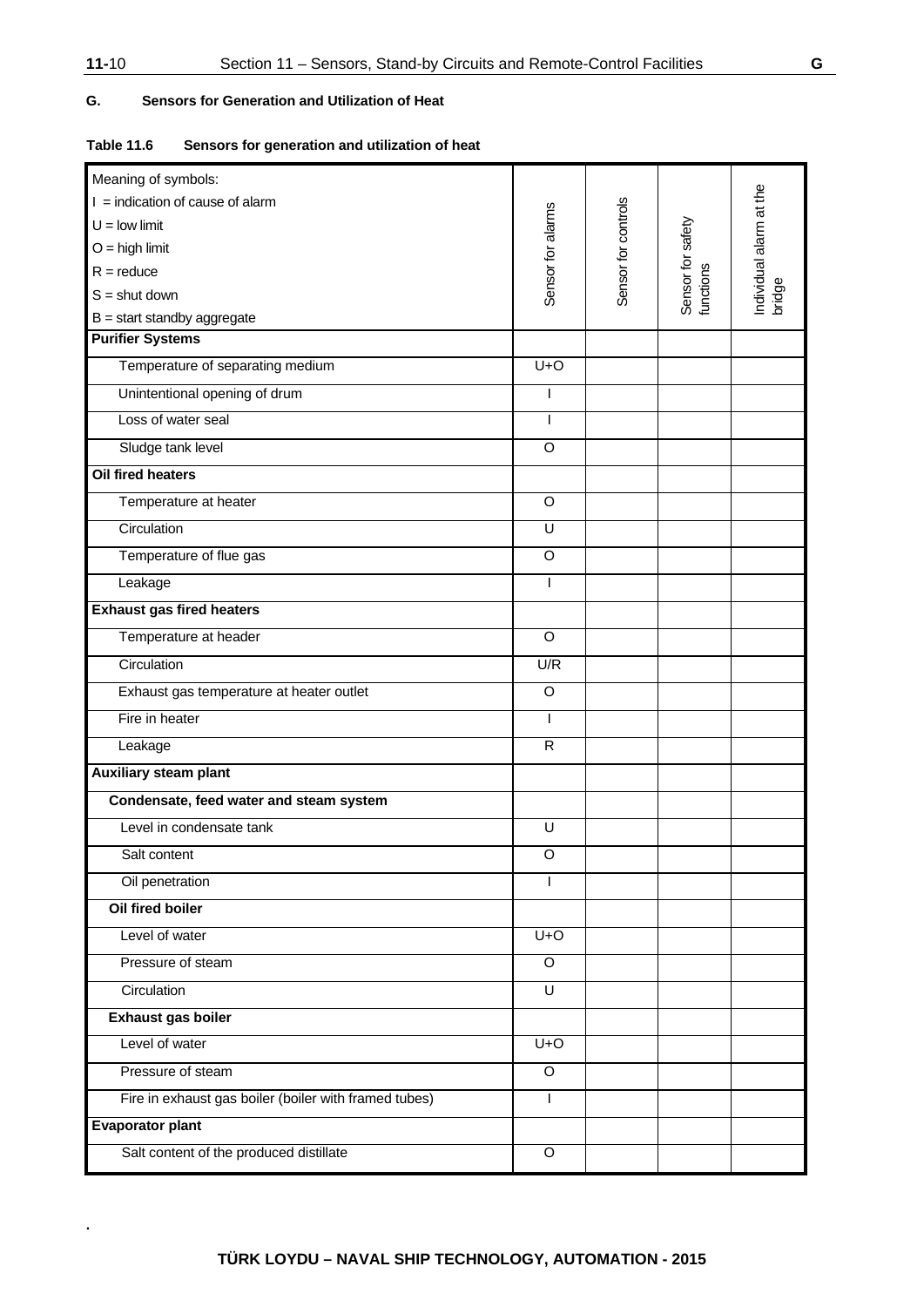# **H. Sensors for Fire Alarm Systems, Electrical Plants and Others**

### **Table 11.7 Sensors for fire alarm systems, electrical plants and others**

| Meaning of symbols:                                              |                   |                     |                                |                                   |
|------------------------------------------------------------------|-------------------|---------------------|--------------------------------|-----------------------------------|
| $I =$ indication of cause of alarm                               |                   |                     |                                | Individual alarm at the<br>bridge |
| $U =$ low limit                                                  |                   |                     |                                |                                   |
| $O =$ high limit                                                 |                   |                     |                                |                                   |
| $R = reduce$                                                     |                   |                     |                                |                                   |
| $S =$ shut down                                                  | Sensor for alarms | Sensor for controls | Sensor for safety<br>functions |                                   |
| $B = start$ standby aggregate                                    |                   |                     |                                |                                   |
| Fire alarm system                                                |                   |                     |                                |                                   |
| Fire alarm(1)                                                    | I                 |                     |                                | X                                 |
| Fault                                                            | ı                 |                     |                                |                                   |
| <b>Electrical plant</b>                                          |                   |                     |                                |                                   |
| Failure of ship's main                                           | I                 |                     |                                |                                   |
| Shut-down of unimportant consumers                               | ı                 |                     |                                |                                   |
| Generator switch activated                                       |                   |                     |                                |                                   |
| Low frequency                                                    | U                 |                     |                                |                                   |
| Excess voltage                                                   | O                 |                     |                                |                                   |
| Failure 24 V main charger                                        | ı                 |                     |                                |                                   |
| Fault in energy supply automation                                |                   |                     |                                |                                   |
| Cold water system                                                |                   |                     |                                |                                   |
| Frost controller (temperature)                                   | U                 |                     |                                |                                   |
| <b>Circulation flow</b>                                          | U                 |                     |                                |                                   |
| Difference of oil pressure to suction pressure of<br>refrigerant | U                 |                     |                                |                                   |
| Current of compressor drive motor                                | $\circ$           |                     |                                |                                   |
| Suction pressure                                                 | U                 |                     |                                |                                   |
| Outlet pressure                                                  | U                 |                     |                                |                                   |
| <b>Hydrophor plant</b>                                           |                   |                     |                                |                                   |
| Volume of reserves                                               | U                 |                     |                                |                                   |
| Working pressure                                                 | U                 |                     |                                |                                   |
| Operation temperature                                            | U/O               |                     |                                |                                   |
| <b>Others</b>                                                    |                   |                     |                                |                                   |
| Failure of bus system                                            | I                 |                     |                                |                                   |
| Failure of remote control                                        |                   |                     |                                | X                                 |
| Failure of alarm system                                          | I                 |                     |                                | X                                 |
| No acknowledgement of an alarm                                   | I                 |                     |                                |                                   |
| Failure of safety system                                         | ı                 |                     |                                |                                   |
| Activation of the safety system                                  | I                 |                     |                                |                                   |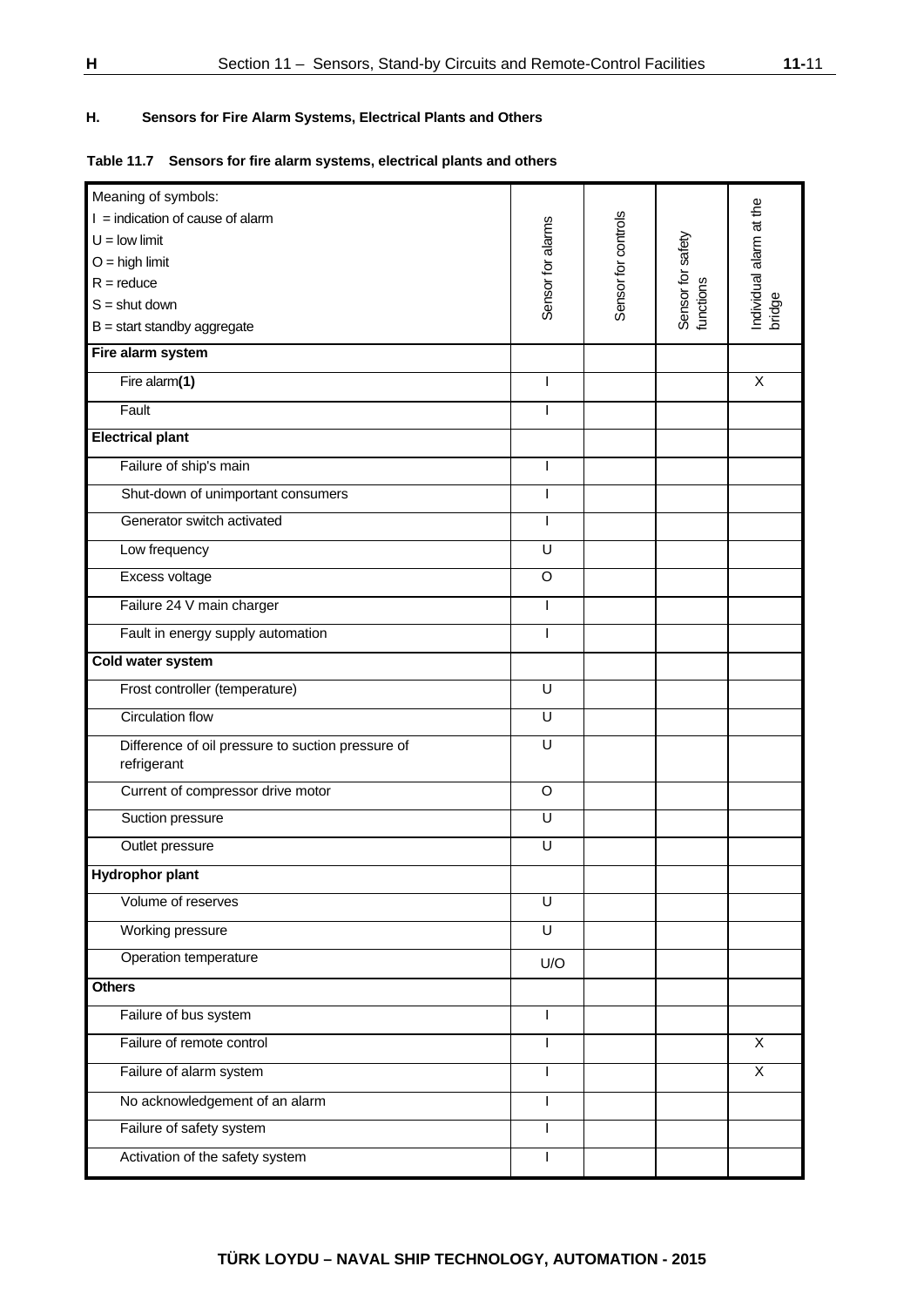| Meaning of symbols:                                                                                                                                                                   |                   |                     |                                |                                   |
|---------------------------------------------------------------------------------------------------------------------------------------------------------------------------------------|-------------------|---------------------|--------------------------------|-----------------------------------|
| $I =$ indication of cause of alarm                                                                                                                                                    |                   | Sensor for controls |                                | Individual alarm at the<br>bridge |
| $U =$ low limit                                                                                                                                                                       |                   |                     |                                |                                   |
| $O =$ high limit                                                                                                                                                                      |                   |                     |                                |                                   |
| $R = reduce$                                                                                                                                                                          |                   |                     |                                |                                   |
| $S =$ shut down                                                                                                                                                                       | Sensor for alarms |                     | Sensor for safety<br>functions |                                   |
| $B = start$ standby aggregate                                                                                                                                                         |                   |                     |                                |                                   |
| Override of safety system is activated                                                                                                                                                | T                 |                     |                                |                                   |
| Failure control system                                                                                                                                                                | I                 |                     |                                |                                   |
| Set/actual values deviation of a remote control                                                                                                                                       | T                 |                     |                                |                                   |
| Start of an aggregate with override                                                                                                                                                   | $\mathsf{I}$      |                     |                                |                                   |
| Automatic start of an auxiliary device                                                                                                                                                | $\overline{1}$    |                     |                                |                                   |
| Fault of a stand-by control unit                                                                                                                                                      | $\mathsf{I}$      |                     |                                |                                   |
| Automatic sequence circuit unsuccessful (only<br>ships with safety management system)                                                                                                 | $\overline{1}$    |                     |                                |                                   |
| Tank measuring system, filling levels                                                                                                                                                 | O                 |                     |                                |                                   |
| Fuel tank, impermissible change of content                                                                                                                                            | L                 |                     |                                |                                   |
| Level of engine room bilge, bilge suction pipe (3)                                                                                                                                    | O                 |                     |                                |                                   |
| Oil content of bilge water after separator                                                                                                                                            | O                 |                     |                                |                                   |
| Switching-on time and frequency of automatic bilge pumps                                                                                                                              | O                 |                     |                                |                                   |
| Level of fuel overflow tank                                                                                                                                                           | O                 |                     |                                |                                   |
| Level leakage oil tank                                                                                                                                                                | O                 |                     |                                |                                   |
| Failure of CO <sub>2</sub> - low pressure system                                                                                                                                      | I                 |                     |                                |                                   |
| Failure of compressor for starting air (2)                                                                                                                                            | $\overline{1}$    |                     |                                |                                   |
| System pressure of fire extinguishing system                                                                                                                                          | U                 |                     |                                |                                   |
| Activation of automatic fire extinguishing system                                                                                                                                     | I                 |                     |                                |                                   |
| (1) Alarm to be distinguished from other alarms<br>(2) Only if main engine is directly reversible<br>(3) At minimum two separate sensors for alarms at each engine room or department |                   |                     |                                |                                   |

**Table 11.7 Sensors for fire alarm system, electrical plants and others** *(continued)*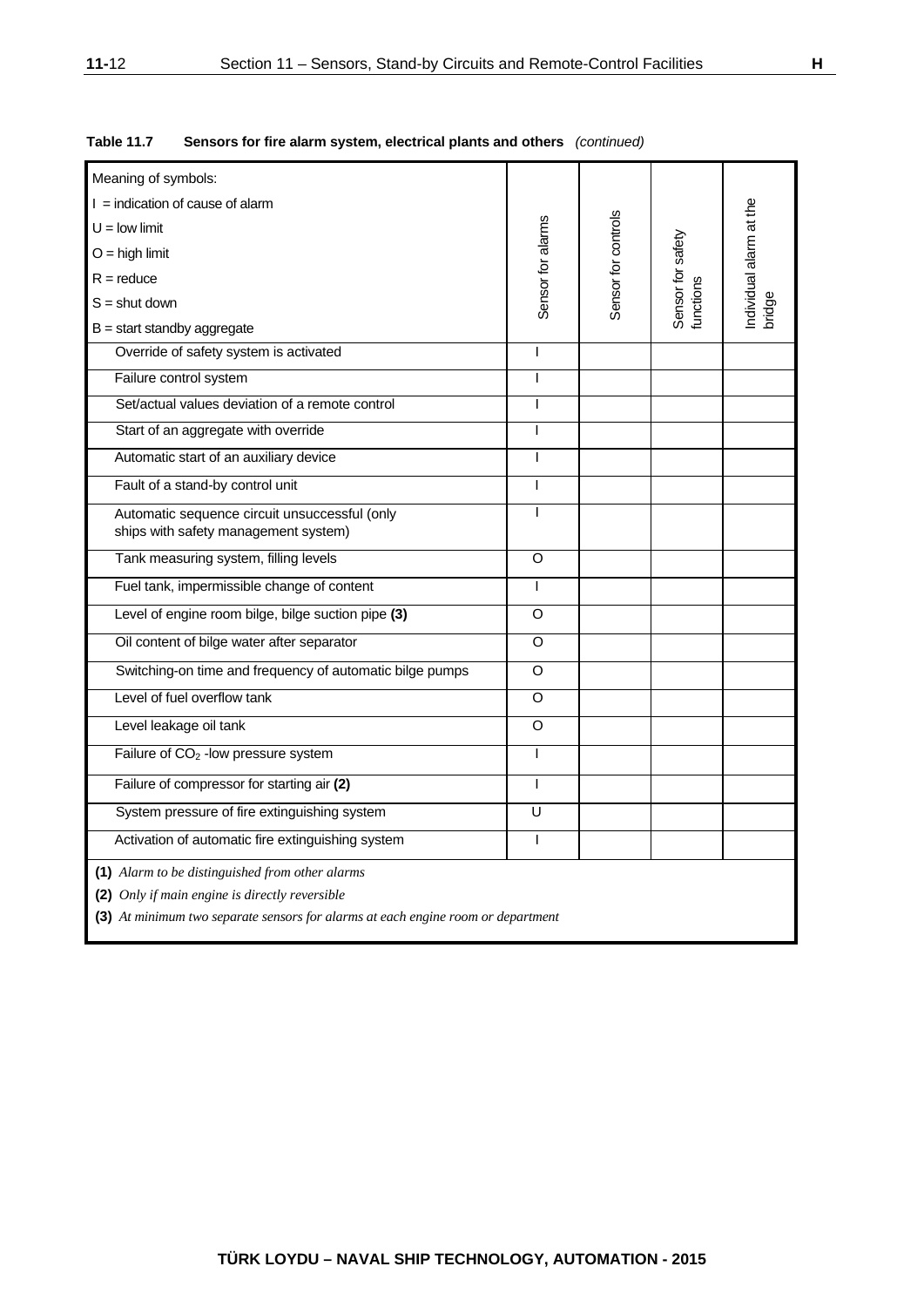### **I. Stand-by Circuit and Remote Control of Essential Equipment**

#### **Table 11.8 Stand-by circuit and remote control of essential equipment**

| Plant/System                                            |                                                 | Stand-by circuit        | down and return of<br>Starting after shut-<br>the ship's main | Remote control          |
|---------------------------------------------------------|-------------------------------------------------|-------------------------|---------------------------------------------------------------|-------------------------|
| Diesel engine for propulsion                            | Lubricating oil pumps (1)                       | $\overline{X}$          | X                                                             | X                       |
|                                                         | Piston coolant pumps                            | $\overline{\mathsf{x}}$ | X                                                             | $\pmb{\times}$          |
|                                                         | HT (high temperature) fresh cooling water pumps | X(2)                    | $\overline{\mathsf{x}}$                                       | $\overline{\mathsf{x}}$ |
|                                                         | LT (low temperature) fresh cooling water pumps  | $\overline{X}$          | $\overline{X}$                                                | X                       |
|                                                         | Sea water cooling pumps                         | X(3)                    | X                                                             | X                       |
|                                                         | Nozzle coolant pumps                            | X(2)                    | $\overline{\mathsf{x}}$                                       | $\overline{\mathsf{x}}$ |
|                                                         | Fuel feeding pumps                              | X(2)                    | X                                                             | X                       |
|                                                         | Fuel pressure increasing pumps                  | $\overline{\mathsf{x}}$ | $\overline{\mathsf{x}}$                                       | $\overline{\mathsf{x}}$ |
| Gas turbine                                             | Lubricating oil pumps                           | X                       | X                                                             | X                       |
|                                                         | Coolant pumps                                   | X                       | X                                                             | $\pmb{\times}$          |
|                                                         | Fuel feeding pumps                              | X                       | X                                                             | X                       |
|                                                         | Fuel pressure increasing pumps                  | $\overline{\mathsf{x}}$ | X                                                             | $\overline{\mathsf{x}}$ |
| Diesel generator                                        | Cylinder cooling water pumps                    | X.                      | X                                                             | X                       |
|                                                         | Lubricating oil pumps                           | $\overline{\mathsf{x}}$ | X                                                             | X                       |
|                                                         | Fuel feeding pumps                              | X                       | $\pmb{\times}$                                                | X                       |
| Pump for gear lubricating oil                           |                                                 | $\overline{\mathsf{x}}$ | $\overline{\mathsf{x}}$                                       | X                       |
| Pump for power oil of con-<br>trollable pitch propeller |                                                 | $\overline{\mathsf{x}}$ | $\overline{\mathsf{x}}$                                       | $\overline{\mathsf{x}}$ |
| Pump for hydraulic oil of<br>steering gear              |                                                 | X(4)                    |                                                               | X(4)                    |
| Compressor for starting air                             |                                                 | X(5)                    |                                                               | X(5)                    |
| Compressor for control air                              |                                                 | X(5)                    |                                                               | X(5)                    |
| Main fire extinguishing pump                            |                                                 | X(5)                    |                                                               | X(4)                    |
| Electrical ship's main (6)                              |                                                 | X                       | X                                                             | X                       |
| Static/rotating converter                               |                                                 |                         | X                                                             |                         |

**(1)** *Valid for separated circuit* 

**(2)** *If these pumps are driven by the main engine or gear, stand-by circuit not necessary* 

**(3)** *For scoop operation automatic switch-on/ switch-off of main coolant pump as a function of the rate of speed as substitution* 

**(4)** *Starting by remote control from bridge* 

**(5)** *Automatic switching on or off depending on pressure* 

**(6)** *Automatic power supply is prescribed. Ship's main must return independently*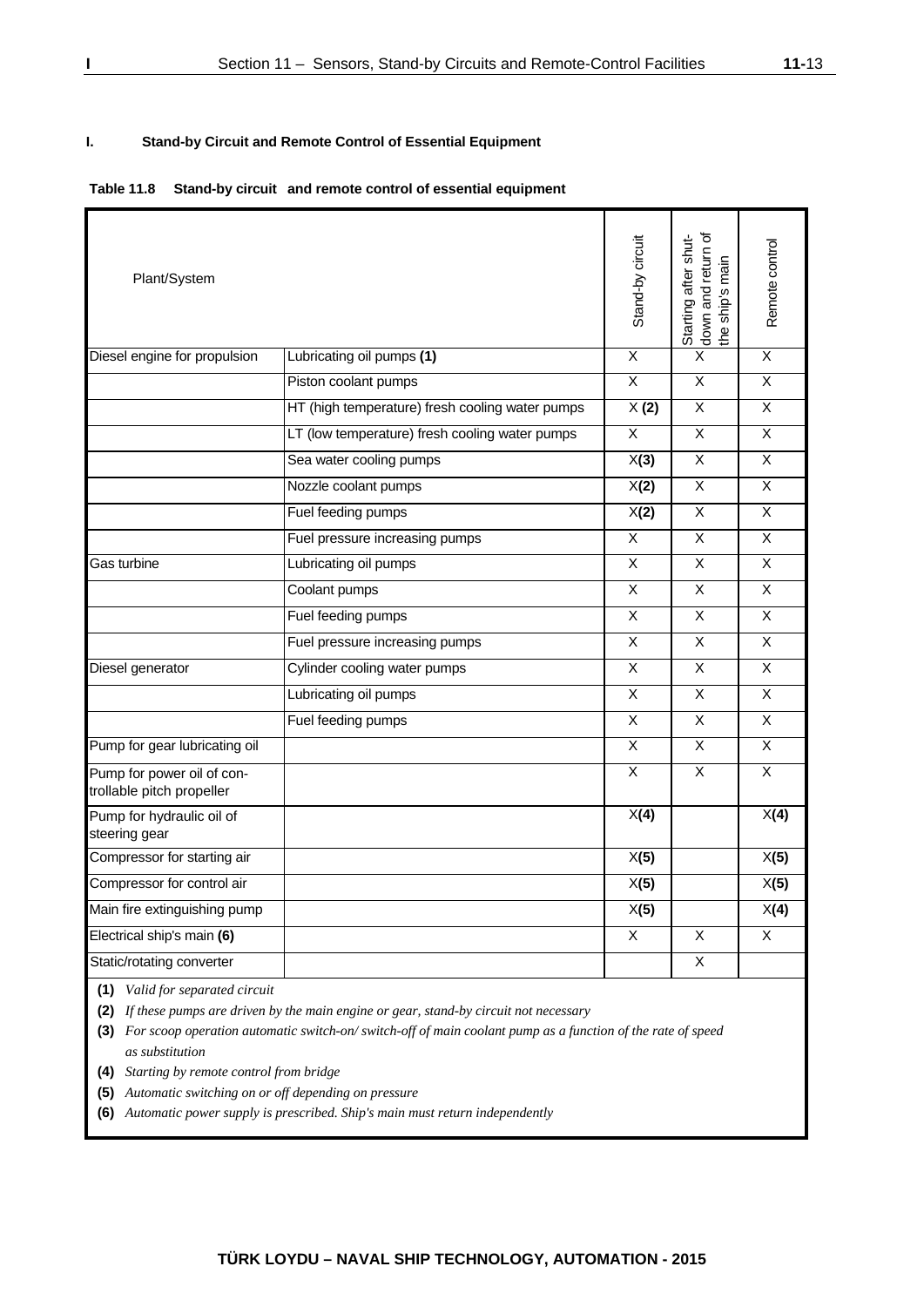# **SECTION 12**

# **SPARE PARTS**

|  | Page |
|--|------|
|  |      |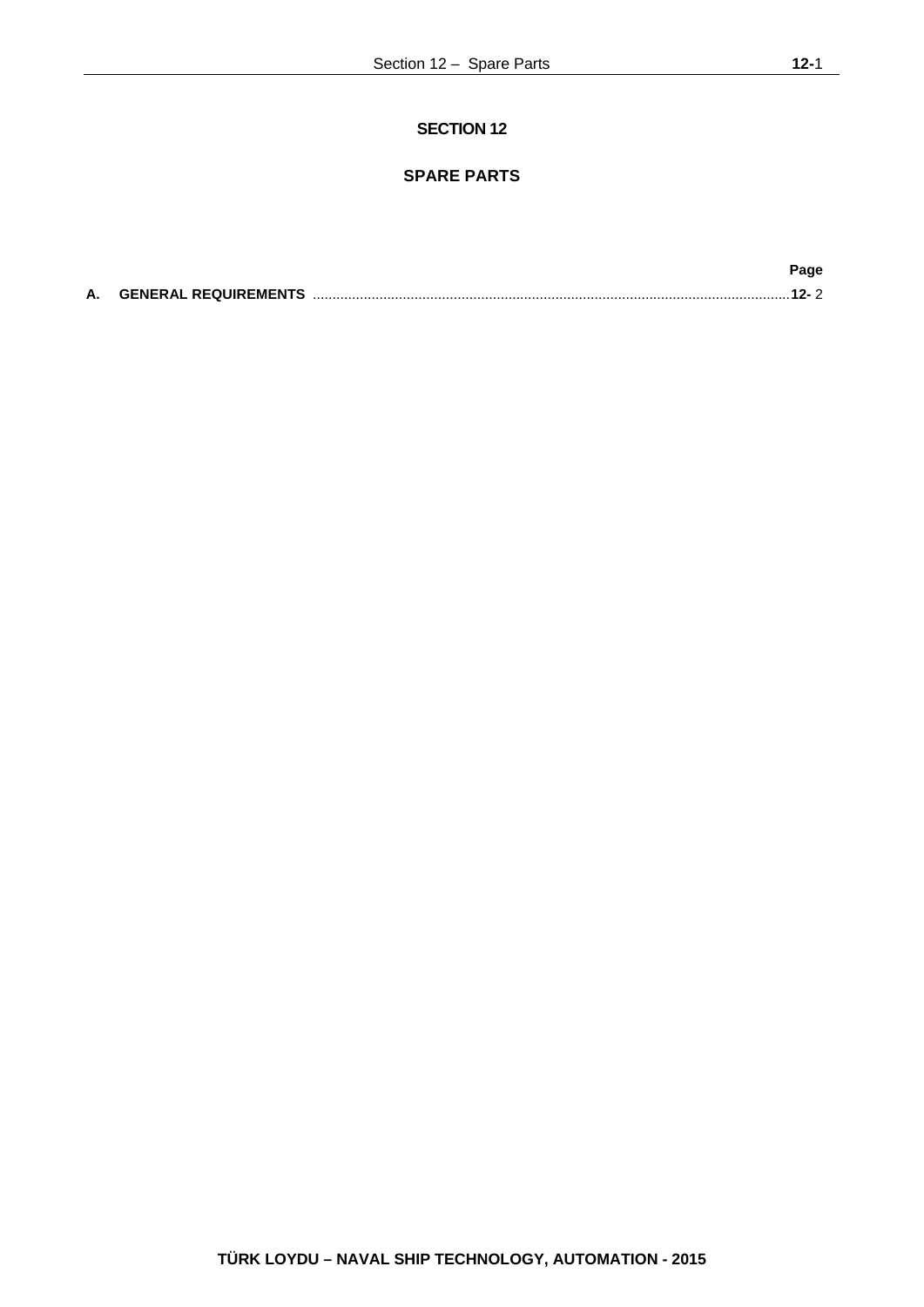#### **A. General Requirements**

**1.** In order to be able to restore machinery operation and manoeuvring capability of the ship in the event of a damage at sea electronic spare parts for the main propulsion plant and the essential equipment shall be available aboard of each ship together with the necessary tools.

**2.** The detailed scope of the spare parts shall be defined between shipyard and Naval authority considering the operational experience. In addition allowance is to be made for the manufacturer's recommendations.

**3.** The actual amount of spare parts shall be documented and a corresponding list shall be carried on board.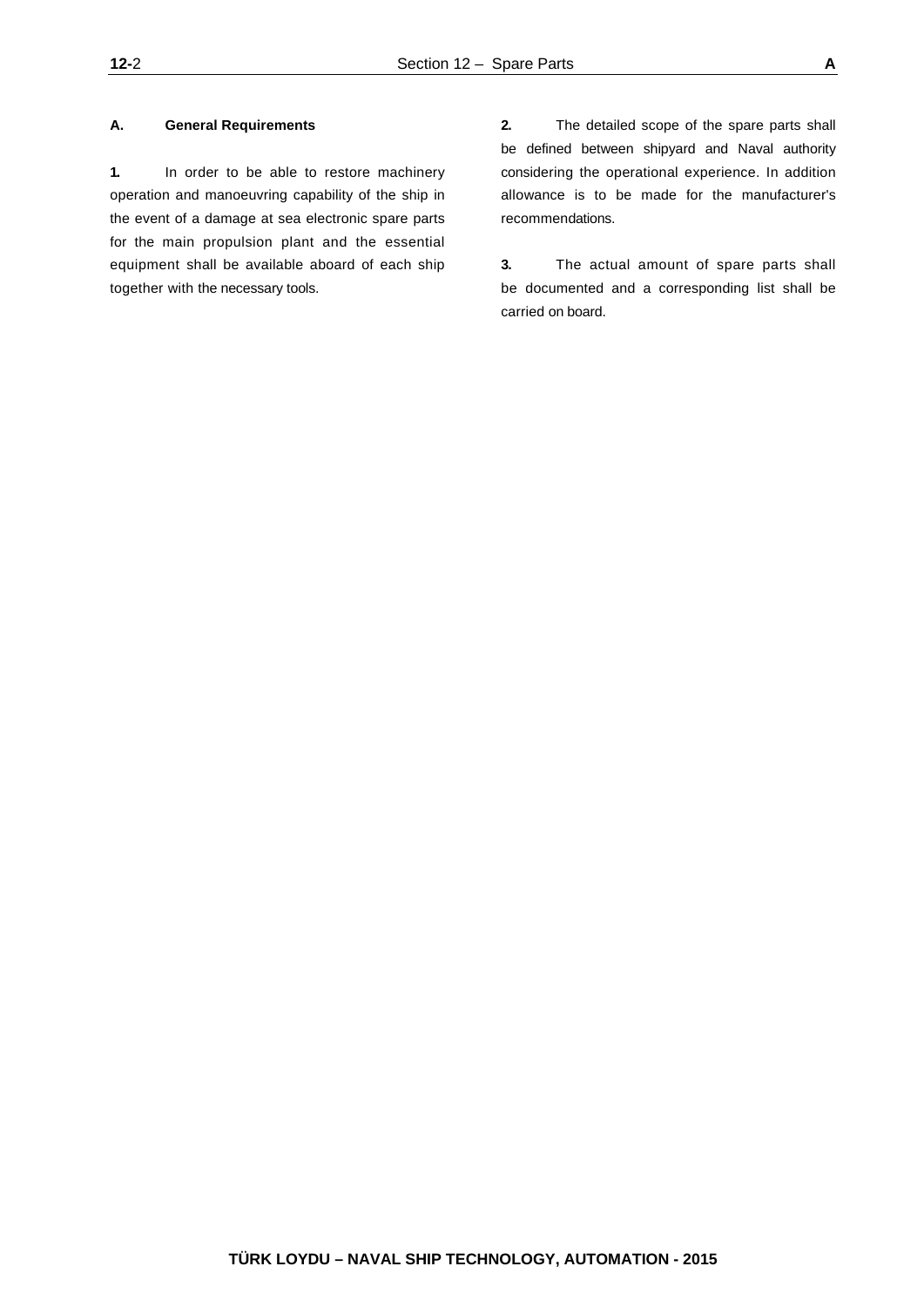# **ANNEX**

# **INTEGRATED COMPUTER CONTROL (ICC)**

|  | Page |
|--|------|
|  |      |
|  |      |
|  |      |